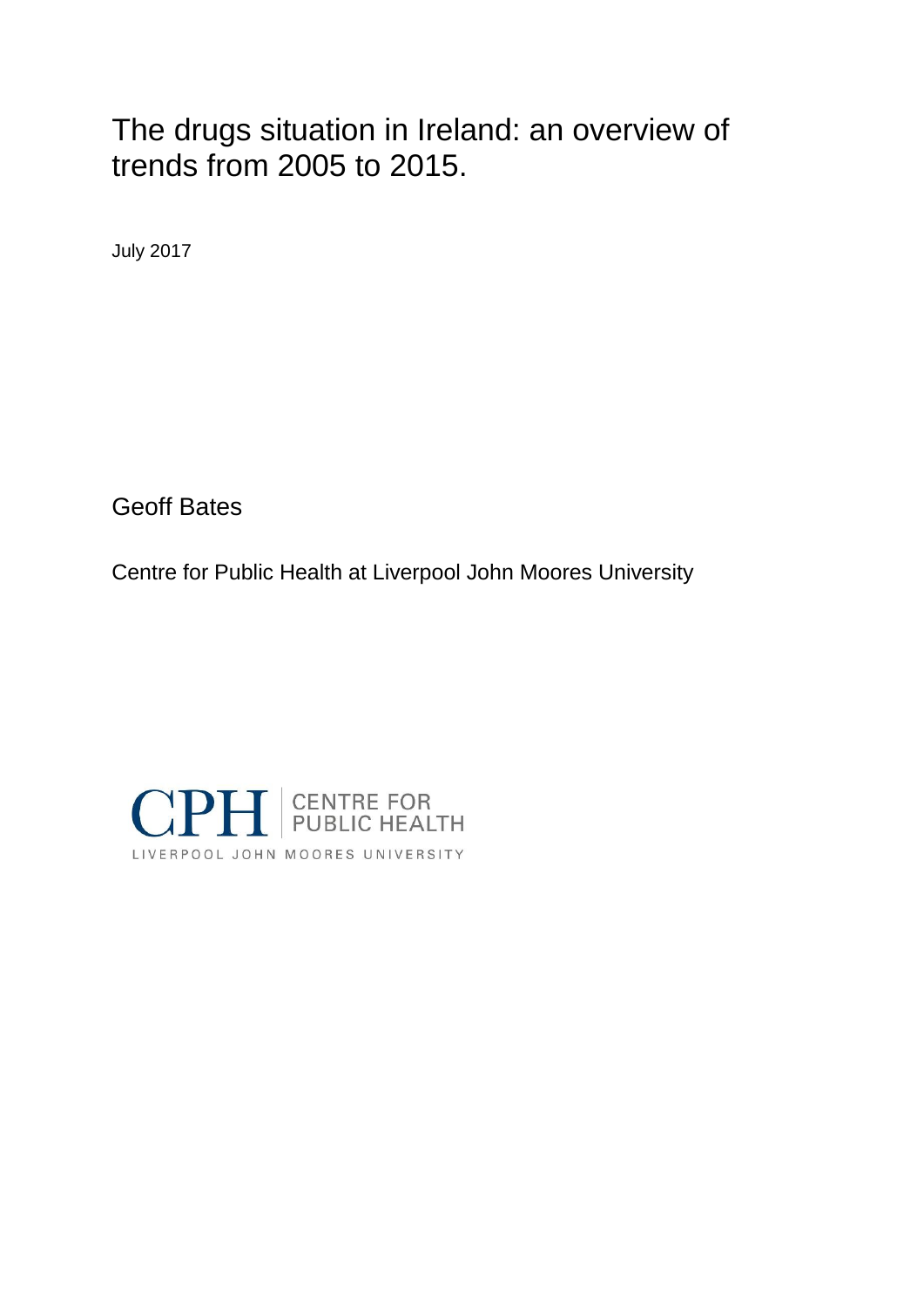# <span id="page-1-0"></span>**Contents**

| 1.               |                                                                               |  |
|------------------|-------------------------------------------------------------------------------|--|
| 1.1              |                                                                               |  |
| 1.1.1            |                                                                               |  |
| 1.1.2            |                                                                               |  |
| 1.1.3            |                                                                               |  |
| 1.1.3.1          |                                                                               |  |
| 1.1.3.2          |                                                                               |  |
| 1.2              |                                                                               |  |
| 1.2.1            |                                                                               |  |
| 1.2.2            |                                                                               |  |
| 1.2.3            |                                                                               |  |
| 1.2.4            |                                                                               |  |
|                  | 1.2.5 Substance use prevalence amongst the homeless population  18            |  |
| 1.3              |                                                                               |  |
| $\boldsymbol{2}$ |                                                                               |  |
| 2.1              |                                                                               |  |
| 2.1.1            |                                                                               |  |
| 2.1.2            |                                                                               |  |
| 2.1.3            |                                                                               |  |
|                  |                                                                               |  |
| 2.2.1            |                                                                               |  |
| 2.2.2            |                                                                               |  |
| 2.2.3            |                                                                               |  |
| 2.2.4            |                                                                               |  |
| 2.3              |                                                                               |  |
| 3                |                                                                               |  |
|                  |                                                                               |  |
| 3.1.1            |                                                                               |  |
| 3.1.2            |                                                                               |  |
| 3.1.3            |                                                                               |  |
| 3.2              | Characteristics of individuals receiving drug treatment in Ireland in 2015 25 |  |
| 3.3              |                                                                               |  |
|                  |                                                                               |  |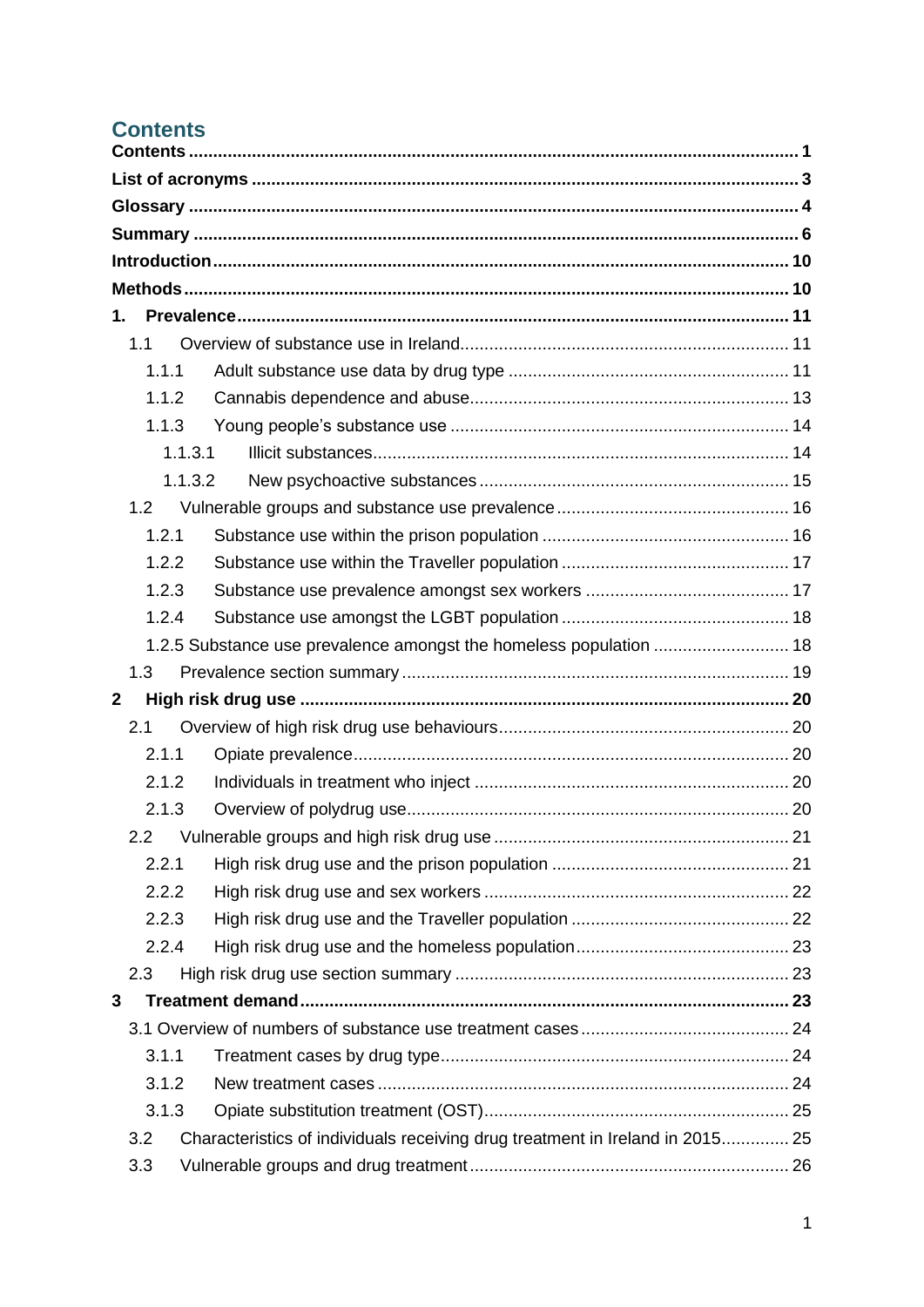|   | 3.3.1 |                                                                    |  |
|---|-------|--------------------------------------------------------------------|--|
|   | 3.3.2 |                                                                    |  |
|   | 3.3.3 |                                                                    |  |
|   | 3.4   |                                                                    |  |
| 4 |       |                                                                    |  |
|   | 4.1   |                                                                    |  |
|   | 4.1.1 |                                                                    |  |
|   | 4.1.2 |                                                                    |  |
|   | 4.1.3 |                                                                    |  |
|   | 4.2   |                                                                    |  |
| 5 |       |                                                                    |  |
|   | 5.1   | New cases of HIV infection among PWID in Ireland from 2005-2014 34 |  |
|   | 5.2   |                                                                    |  |
|   | 5.3   |                                                                    |  |
|   | 5.3.1 |                                                                    |  |
|   | 5.3.2 |                                                                    |  |
|   | 5.3.3 |                                                                    |  |
|   | 5.4   |                                                                    |  |
| 6 |       |                                                                    |  |
|   | 6.1   |                                                                    |  |
|   | 6.2   |                                                                    |  |
|   | 6.3   |                                                                    |  |
|   | 6.4   |                                                                    |  |
|   |       |                                                                    |  |
|   |       |                                                                    |  |
|   |       |                                                                    |  |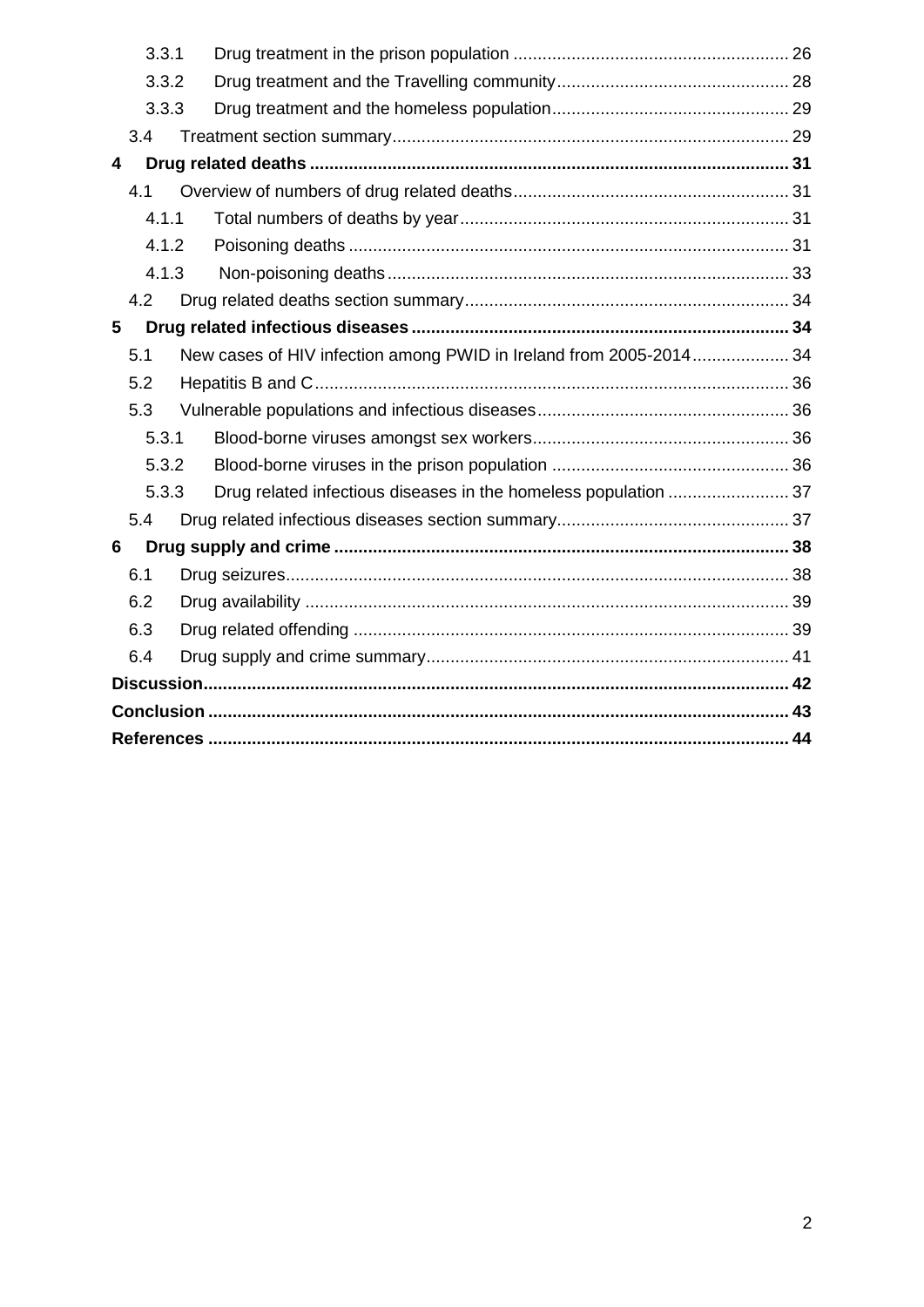# <span id="page-3-0"></span>**List of acronyms**

| <b>BBV</b>    | Blood borne virus                                         |
|---------------|-----------------------------------------------------------|
| <b>EMCDDA</b> | European Monitoring Centre for Drugs and Drug Addiction   |
| <b>ESPAD</b>  | European School Survey Project on Alcohol and Other Drugs |
| EU            | European Union                                            |
| <b>HBSC</b>   | Health Behaviour in School-aged Children survey           |
| <b>HPSC</b>   | <b>Health Protection Surveillance Centre</b>              |
| <b>HRB</b>    | Health Research Board                                     |
| LGBT          | Lesbian, gay, bisexual and transgender                    |
| <b>NACDA</b>  | National Advisory Committee on Drugs and Alcohol          |
| <b>NDTRS</b>  | <b>National Drug Treatment Reporting System</b>           |
| <b>NPS</b>    | New psychoactive substances                               |
| <b>OST</b>    | Opiate substitution therapy                               |
| <b>PWID</b>   | People who inject drugs                                   |
| <b>RDTF</b>   | <b>Regional Drugs Task Force</b>                          |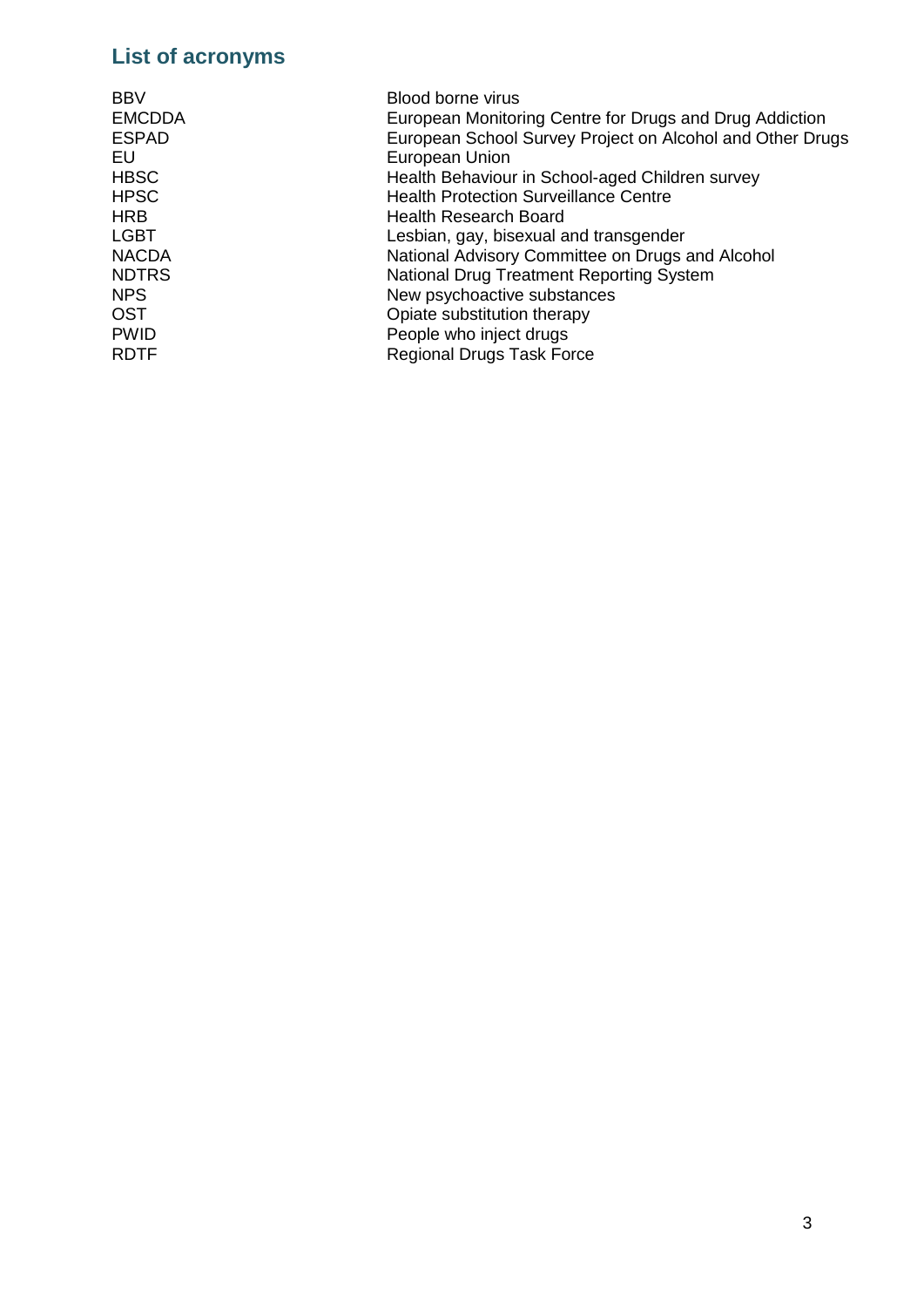### <span id="page-4-0"></span>**Glossary**

-

| <b>Blood borne virus</b>             | Viruses that are carried in the blood and can be transmitted to<br>other individuals through blood or other body fluids. Common<br>routes of transmission include sexual intercourse, sharing<br>injecting equipment and childbirth.               |
|--------------------------------------|----------------------------------------------------------------------------------------------------------------------------------------------------------------------------------------------------------------------------------------------------|
| Cross sectional study                | Examination of the relationship between disease and other<br>variables of interest as they exist in a defined population at one<br>particular time.                                                                                                |
| Current drug use                     | Drug use that has taken place within the past month.                                                                                                                                                                                               |
| Detox                                | The process through which individuals who wish to become drug<br>free eliminate opioids from their body, whilst minimising risk of<br>unpleasant withdrawal symptoms.                                                                              |
| Drug dependency                      | A state resulting from repeated administration of a drug in which<br>the individual can only function normally in the presence of a<br>drug, characterised by tolerance to that drug and physical<br>withdrawal symptoms when the drug is removed. |
| Drug task force                      | There are 10 regional and 14 local drugs task forces in Ireland to<br>support the aims of the Government's drugs strategy by<br>facilitating regional and local responses to problem drug use.                                                     |
| Drug treatment                       | Interventions delivered to an individual or group of individuals with<br>the aim of achieving abstinence from drugs or reducing drug use.<br>The nature of treatment will depend on the drug used, severity of<br>misuse and the individual.       |
| Methadone<br>maintenance             | Long term prescription of methadone.                                                                                                                                                                                                               |
| New psychoactive<br>substances       | Substances, often acquired legally, that produce similar effects to<br>illegal drugs.                                                                                                                                                              |
| Non-poisoning<br>deaths <sup>1</sup> | Deaths in individuals with a history of drug dependency or non-<br>dependent abuse of drugs whether or not the use of a drug was<br>directly implicated in the death                                                                               |
| Opiate substitution<br>therapy       | Treatment for individuals with opioid dependency where an illegal<br>drug is replaced with prescribed alternative medicine (for<br>example, oral methadone).                                                                                       |
| Polydrug use                         | Where an individual uses a combination of two or more drugs.                                                                                                                                                                                       |
| Poisoning deaths                     | Deaths due to the toxic effect of the presence in the body of one<br>or more drugs and/ or other substances                                                                                                                                        |

<sup>&</sup>lt;sup>1</sup>Definition of poisoning and non-poisoning deaths is consistent with the definition provided by the Health Research Board in their report into Drug related deaths in Ireland which is the source of this data in this review (HRB, 2014).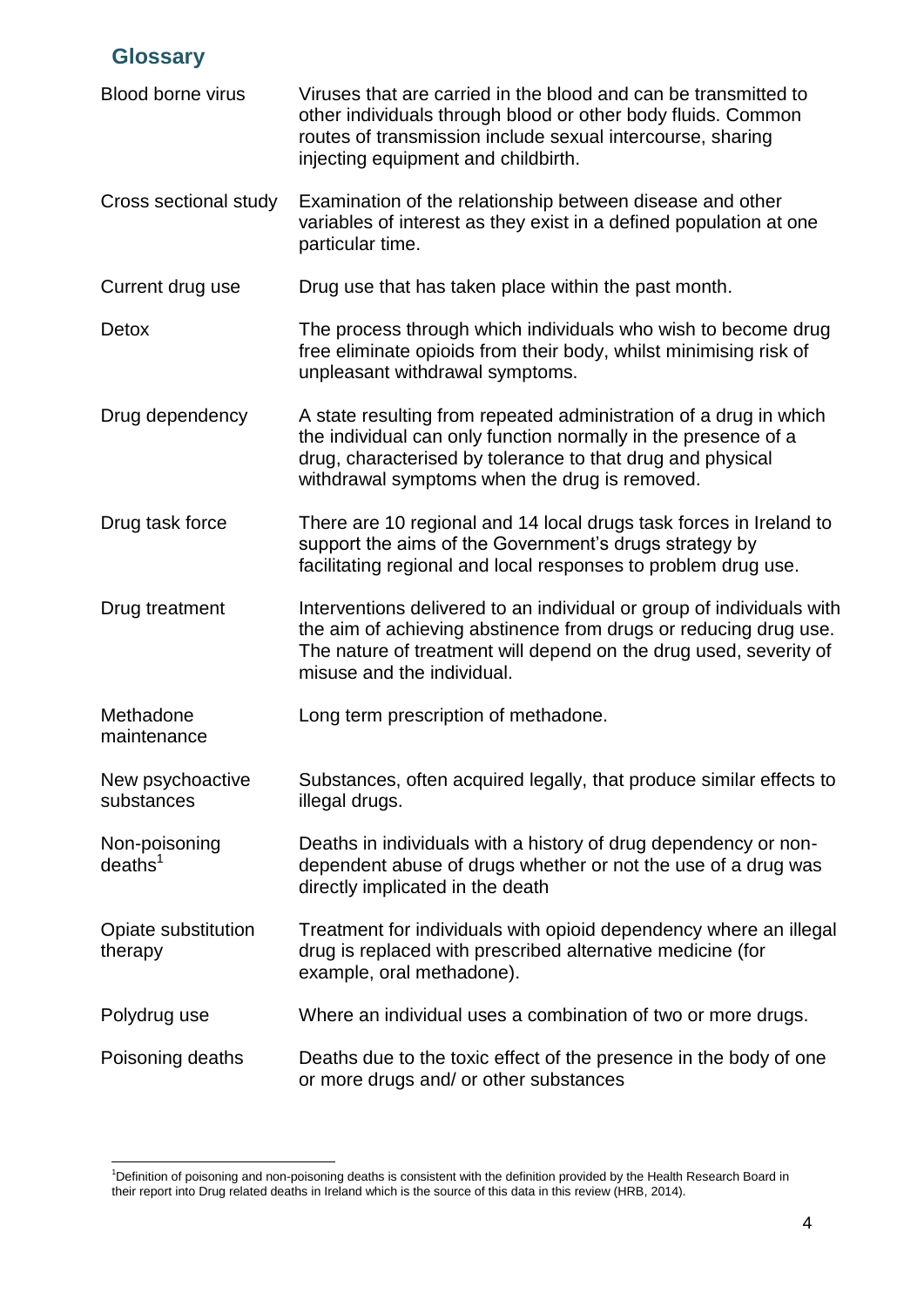The HRB National Drugs Library commissioned the Centre for Public Health at Liverpool John Moores University to prepare this overview of trends on the drugs situation in Ireland from 2005. This overview analyses ten years of data up to the most recent available with respect to the five European Monitoring Centre for Drugs and Drug Addiction (EMCDDA) key indicators (prevalence of drug use, high risk drug use, treatment demand, drug-related deaths and mortality and drug-related infectious diseases) as well as drug-related crime and supply.

The library makes the most recent information relating to these indicators available on its **[Key Irish Data](http://www.drugsandalcohol.ie/key-irish-data/)** page on the library website [www.drugandalcohol.ie.](http://www.drugandalcohol.ie/)

This information is presented in a variety of formats and is updated as new data becomes available:

- Interactive tables for National Drug Treatment Reporting System (NDTRS) data on eight different types of drug, including alcohol for treatment cases 2004-15
- Factsheets presenting the most recent Irish prevalence, treatment, deaths and other consequences information on alcohol, opiates, cocaine, cannabis and sedatives and tranquilisers
- Annual national reports from 2004 on the drug situation in Ireland submitted to the European Monitoring Centre for Drugs and Drug Addiction
- HRB Bulletins on drug treatment and drug-related deaths published regularly by the National Health Information Systems unit

The HRB National Drugs Library supports those working to develop the knowledge base around drug, alcohol and tobacco use in Ireland.

We have a unique and comprehensive collection of Irish, and key international, drugs research available through our website [www.drugsandalcohol.ie](http://www.drugsandalcohol.ie/)

In order to facilitate evidence informed practice in the drugs area we also have a number of useful online resources, including a practitioner portal, interactive treatment tables, course directory and factsheets.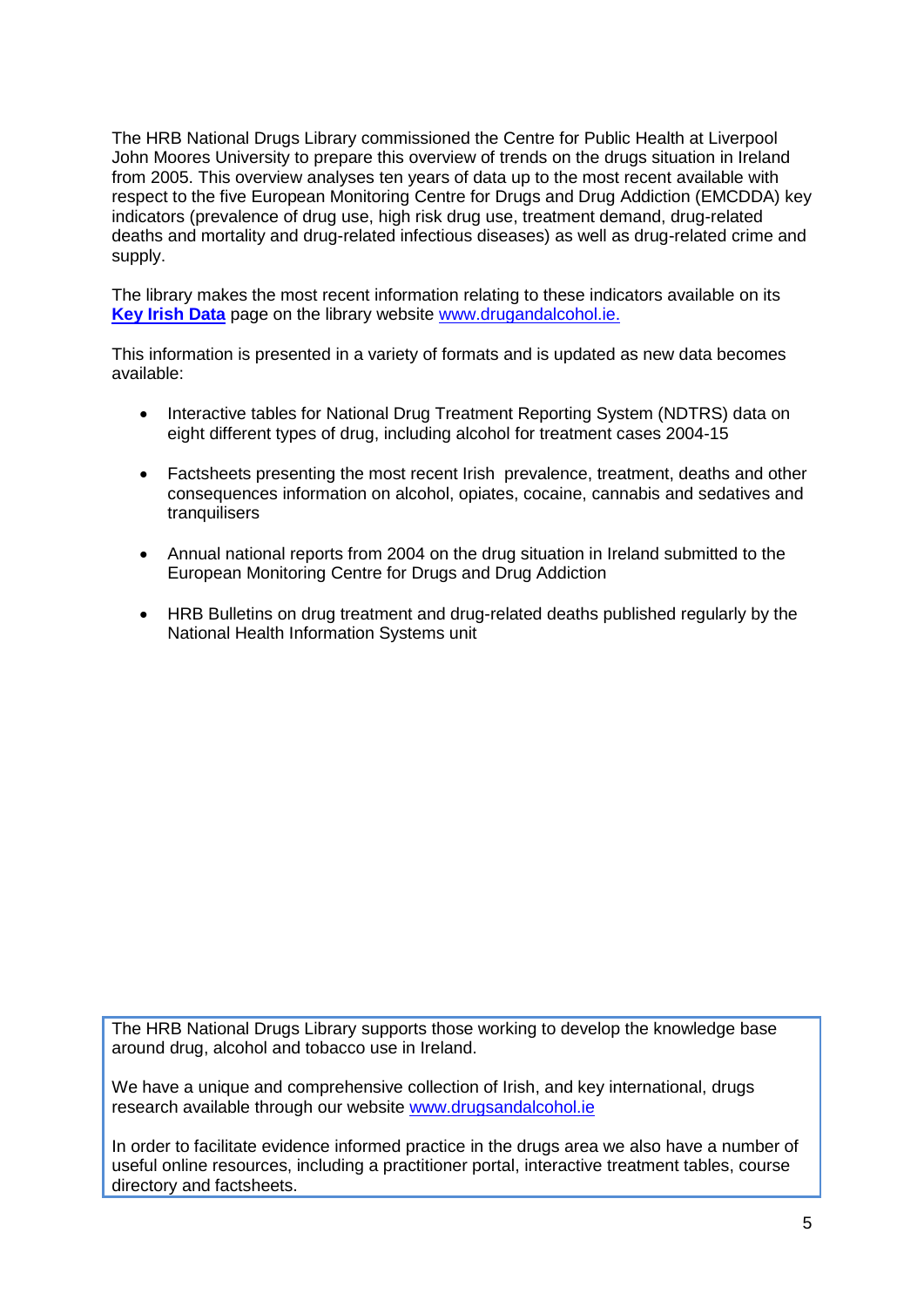## <span id="page-6-0"></span>**Summary**

#### Introduction

This report presents an overview of trends in the drugs situation in Ireland over a 10 year period. The report analyses the most recent data available with respect to the five European Monitoring Centre for Drugs and Drug Addiction (EMCDDA) key indicators (prevalence of drug use, high risk drug use, treatment demand, drug-related deaths and mortality and drugrelated infectious diseases) as well as drug-related crime and supply. Where data is available, trends under these six headings since 2005 are reported. In addition to presentation of national trends this reported includes additional evidence looking at trends in data relating to specific sub-populations including people who inject drugs, prisoners, homeless individuals, sex workers and the Travelling community.

#### Methods

The Irish focal point's National Reports to the EMCDDA were used to identify suitable data sources for this report, with additional searching carried out where gaps in data were identified. Where available, comparable data since 2005 was used in order to highlight any key changes in trends. However, high quality data was typically only available for the general population, whereas data relating to higher risk populations were often derived from small, cross sectional studies which meant that the identification of trends was problematic.

#### Key findings

The main findings under each of the six headings are summarised here:

#### Prevalence

Data in this section suggests that rates of past year and current drug use increased between 2007 and 2015. The most recent All Ireland Prevalence Survey in 2015 was notable for increases in past year and current cannabis and ecstasy use (although overall prevalence of ecstasy use was still low). The greatest increases in drug use appear to be amongst younger people, although past year and current use of any illegal drug, cannabis, and ecstasy all increased slightly amongst those aged 35-64 years between 2011 and 2015. Amongst schoolchildren aged 15-16 years cannabis remains the most commonly used drug. Between 2007 and 2015 current prevalence of cannabis use fell slightly amongst both young males and females (Hibell et al., 2009; 2012), (Kraus et al., 2016). Use of other drugs also fell in this time period amongst this population. Amongst children aged 13-17 years in 2014 only a small proportion (10%) had used cannabis with use increasing with age and amongst males (Perry et al., 2015). An EU-wide opinion survey in 2014 indicated that young people in Ireland were more likely than in other countries to have used NPS with 22% reporting this outcome in comparison to the EU average of 8%, and 10% in the UK (TNS Political & Social, 2014). Findings from the most recent All Ireland Prevalence Survey however indicate lower lifetime (5.0%) and past year (1.9%) use amongst this age group, although the reasons for this difference are not clear.

In terms of prevalence of drug use amongst high risk populations, data indicated high risk of substance use amongst sex workers (Cox and Whitaker, 2009) and homeless individuals (O'Reilly et al., 2015; Mayock and Sheridan, 2012). Amongst prisoners (Drummond et al., 2014) with around four in ten male (43.7%) and female (38.6%) prisoners having used cannabis in the past month and over one in ten (11.1%) having used heroin. Lifetime prevalence of cannabis (86.9%), powder cocaine (74.2%), heroin (45.3%) and crack cocaine (35.6%) were reported at a far greater rate than in the general population and notably female prisoners reported higher lifetime and past month use of heroin and both crack and powder cocaine. Evidence relating to Travellers in contact with drug treatment suggests that Travellers have greater risk of problematic opiate drug use compared to the general population, particularly amongst females, and increasing risk of problematic benzodiazepine and cannabis use in comparison the general population (Carew et al., 2013, 2014).

#### High risk drug use

Data in this section suggests that rates of injecting, predominantly amongst individuals using heroin, were similar in 2015 as they were in 2007 (approximately 45%), but in that time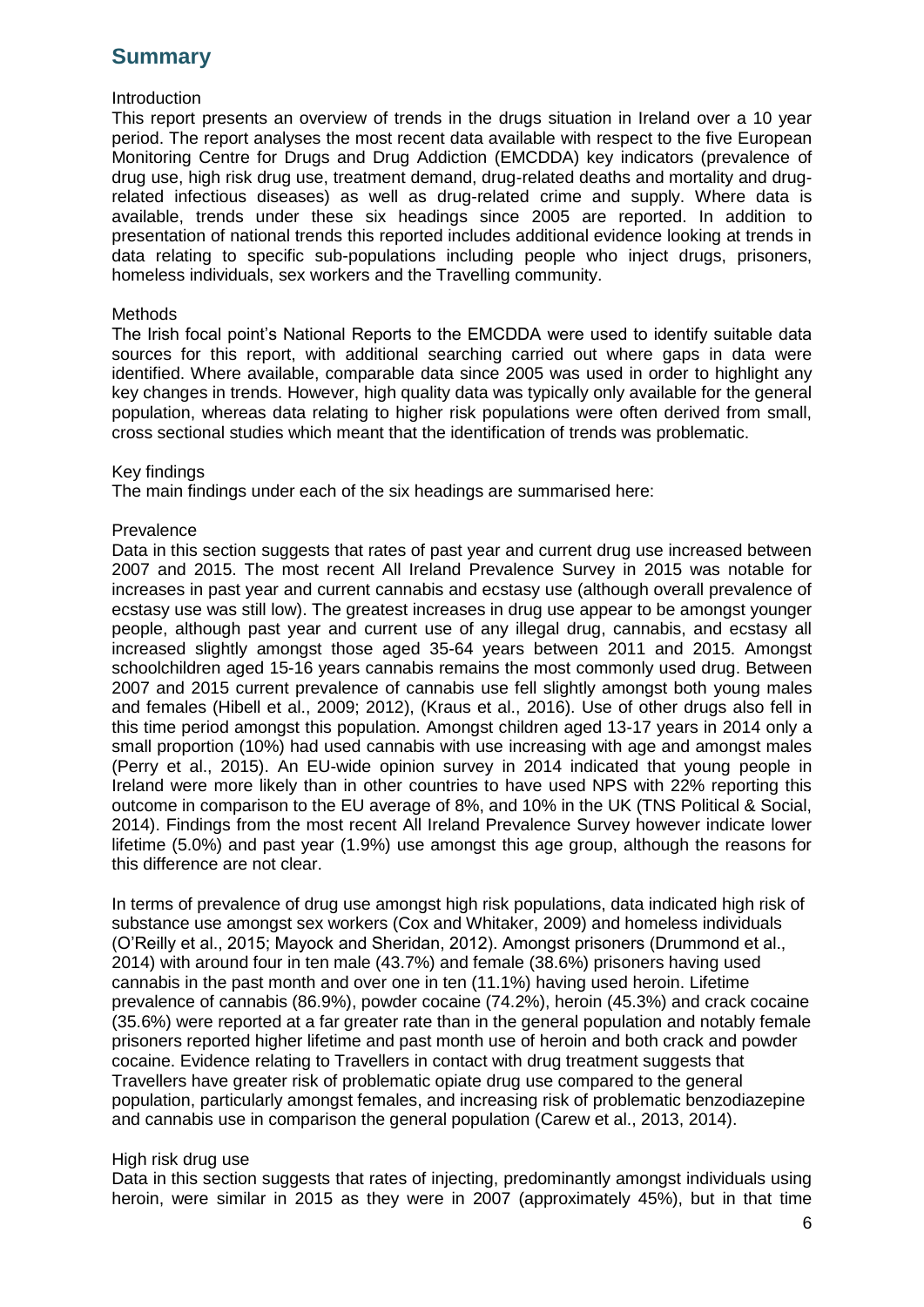period the rate of injecting decreased to 33% in 2010 before climbing again. Prevalence of opiate use in Ireland was estimated using a four-sample capture-recapture method in 2014. This study indicated the number of opiate users in Ireland, including the hidden population not known to services, has remained stable. The estimate from the 2014 study is only slightly less than a similar study undertaken in 2006. Data for polydrug use was available in 2007 and 2011 and 2015 and suggested high rates of polydrug use amongst cannabis, amphetamine and cocaine users. Amongst individuals who primarily used these substances, rates of simultaneous alcohol use was very high. In terms of high risk populations, data featured here highlighted very high rates of recent injecting and risk of frequent injecting, cocaine injecting and sharing of injection equipment amongst a sample of sex workers; higher risk of injecting drug use amongst female prisoners and Travellers; and greater risk of polydrug use amongst male Travellers.

#### Treatment demand

Data in this section was presented for numbers of individuals entering treatment for different drug use between 2006 and 2015. Key findings were that overall number of cases treated for problem opiate use (mainly heroin) have increased between 2006 and 2015, but with fluctuations in numbers depending on the year. New treatment cases for cannabis more than doubled during this time. For cocaine, the number of cases treated fluctuated slightly between 2007 and 2014, with a notable increase in cases in 2015. There was a large increase in the number of treatment cases for benzodiazepines, with 873 individuals entering treatment in 2015 compared to 98 in 2006. In 2013, data indicated some differences between individuals entering treatment for different drugs. In particular, those entering treatment for cannabis use were younger (mean age: 24 years, under 25 years: 65%) than all drugs together (mean age: 30 years, under 25 years: 35%). Those receiving treatment for opioid use were most likely to be unemployed (75%) and homeless (13%).

The report identified relating to drug treatment amongst three vulnerable groups: prisoners, Travellers and the homeless population. Data from a sample of prisoners in 2011 (Drummond et al. 2014) indicated that availability of treatment services was often limited in prisons, but that where services were available they were used by high proportions of prisoners who needed them. Using unpublished data it is demonstrated that the total number of prisoners receiving treatment fluctuated in recent years but was similar in 2009 as to in 2015. The number of new treatment entrants decreased in this period. Between 2009 and 2015 the most frequently reported primary problem drug in each year amongst prisoners entering drug treatment was reported to be heroin although the proportion decreased over time. The proportions of cases where cannabis or benzodiazepines were the primary problem drug increased in this period and each represented 15% of the prison population who entered treatment by 2014.

Unpublished NDTRS data indicates that numbers of cases of treatment amongst Travellers more than doubled between 2007 and 2010, but then levelled off up to 2013 (the most recently available data). Additionally from 2007-2010, 1.6% of individuals seeking treatment were from the Travelling community, where numbers of individuals increased from 162 in 2007 to 427 in 2010 (Carew et al., 2013). In comparison to the general population, Travellers seeking treatment were less likely to be employed, in stable accommodation or completed education, and more likely to be male and younger (Carew et al., 2013). Findings from a survey of 601 homeless individuals in Dublin and Limerick suggested that in 2013, treatment uptake was high amongst participants with a drug or alcohol problem. The majority of these individuals were prescribed methadone with the majority reporting use of other substances acquired either legally or illegally (O'Reilly et al., 2015).

#### Drug related deaths and mortality

Data in this section indicate that the number of drug related deaths, higher in Ireland in comparison to European average, rose overall between 2005 (503) and 2014 (697), although this number levelled off from 2009 onwards. Deaths due to non-poisoning increased at a greater rate than poisoning deaths, which remained a higher proportion of all deaths. Key statistics relating to poisoning deaths included i) female median age at time of death was approximately ten years older than males; ii) rate of poisoning deaths involving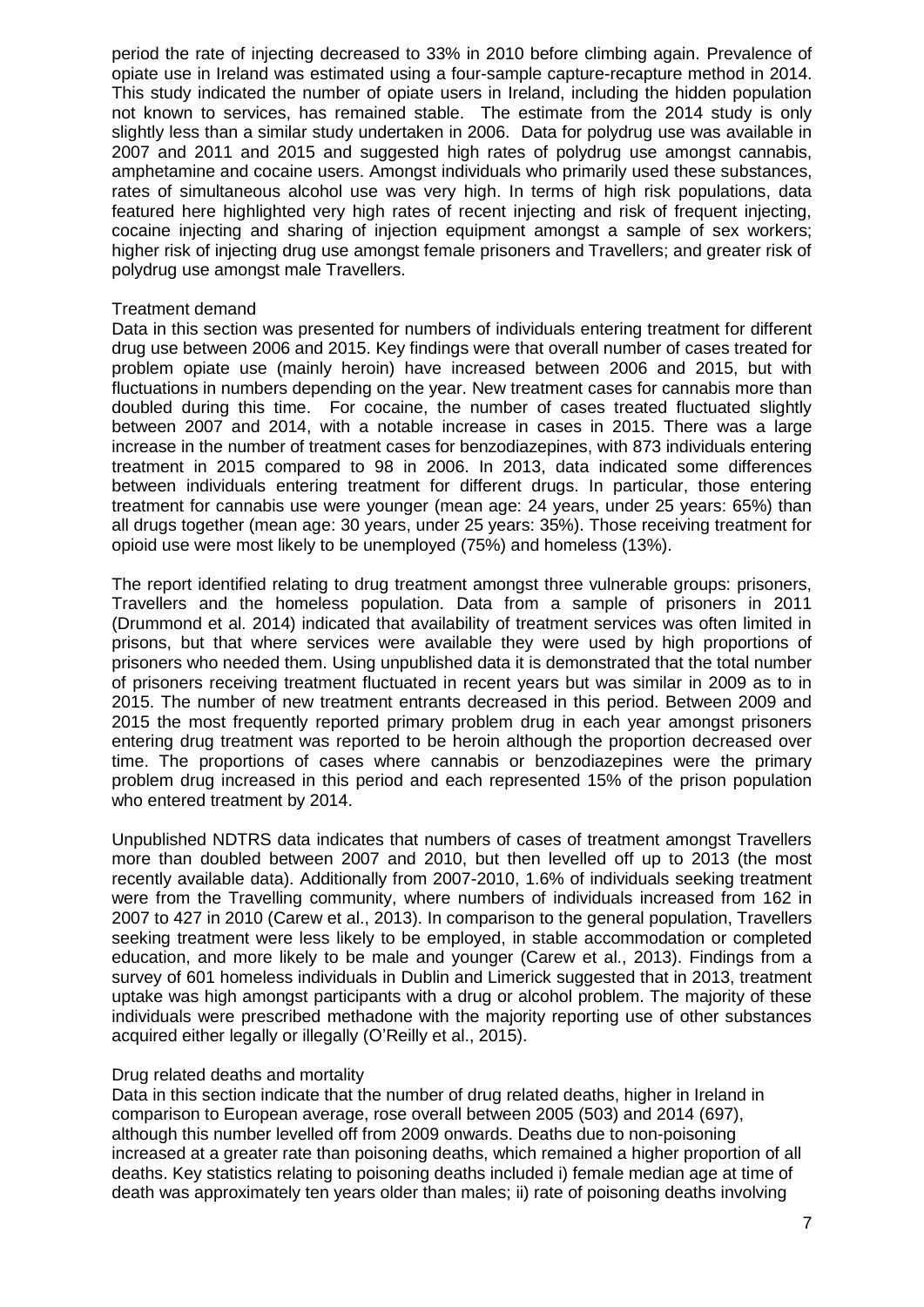polydrug use increased between 2005 and 2014; and iii) in 2014 opiates were the drug most likely to have been taken (249/354), followed by benzodiazepines (228/354). Numbers of deaths that involved benzodiazepines or prescription medicines increased rapidly between 2005 and 2014. Deaths involving new psychoactive substances were recorded separately from other stimulants from 2009 and they increased to 28 in 2013 from eight the previous year. The number of deaths involving NPS in 2014 reduced slightly to 23.

Key statistics relating to deaths from non-poisonings included i) the proportion of deaths that were caused by medical rather than traumatic factors increased; ii) hanging deaths were the most common traumatic cause of death; iii) for medical causes cardiac factors were the most frequent cause of death; and iv) there were differences between age groups for cause of non-poisoning drug related death with younger individuals at greater risk of traumatic cause of death, and older individuals at greater risk of medical cause of death.

#### Drug related infectious diseases

Findings suggested that the rate of infectious diseases is declining amongst PWID. In comparison to an overall increase in number of new cases in HIV between 2005 and 2014, the number amongst PWID declined in this time from 67 to 27 new cases, although there was a small increase since 2012 and data from quarter 1 and 2 in 2015 (HPSC, 2015) points towards an outbreak amongst PWID in the Dublin area. Evidence suggests that the rate of hepatitis C amongst injecting drug users is declining, although this population makes up the majority of all cases of hepatitis C. In terms of vulnerable populations, amongst a sample of sex workers in 2009, evidence suggested high risk of HIV and hepatitis C, and high uptake of testing for BBVs.

#### Drug supply and crime

Increased numbers of seizures of herbal cannabis and plants compared with greatly reduced seizures of cannabis resin between 2005 and 2013 may be linked with increased use of higher potency cannabis in Ireland, the UK and throughout Europe and increased cultivation of cannabis in Ireland linked to organised crime. Numbers of seizures for other substances generally increased in the time period 2005 to 2007, before decreasing again up to 2013. Seizures of ecstasy have increased however in recent years, but remain lower in comparison to 2005 levels. Evidence suggests that the majority of young people find it easy to obtain cannabis and around half find it easy to obtain ecstasy, with a sizable minority reporting that they believe other substances including cocaine, heroin and new psychoactive substances to be easily accessible. Notably, young people in Ireland report finding substance easier to obtain in comparison to EU averages.

Key findings relating to drug related offending were that i) the majority of offences throughout the past decade were possession of drugs for personal use, ii) a minority of offences in each year from 2005 to 2014 were for cultivation or manufacture of drugs, but the number of these offences each year has increased sevenfold in this time period, iii) the most common outcomes of cases heard in District Courts in the most recent year that data is available (2014) were that cases were struck out with imprisonment the outcome in just 3% of cases.

#### **Conclusion**

This review was undertaken to identify trends relating to the drug situation in Ireland to inform the development of drug policy and strategy. Evidence presented in this review indicates that patterns of drug use and harms have changed in Ireland over the past decade in several ways and highlights key issues that should be considered including recent increases in use of cannabis and ecstasy, particularly amongst younger people, and increased risk of cannabis related problems that may be associated with increased use of high potency cannabis. Additionally, increase in treatment demand relating to benzodiazepines, as well as rapid increase in related deaths, provide indications of new issues of concern. More positively, rate of new entrants for heroin treatment has declined in recent years as has prevalence of cocaine use. Rate of new cases of HIV and hepatitis C amongst PWID has declined, although a recent outbreak of HIV in Dublin is a reminder that trends can quickly change. The review highlights examples of research undertaken with subgroups who frequently appear at increased risk of drug use and related harms in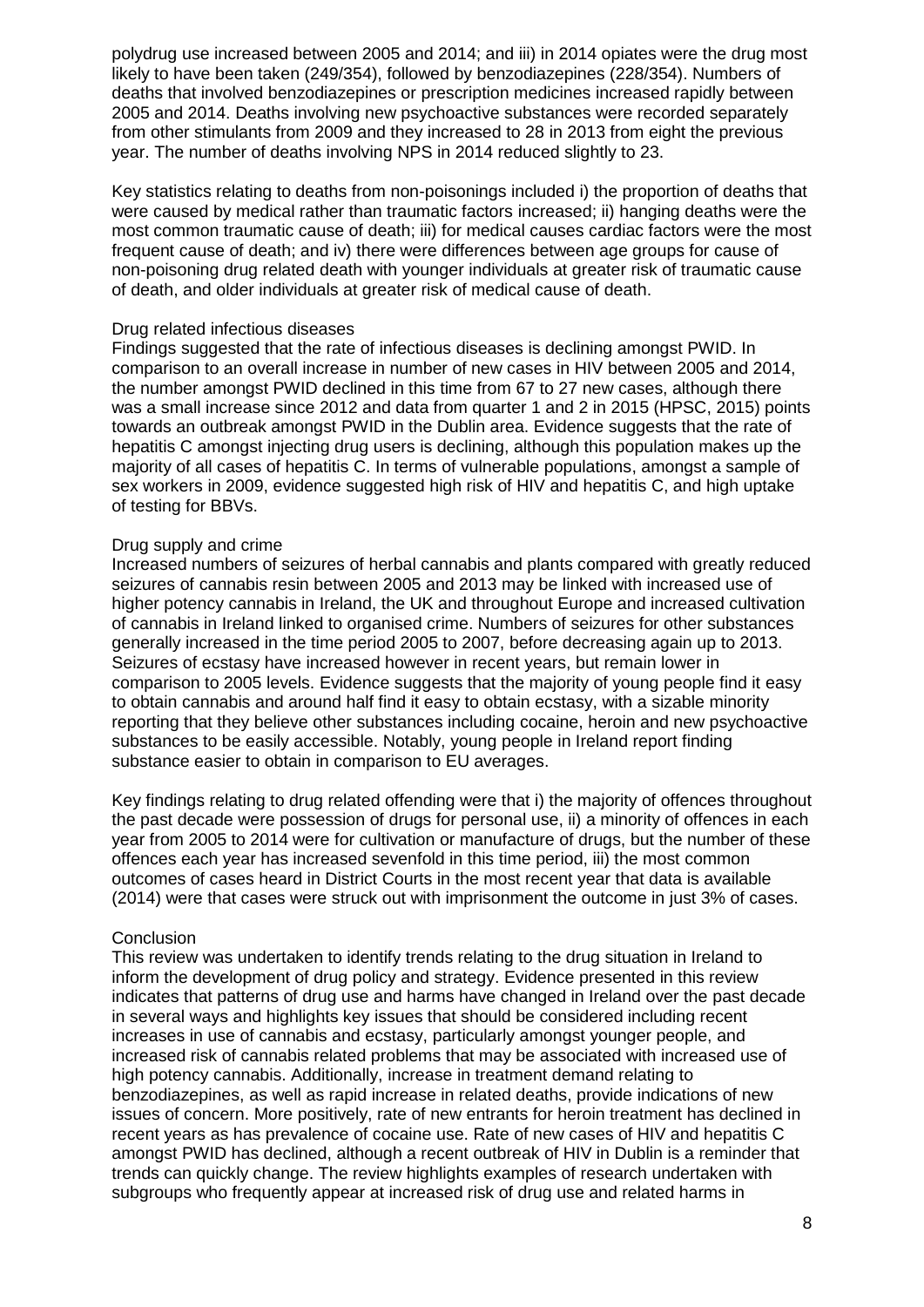comparison to the general population. However, due to the lack of consistent research with these populations it is difficult to draw any conclusion on trends in this data and suggests the need to monitor trends amongst subgroups through increasing the amount of high quality research with vulnerable populations and following up these studies over time.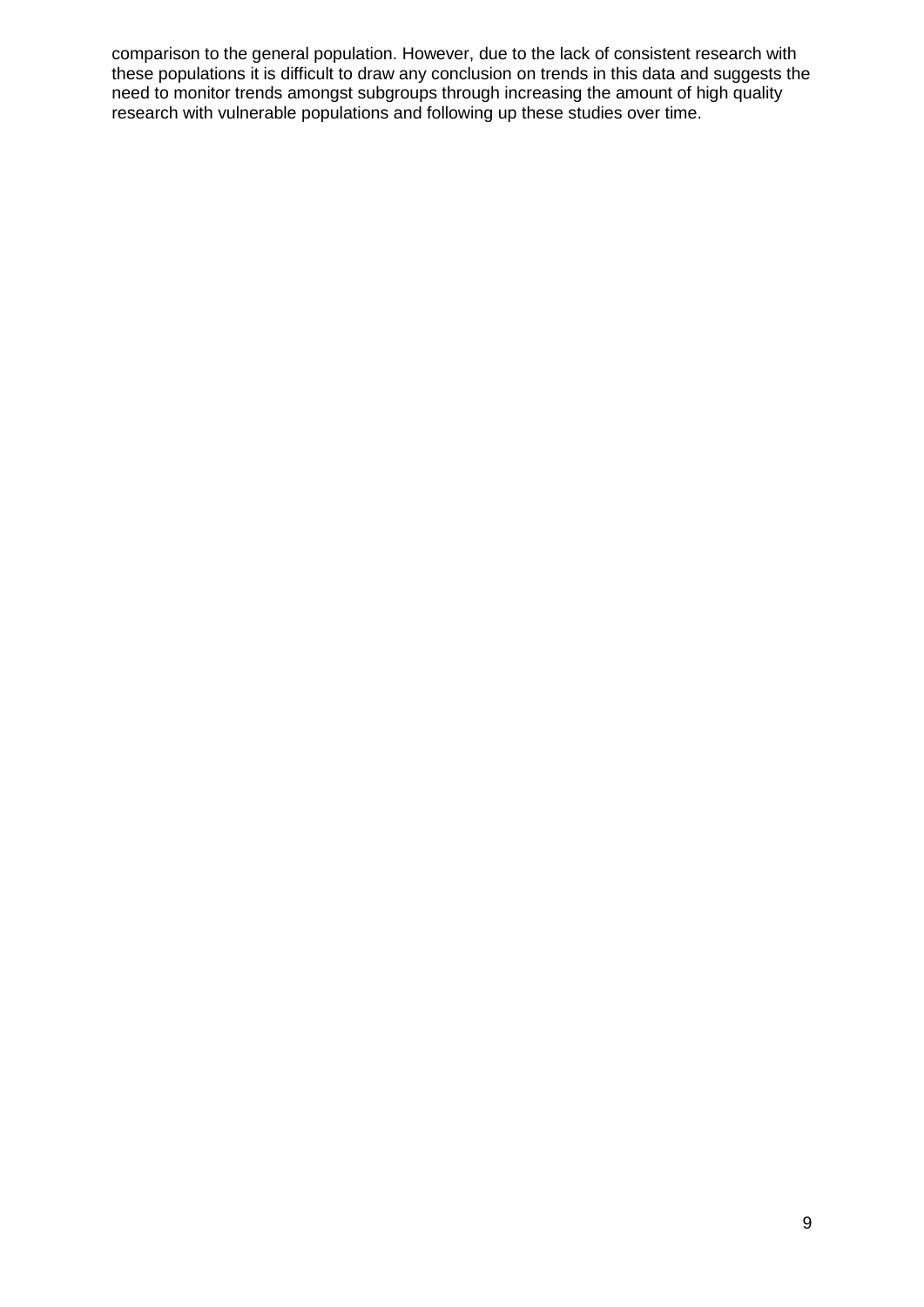### <span id="page-10-0"></span>**Introduction**

This report reviews the current drug situation in Ireland, analysing the most recent data available with respect to the five European Monitoring Centre for Drugs and Drug Addiction (EMCDDA) key indicators, as well as drug related crime and supply. It provides an overview of drug use in the general population as well as data relating to sub-populations at higher risk of drug related harm. Where data is available trends since 2005 are reported.

The EMCDDA reports data from National Focal Points on five key epidemiological indicators in order to provide factual, objective, reliable and comparable information on drugs and drug addiction at both European and Member State level, including Ireland (EMCCDA, 2015). These five epidemiological indicators are also a means of assessing the impact of policy actions:

#### **1) General population surveys**:

The prevalence and pattern of drug use among the general population, as measured by probabilistic surveys of the adult and school population.

#### **2) High risk drug use**:

Prevalence and incidence of high-risk drug use, e.g. injection of drugs and associated behaviours that increase the risk of spreading blood-borne viruses (BBVs). This indicator also focusses on the characteristics of vulnerable population groups that are at greater risk of such harms (e.g. homeless individuals).

#### **3) Treatment demand indicator:**

Numbers and characteristics of drug users presenting to drug treatment facilities.

#### **4) Drug-related deaths and mortality:**

- Comprises two components: i) deaths directly caused by illegal drugs (druginduced deaths); ii) mortality rates among problem drug users, i.e. someone who is an injecting drug user, has used drugs for a long period of time or is a regularly uses opioids, cocaine and or amphetamines (EMCDDA , 2015).

#### **5) Drug-related infectious diseases:**

Extent of infectious diseases – primarily HIV, hepatitis C and hepatitis B– among people who inject drugs (PWID). Data is obtained from both serological testing systems and monitoring of routing diagnostic testing for infectious diseases.

In addition to these five epidemiological indicators, the report reviews evidence under a  $6<sup>th</sup>$ heading **Drug-related crime and supply**. In this section, evidence is reviewed on i) drug seizures; ii) drug availability; and iii) drug-related offending.

Whilst much data is collected on drug use in the general population, it is of equal importance to gain insight into how certain sub-populations (e.g. PWID, prisoners, homeless individuals, sex workers and the Travelling community) fare in the extent of their drug use and associated risk related behaviours. Such information can help to monitor who is at current and future risk of harmful drug use, inform intervention planning, development and targeting, and assist in policy monitoring. In addition to presentation of national trends this report therefore includes additional evidence looking at trends in data relating to these specific subpopulations in Ireland.

### <span id="page-10-1"></span>**Methods**

This report provides an overview of the drugs situation in Ireland based on data published since 2005 relating to the five EMCDDA key epidemiological indicators. The Irish focal point's National Reports to the EMCDDA were used to identify suitable data sources that could be used for this report, with additional searching carried out where gaps in data were identified.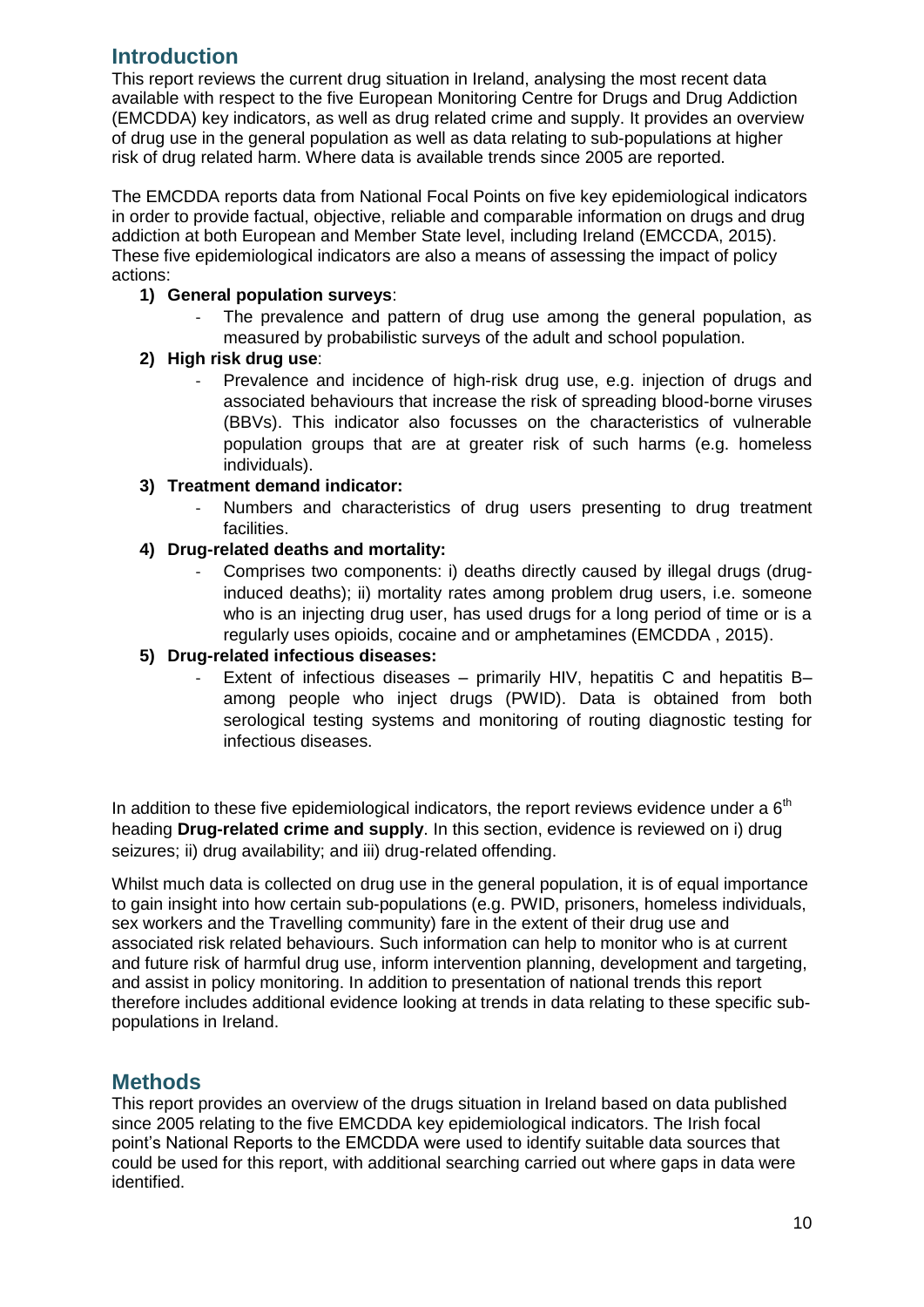Where available, comparable data since 2005 was used in order to highlight any key changes in trends. However, high quality data was typically only available for the general population, whereas data relating to higher risk populations were often derived from small, cross sectional studies which meant that the identification of trends was problematic.

#### *Notes about the data*

The Irish focal point's National Reports to the EMCDDA includes sections relating to each of the five epidemiological indicators. The National Reports also include sections on crime and drug markets. For each indicator and report section the following method was used for identifying and selecting data:

- Reports cited in the National Reports were identified and retrieved
- Tables were produced to map what data was available for each indicator, population type (i.e. general population or sub-population), and substances of interest
- The reports to be included were selected on the basis of the following criteria:
	- $\circ$  For general population data quality of survey, included data of the key indicators, allowed identification of time trends, reported up to date information (previous 10 years)
	- o For sub-populations and other groups of interest reports were selected if they presented data on the key indicators within the included time frame.
- Data from these reports were supplemented by studies identified through hand searching (e.g. [HRB National Drugs Library website\)](http://www.drugsandalcohol.ie/) and requests to expert contacts and networks. Details of searches carried out on the HRB National Drugs Library website are provided in.

For the most part, data refers to illicit substances only, however there were some exceptions. For example, Section 2 refers to high risk drug use, and discussion of polydrug use includes data relating to alcohol consumption alongside illicit drug consumption. Additionally, Section 4 summarises information on drug related which also includes deaths involving prescribed drugs and alcohol.

Throughout the report the dates cited in tables and figures refer to the year the data was collected (where this information was reported), which may differ from the dates of publication in some cases. Consistency of reporting of data varied across reports, for example, different drugs were grouped together, or the use of whole percentages or fractional percentages. Generally, percentages are reported as whole numbers with the exception of general population prevalence data, where percentages were frequently under 10% so fractional percentages are reported.

### <span id="page-11-0"></span>**1. Prevalence**

In this section, data is provided relating to the prevalence of substance use across Ireland. Firstly, adult general population data is presented and this is broken down by age group and sex. Secondly, data for cannabis dependence and young people's substance use data is presented. Finally, data is reported from studies investigating substance use in a range of vulnerable populations.

### <span id="page-11-1"></span>*1.1 Overview of substance use in Ireland*

#### <span id="page-11-2"></span>*1.1.1 Adult substance use data by drug type*

The data presented in this section has been taken from National Advisory Committee on Drugs and Alcohol reports containing findings from the All Ireland Survey Drug Prevalence Survey from the 2006/07, 2010/11 and 2014/15 waves of the survey (NACDA, 2016). The survey uses a representative sample of people aged 15 and over and records lifetime use, recent use (past year) and current use (last month). The data presented shows the percentage reporting use of any illegal drug and then presents figures for cannabis, cocaine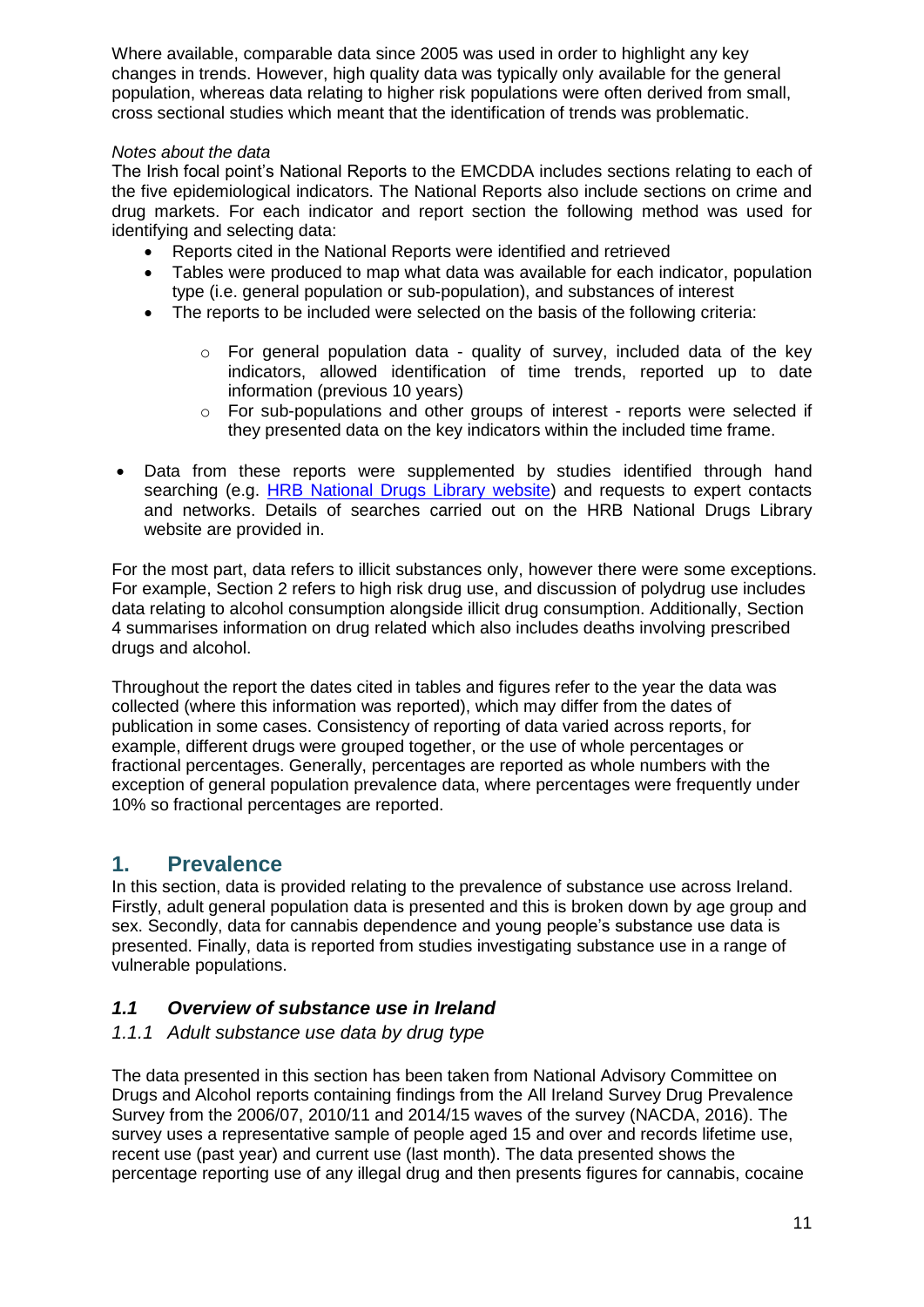(crack and powdered cocaine are not differentiated) and ecstasy<sup>2</sup>. The data also shows differences between sex and age categories in terms of recent and current use, as well as changes over the time period by drug task force<sup>3</sup>.

The data for past year use of any illicit substances showed a small overall decrease in use between 2006/07 (7.2%) and 2010/11 (7.0%), but an increase in 2014/15 (8.9%; Table 1) with increases in cannabis and ecstasy use. Although ecstasy use was low in 2006/07, this proportion decreased between 2006/07 and 2010/11, and then increased greatly by 2014/15 particularly amongst younger people and males (Tables 2-3). Rates of past year cocaine use decreased slightly through the time period. There were gender differences with females reporting a smaller increase than males of overall substance use (Table 4). Different drug task forces saw either increases or decreases between 2006/07 and 2010/11.

The data relating to current (last month) substance use showed an increase between 2006/07 and 2014/15 for cannabis and ecstasy, particularly amongst younger people, although cocaine use remained the same (Tables 5-7). Both males and females showed increases in current cannabis and ecstasy use in this time period, with a greater increase amongst females. There were some small increases and decreases in current illicit substance use across the different drugs task forces between 2006/07 and 2010/11.

In addition to figures reported here, the NACDA (2016) report includes data for individuals aged 65 and over. Both last year and current prevalence of illegal drug use was reported at 0.0% for this age group.

#### *Table 1: Prevalence of past year substance use*

 $\overline{a}$ 

|                            | 06/07 | 10/11 | 14/15 |
|----------------------------|-------|-------|-------|
|                            | '%)   | '%)   | (%    |
| Any Illegal Drug*          | 7.2   | 7.0   | 8.9   |
| Cannabis                   | 6.3   | 6.0   | 7.7   |
| Cocaine (crack and powder) | 1.7   | 1.5   | 1.5   |
| Ecstasy                    | 1.2   | 0.5   | 2.1   |

\*It should be noted that following the Criminal Justice (Psychoactive Substances) Act 2010, reported use of new psychoactive substances is included within figures for 'any illegal drug'.

| $1000$ $2.1$ Tovaloneo of page year cabolance ace by ago group (2000/01,2010/11 $\alpha$ 2011/10/ |       |       |       |       |       |        |  |
|---------------------------------------------------------------------------------------------------|-------|-------|-------|-------|-------|--------|--|
|                                                                                                   | 06/07 | 10/11 | 14/15 | 06/07 | 10/11 | 14/15  |  |
|                                                                                                   | 15-34 | 15-34 | 15-34 | 35-64 | 35-64 | 35-64  |  |
|                                                                                                   | years | years | years | years | years | years  |  |
|                                                                                                   | (%)   | (%)   | (%)   | (%)   | (%)   | $(\%)$ |  |
| Any Illegal Drug*                                                                                 | 12.1  | 12.3  | 15.7  | 2.9   | 2.9   | 3.6    |  |
| Cannabis                                                                                          | 10.4  | 10.3  | 13.8  | 2.6   | 2.6   | 3.0    |  |
| Cocaine (crack and powder)                                                                        | 3.1   | 2.8   | 2.9   | 0.5   | 0.5   | 0.5    |  |
| Ecstasy                                                                                           | 2.4   | 0.9   | 4.4   | 0.2   | 0.2   | 0.4    |  |

Table 2*: Prevalence of past year substance use by age group (2006/07,2010/11 & 2014/15) 4*

\*It should be noted that following the Criminal Justice (Psychoactive Substances) Act 2010, reported use of new psychoactive substances is included within figures for 'any illegal drug'.

 $2$  New Psychoactive Substances are included in the survey and findings are discussed in section 1.14 Young people's substance use. Additionally, heroin use is recorded in the survey, but last year and current prevalence is very low (under 0.5% in all cases) so is not detailed here.

 $^3$  These breakdowns of data are currently available for the 2006/07 and 2010/11 surveys only.

<sup>&</sup>lt;sup>4</sup> The reporting of prevalence by age group changed between 2010/11 and 2014/15, with the population broken down into smaller age groups in the most recent years. Therefore, this data for the 2014/15 survey is presented separately as it is not possible to aggregate data for different age groups.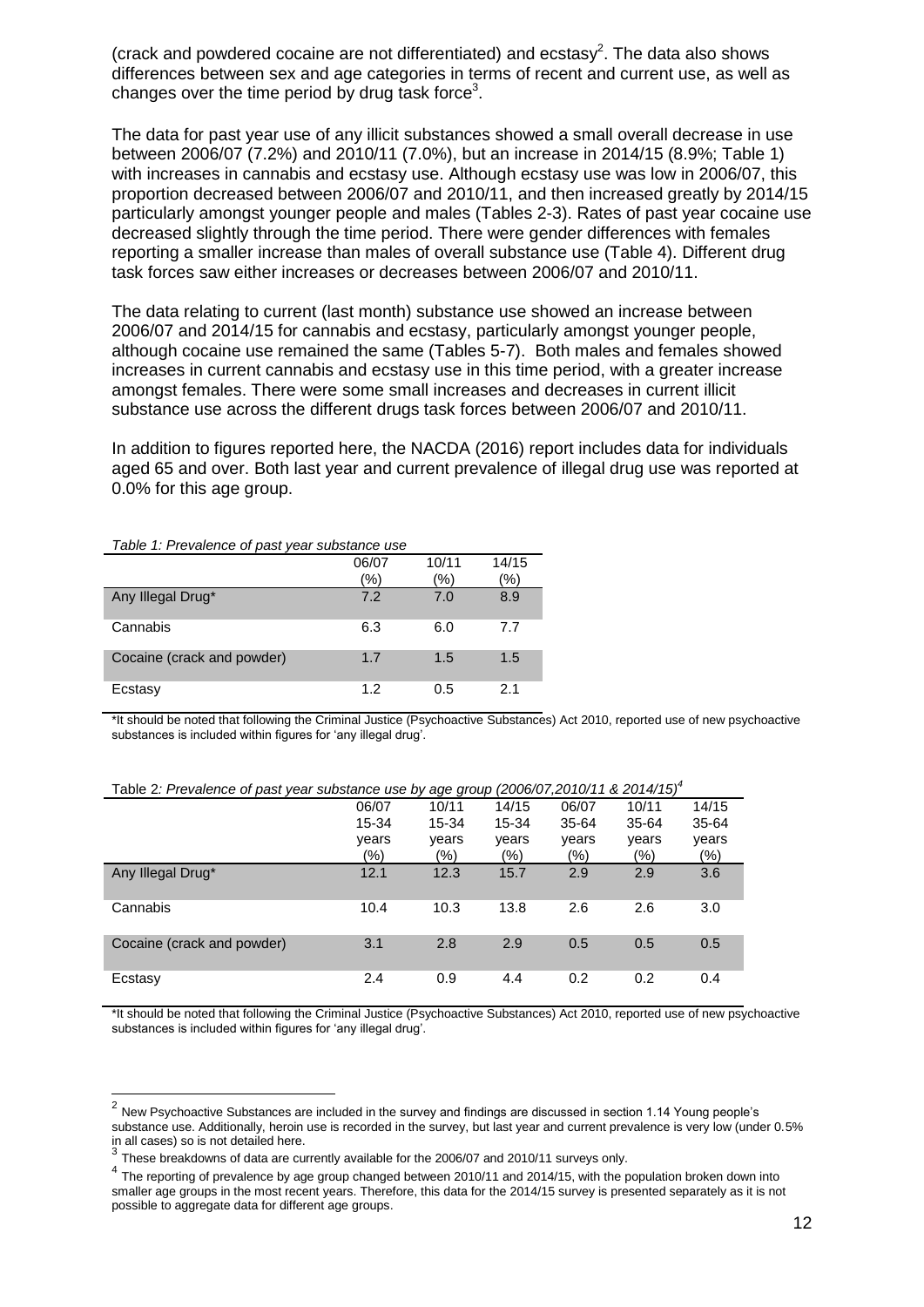| Table 3: Prevalence of past year substance use by gender |  |  |
|----------------------------------------------------------|--|--|
|                                                          |  |  |

|                            | 06/07        | 10/11         | 14/15 | 06/07   | 10/11   | 14/15   |
|----------------------------|--------------|---------------|-------|---------|---------|---------|
|                            | <b>Males</b> | Males         | Males | Females | Females | Females |
|                            | (%)          | $\frac{1}{2}$ | (%)   | $(\% )$ | $(\%)$  | (9/6)   |
| Any Illegal Drug*          | 9.6          | 10.4          | 12.9  | 4.7     | 3.6     | 4.9     |
| Cannabis                   | 8.6          | 9.1           | 11.2  | 3.9     | 2.9     | 4.3     |
| Cocaine (crack and powder) | 2.3          | 2.3           | 2.6   | 1.0     | 0.7     | 0.5     |
| Ecstasy                    | 1.8          | 0.6           | 3.1   | 0.6     | 0.3     | 1.1     |

\*It should be noted that following the Criminal Justice (Psychoactive Substances) Act 2010, reported use of new psychoactive substances is included within figures for 'any illegal drug'.

| Table 4: Prevalence (%) of current (past month) substance use |       |       |               |  |  |
|---------------------------------------------------------------|-------|-------|---------------|--|--|
|                                                               | 06/07 | 10/11 | 14/15         |  |  |
|                                                               | '%)   | (%)   | $\frac{1}{2}$ |  |  |
| Any Illegal Drug*                                             | 2.9   | 3.2   | 4.7           |  |  |
| Cannabis                                                      | 2.6   | 2.8   | 4.4           |  |  |
| Cocaine (crack and powder)                                    | 0.5   | 0.5   | 0.5           |  |  |
| Ecstasy                                                       | 0.3   | 0.1   | 1.0           |  |  |

\*It should be noted that following the Criminal Justice (Psychoactive Substances) Act 2010, reported use of new psychoactive substances is included within figures for 'any illegal drug'.

#### *Table 5: Prevalence (%) of current (past month) substance use by age*

|                            | (20, 0.00)<br>-----------<br>$-0.00$ $-0.90$ |       |       |       |       |       |
|----------------------------|----------------------------------------------|-------|-------|-------|-------|-------|
|                            | 06/07                                        | 10/11 | 14/15 | 06/07 | 10/11 | 14/15 |
|                            | 15-34                                        | 15-34 | 15-34 | 35-64 | 35-64 | 35-64 |
|                            | vears                                        | vears | years | vears | years | years |
| Any Illegal Drug*          | 4.8                                          | 5.3   | 8.5   | 1.2   | 1.6   | 1.7   |
| Cannabis                   | 4.2                                          | 4.5   | 8.1   | 1.2   | 1.4   | 1.5   |
| Cocaine (crack and powder) | 1.1                                          | 1.0   | 0.9   | 0.1   | 0.1   | 0.2   |
| Ecstasy                    | 0.6                                          | 0.1   | 2.1   | 0.1   | 0.0   | 0.1   |

\*It should be noted that following the Criminal Justice (Psychoactive Substances) Act 2010, reported use of new psychoactive substances is included within figures for 'any illegal drug'.

#### *Table 6: Prevalence (%) of current (past month) substance use by gender*

|                            | 06/07<br>Males    | 10/11<br><b>Males</b> | 14/15<br><b>Males</b> | 06/07<br>Females  | 10/11<br>Females | 14/15<br>Females |
|----------------------------|-------------------|-----------------------|-----------------------|-------------------|------------------|------------------|
|                            | $\frac{(9/6)}{2}$ | $\frac{1}{2}$         | (%)                   | $\frac{(9/6)}{2}$ | (%)              | (9/0)            |
| Any Illegal Drug*          | 4.3               | 5.3                   | 7.1                   | 1.4               | 1.1              | 2.2              |
| Cannabis                   | 4.0               | 4.7                   | 6.6                   | 1.2               | 0.9              | 2.1              |
| Cocaine (crack and powder) | 0.8               | 0.8                   | 0.9                   | 0.2               | 0.3              | 0.2              |
| Ecstasy                    | 0.5               | 0.1                   | 1.1                   | 0.2               | 0.0              | 0.8              |

\*It should be noted that following the Criminal Justice (Psychoactive Substances) Act 2010, reported use of new psychoactive substances is included within figures for 'any illegal drug'.

#### <span id="page-13-0"></span>*1.1.2 Cannabis dependence and abuse*

Data presented here has been taken from a reports examining 2010/11 drug prevalence survey data (NACDA, 2013) and 2014/15 data (NACDA, 2017), which examined cannabis abuse and dependence<sup>5</sup>. These are recognised as possible consequences from regular cannabis use. The proportion of the general population with cannabis dependence and abuse was estimated at 0.6% and 1.3% respectively from the 2010/11 prevalence data. Using the 2014/15 data 1.5% of those aged 15 and over in the general population were classed as cannabis dependent and the rate for cannabis abuse was 2.0%. The rate of cannabis dependency was found to be significantly higher in males (2.5%) than females

 5 Abuse and dependence were diagnosed using the Munich-Composite International Diagnostic Interview (M-CIDI)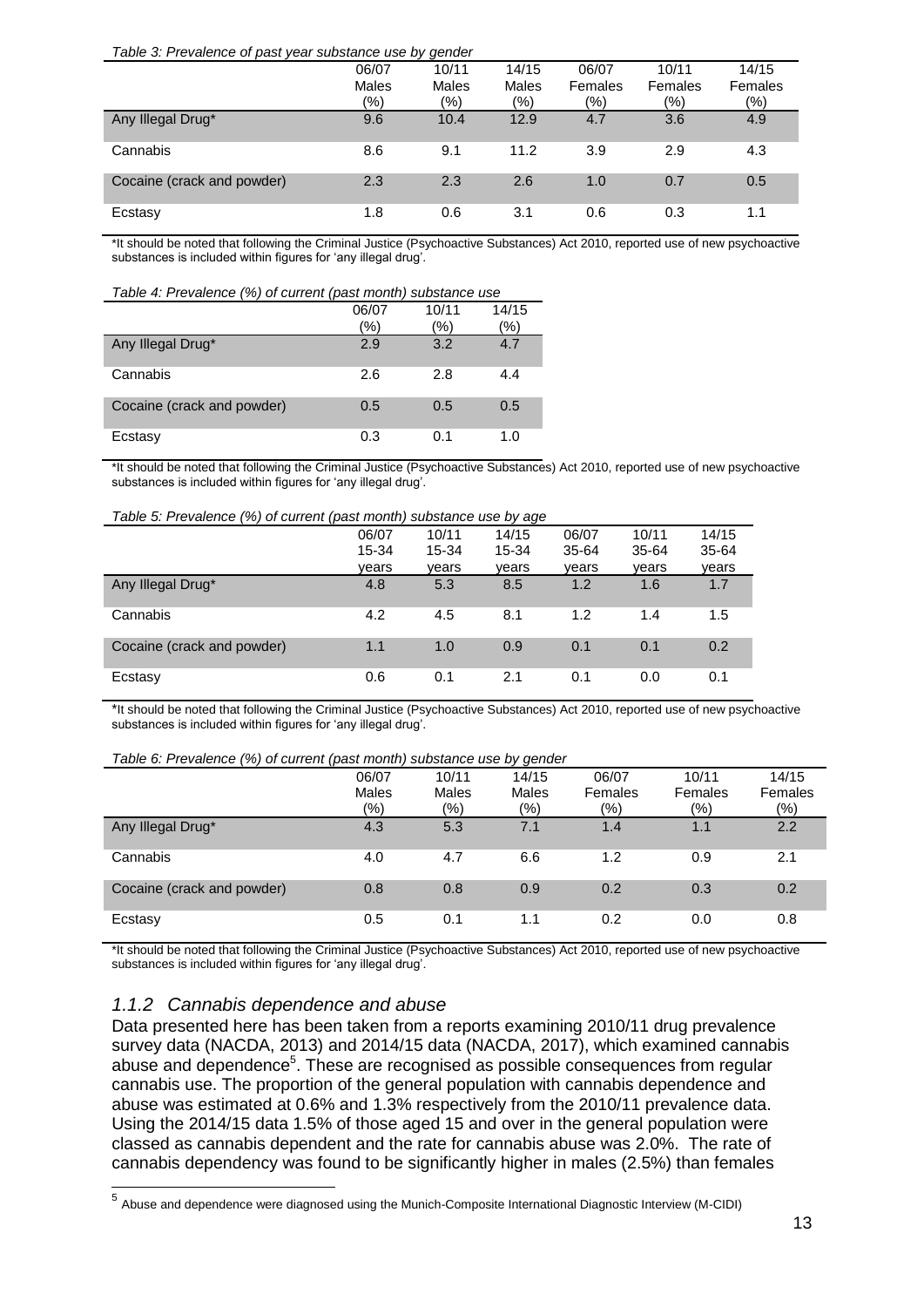(0.5%), and also significantly higher in young adults (3.6%) than older subjects (0.4%). Over 65s reported no cannabis dependence or abuse.

Among people who used cannabis in the last year (Table 1), 24.3% fulfilled the criteria for cannabis dependence. The rate was higher for males (26.8%) than for females (16.7%) and higher for young adults (25.5%) than for older respondents (19.4%).

#### <span id="page-14-0"></span>*1.1.3 Young people's substance use*

#### <span id="page-14-1"></span>1.1.3.1 Illicit substances

-

The data presented in this section has been taken from the European School Survey Project on Alcohol and Other Drugs (ESPAD) 2007 (Hibell et al., 2009) and 2011 (Hibell et al., 2012) and 2014 (Kraus et al., 2016). The survey is carried out across Europe every 4 years with 15-16 year olds. It considers young people's current and lifetime use of alcohol, tobacco and cannabis as well as collecting data about lifetime use of other illicit substances. Additional data on cannabis use has been taken from the Health Behaviour in School-aged Children (HBSC) 2014 study (Perry et al., 2015) undertaken with 7,320 13-17 year olds across Ireland. Results from the ESPAD 2015 (Kraus et al., 2016) survey suggest a decline in the use of alcohol and cigarettes among school-aged children in the Republic of Ireland. The use of cannabis, inhalants and other illicit substances may have stabilised, with an overall reduction over the six data collection waves from 1995 to 2015.

Findings from the HSBC survey (Perry et al., 2015) indicated that a small yet substantial proportion of children aged 13-17 years (10%) had ever used cannabis. Similarly to 2011 ESPAD survey data<sup>6</sup>, lifetime cannabis use was slightly higher amongst boys at all ages and, unsurprisingly, rate of ever having used cannabis increased with age amongst both males (3% amongst 13 years vs 25% amongst 17 year olds) and females (2% amongst 13 year olds to 22% amongst 17 year olds) (Figure 1).



*Figure 1: Prevalence (%) of lifetime substance use amongst 15-16 year olds in the 2007 & 2011 & 2015 ESPAD survey*

 $6$  Due to the nature of the survey methodologies and reporting of data it is not possible to provide an accurate comparison between 2011 ESPAD and 2014 HBSC survey data, although where identified potential patterns in the data are highlighted.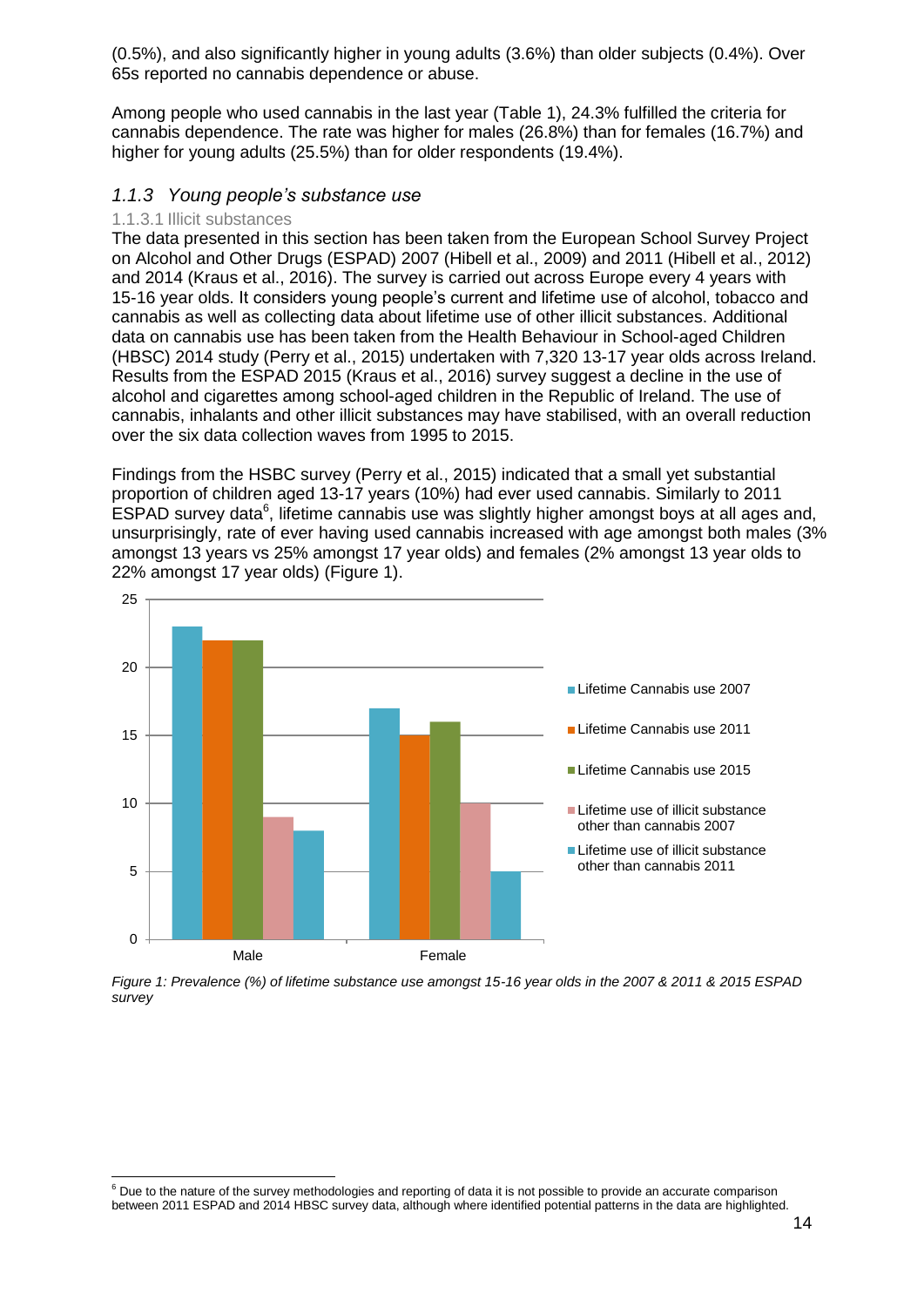

*Figure 2: Prevalence (%) of current cannabis use amongst 15-16 year olds in the 2007 & 2011 & 2015 ESPAD survey*

Where cannabis use was reported during the previous 12 months, the majority of participants indicated infrequent use (use on one or two days only). Prevalence of current cannabis use (defined as use in the previous 30 days) was low amongst both male and female 13 and 14 year olds (all 3% or lower, Table 7) and prevalence of current use amongst older children aged 15-17 years were comparable with 2011 ESPAD survey data (Figure 2). Finally, data suggested that only a very small proportion (approximately 1-1.5%) of the sample initiated cannabis use before the age of 13.

|          | Total | <b>Males</b> | Females |
|----------|-------|--------------|---------|
| 13 years | 0.9   | 1.1          | 0.7     |
| 14 years | 2.6   | 3.0          | 2.4     |
| 15 years | 6.7   | 8.8          | 5.2     |
| 16 years | 9.0   | 11.3         | 7.3     |
| 17 years | 11.0  | 13.8         | 8.8     |

*Table 7: Prevalence (%) of 13-17 year olds who reported current cannabis use by age and gender in the 2014 HBSC survey*

#### <span id="page-15-0"></span>*1.1.3.2 New psychoactive substances*

Use of new psychoactive substances (NPS) has increased in Ireland and throughout Europe in recent years (commonly referred to as 'legal highs'). These substances are often advertised as legal alternatives to illicit substances that have similar effects for the user. There has been a rapid increase in availability of these drugs and the market changes frequently: for example, in 2014, 101 new substances were reported in Europe to the EU Early Warning System (Evans-Brown et al., 2015).

Findings from a survey of over 13,000 young people aged 15-24 years within European Union (EU) countries indicate that young people in Ireland were most likely to report ever having used 'new substances that imitate the effects of illegal drugs' (TNS Political & Social, 2014). In Ireland, over one fifth (22%) of survey participants indicated that they had tried a legal high, considerably higher than the next highest proportion of 13% in Spain, 10% in the UK and the EU average of 8%. However, the majority of cases had tried these substances before the previous year (13%) and while the proportion to have done so in the past year (9%) was higher than the average across all EU countries (7%), it was comparable with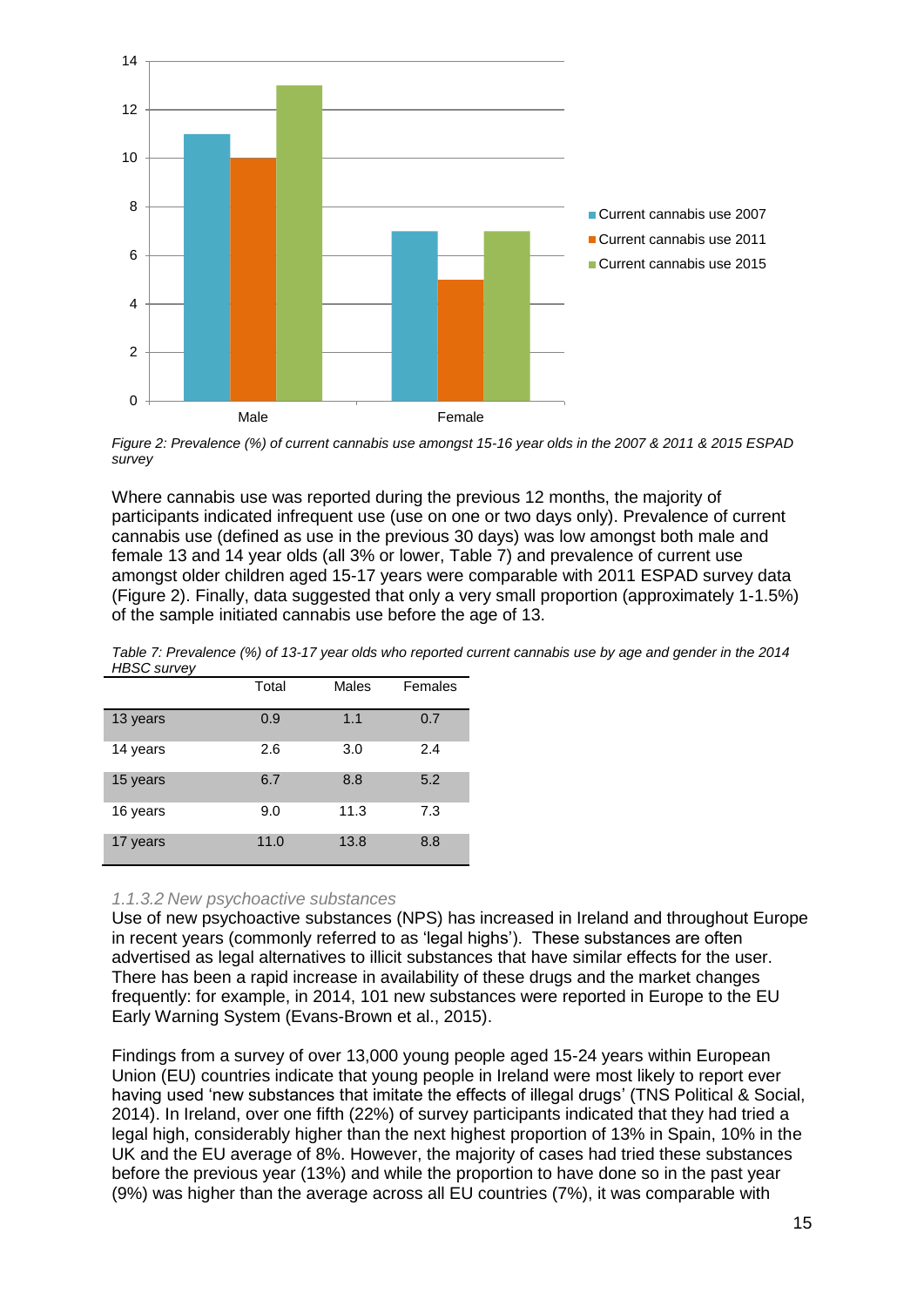Spain and the UK. In an earlier version of the survey (The Gallup Organization, 2011), 16% young people in Ireland reported ever using NPS, substantially higher than in the second highest country (Latvia: 9%).

These findings suggest that while lifetime use of NPS in Ireland by young people is the highest in Europe and that a sizeable minority have experience with these substances, the number of new and current users is closer to, although still higher, than the average in the EU and comparable with other countries. However, findings from the latest All Ireland Drug Prevalence Survey (NACDA, 2016) indicates lifetime use of NPS at just 3.0%, with past year use at 0.7%. Amongst young people aged 15-24, lifetime NPS use was reported at 5.0%, compared to 6.8% amongst those aged 25-34 although past year use was higher amongst 15-24 year olds (1.9% compared to 1.3%).

It is unclear why figures differ greatly for 15-24 year olds between the latest All Ireland Drug Prevalence Survey (2015) and EU wide survey (2014) reported here. This may be due to factors including: the nature of survey design and recruitment, changes in use of NPS, and changes in reporting of NPS use reflecting the changing legal status and media profile of NPS.

When asked where NPS had been acquired from in the EU survey, the majority (61%) indicated the source was a friend, one quarter (24%) had purchased them from a dealer and 16% purchased the substance from a specialised shop (TNS Political & Social, 2014). The most common settings for use of NPS were with friends (52%) and in a nightclub/ party/ festival setting (62%). These findings were comparable with the average ages throughout the EU. In comparison to other EU countries, young people in Ireland were more likely to report that they had received information about the effects and risks of NPS through all sources included in the survey including school prevention (30%), friends (29%), family (15%), the media (38%) and the police (9%).

#### <span id="page-16-0"></span>*1.2 Vulnerable groups and substance use prevalence*

#### <span id="page-16-1"></span>*1.2.1 Substance use within the prison population*

The data presented in this section shows the prevalence of substance use in the prison population in 2011 (Drummond et al., 2014). This data is based upon questionnaires completed by 824 prisoners across 15 prisons; the number of participants per prison were randomly selected in proportion to the size of the prisons. The data refers to recent substance use (last year, Table 8) and current substance use (last month, Table 9) and is displayed in terms of the general prison population and is also broken down according to age and sex. In line with the first section relating to substance use in the general adult population, the data presented in this section refers to cannabis, heroin, crack cocaine and cocaine powder (the two forms of cocaine were reported separately).

The data shows that cannabis was the most frequently used substance in terms of lifetime, recent, and current use across males and females and all age groups. Following this, cocaine powder was the second highest used substance in terms of lifetime use, and heroin was the second most used substance in terms of recent and current use. In terms of use by sex there were more females than males that reported lifetime, recent and current use of both heroin and crack cocaine.

| (11=0Z4)      |      |      |        |       |       |       |
|---------------|------|------|--------|-------|-------|-------|
|               | Αll  | Male | Female | 18-24 | 25-34 | 35-64 |
|               |      |      |        | vears | vears | years |
| Cannabis      | 68.6 | 68.6 | 68.9   | 84.0  | 72.6  | 45.7  |
| Heroin        | 29.5 | 28.4 | 46.7   | 29.7  | 36.0  | 20.4  |
| Crack cocaine | 11.7 | 10.5 | 31.8   | 10.5  | 15.2  | 8.0   |

*Table 8: Prevalence (%) of substance use in the previous year in the prison population by gender and age (n=824)*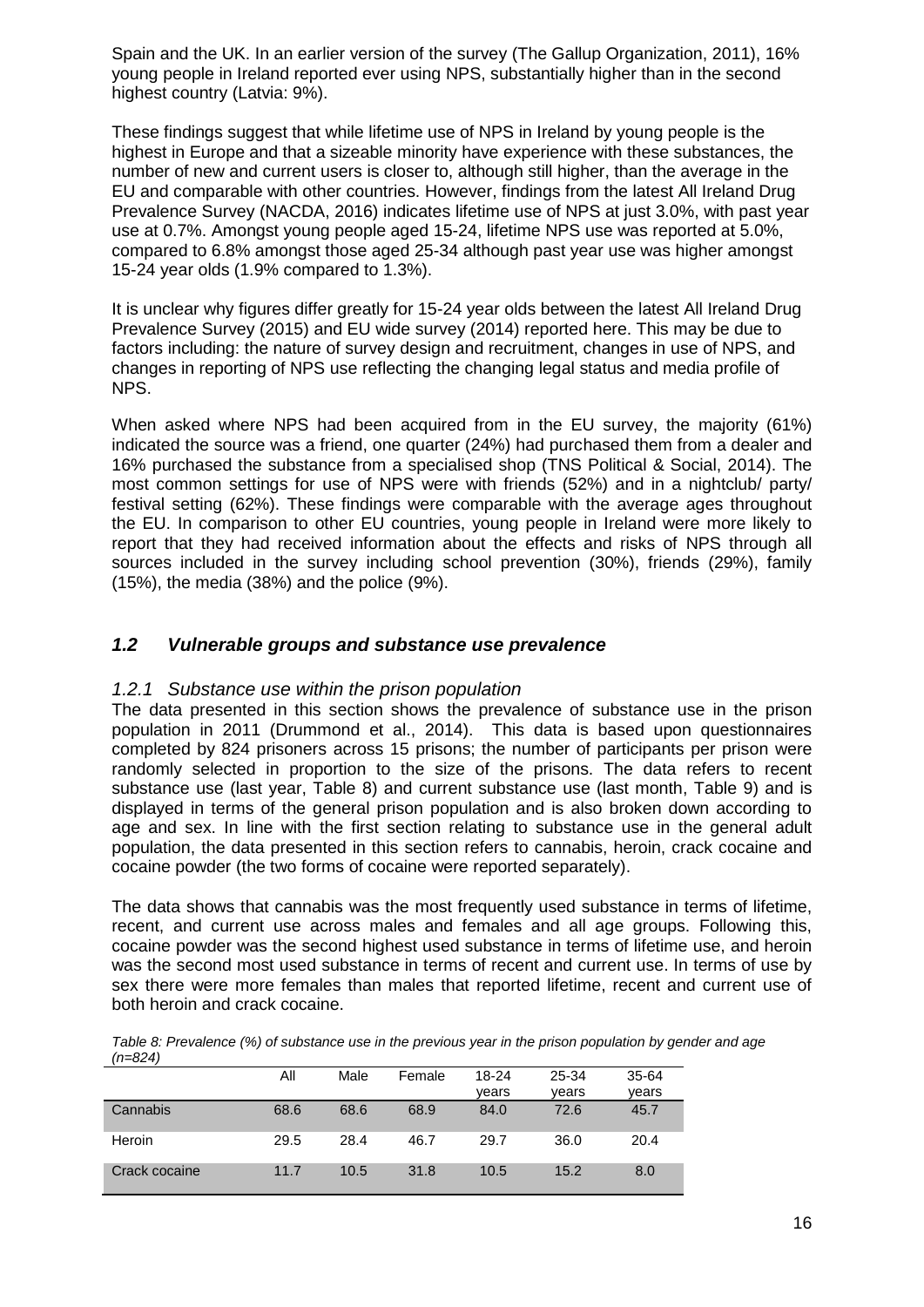|                | Αll  | Male | Female | 18-24 | 25-34 | 35-64 |
|----------------|------|------|--------|-------|-------|-------|
|                |      |      |        | vears | vears | vears |
| Powder cocaine | 28.6 | 27.8 | 41.9   | 38.9  | 32.3  | 11.8  |

*Table 9: Prevalence (%) of substance use in the last 30 days in the prison population by gender and age (n=824)*

|                | All  | Male | Female | 18-24 | 25-34 | 35-64 |
|----------------|------|------|--------|-------|-------|-------|
|                |      |      |        | vears | vears | vears |
| Cannabis       | 43.4 | 43.7 | 38.6   | 51.2  | 46.8  | 29.4  |
| Heroin         | 11.1 | 11.0 | 13.3   | 10.9  | 12.9  | 8.8   |
| Crack cocaine  | 1.9  | 1.8  | 4.6    | 0.8   | 2.3   | 2.7   |
| Powder cocaine | 5.3  | 5.4  | 2.4    | 4.6   | 6.1   | 4.6   |

#### <span id="page-17-0"></span>*1.2.2 Substance use within the Traveller population*

Data regarding prevalence of substance use presented here is based upon an analysis of National Drug Treatment Reporting System (NDTRS) data of drug treatment presentations between 2007 and 2010 (Carew et al. 2013) and two studies published in academic journals based upon focus groups with Travellers examining their health and drug use (Hodgins and Fox, 2012; Van Hout, 2010).

#### *Prevalence of substance use amongst Travellers accessing treatment*

Compared to the general population, the main problem drug reported by Travellers accessing treatment between 2007 and 2010 (Carew et al., 2013) was less likely to be alcohol (42% vs 53%) but more likely to be opiates (37% vs 29%). It was noted that between 2007 and 2010 there was an increase in the numbers of Travellers seeking treatment for benzodiazepines and cannabis and this was above the rate of increase in the general population. The prevalence of main problem drugs were similar for male Travellers as the general population, but amongst female Travellers, opiates were reported more frequently as the main problem drug (47% vs 29% in the general population).

#### *Perceptions about substance misuse amongst Travellers*

Findings from focus groups with 57 Travellers in Ireland (Van Hout, 2010) suggest that ecstasy, speed, cannabis and cocaine were the most common drugs amongst this population, particularly amongst males with female substance use uncommon. It was reported that single males of all ages were the most likely to use illegal drugs, but that use of prescription medications such as anti-depressants and tranquilisers were common amongst both genders and linked to mental and physical health problems. Findings indicated that drug use was stigmatised in the Travelling community leading to attempts to hide addiction. Findings from focus groups with 34 male Travellers in Ireland regarding their health (Hodgins and Fox, 2012) identified drug use as one form of risky behaviour in this population that leads to poor health. Participants agreed that drug use was increasing amongst Travellers and that males were increasingly likely to be using cocaine and combining this with alcohol. Drug use amongst Travellers was linked in both studies to the opportunity to make money from selling drugs (Hodgins and Fox, 2012; Van Hout, 2010), and Van Hout (2010) reported that participants commented that drug trafficking may be enabled by the nature of the Traveller lifestyle.

#### <span id="page-17-1"></span>*1.2.3 Substance use prevalence amongst sex workers*

Evidence from one study of a small sample of sex workers who self-identified as problematic drug users in Dublin between August 2007 and July 2008 (total n=35, female n=31) (Cox and Whitaker, 2009) indicated high levels of drug use in this population. All participants had previously injected drugs, with over half (53%) injecting drugs in the 90 days prior to their interview. Drugs used included primarily heroin (65%), cannabis (36%), powder cocaine (29%) and crack cocaine (15%). In a second study examining prostitution and sex working in Dublin in 2008 (Nelson et al., 2010) of 106 females, half (49%) were current drug users including heroin users (42%) and two women who used cocaine.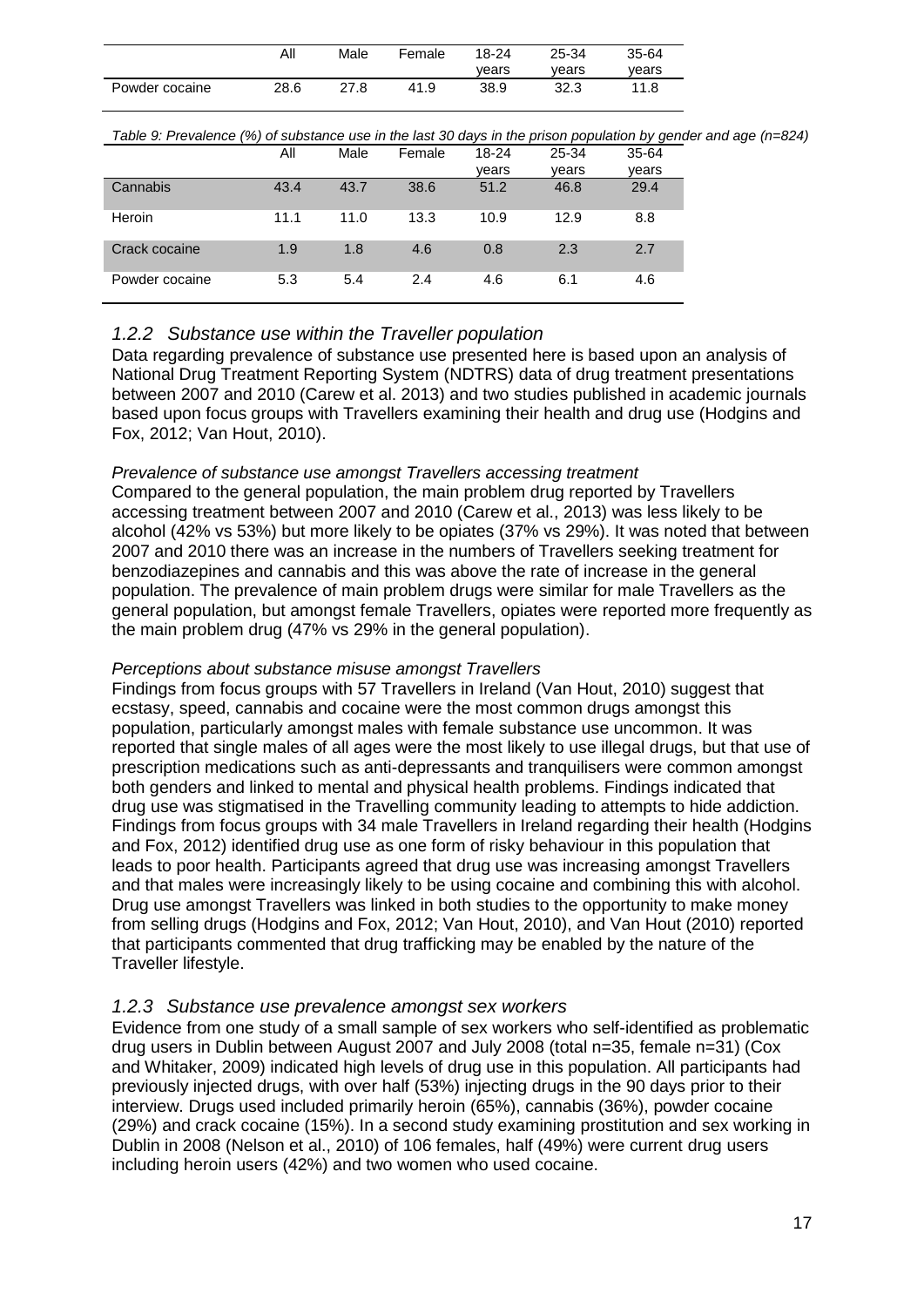#### <span id="page-18-0"></span>*1.2.4 Substance use amongst the LGBT population*

Evidence from a survey with 173 lesbian, gay, bisexual and transgender (LGBT) individuals in Ireland (Sarma et al., 2007) included data on substance use from a subsample of 155 individuals. Of the full sample, the majority were male (84%), gay (74%) and located in Dublin (68%) with a mean age of 22 years. Of this subsample, the majority (60%) had used drugs in the past year with substantial proportion in comparison to the general population reporting past month (40%) and past week (29%) drug use. The most frequently used drug (lifetime use) was cannabis (56%) followed by ecstasy (33%), cocaine (32%) and amphetamines (20%). A small proportion (but substantial in comparison the general population) reported ever using heroin (3%).

Additionally one study investigated the health and service needs of 134 older individuals in the LGBT population (Higgins et al., 2011). Fewer than half the sample had ever used illicit drugs (39%) with low past year (4%) and past month (3%) use. Narratives from interviews carried out as part of this study ( $n = 36$ ) also elucidated the issue that those using illicit drugs (either currently or previously) did so as a means to come to terms with their sexuality or escape stigma and negative emotions associated with their LGBT status.

#### <span id="page-18-1"></span>*1.2.5 Substance use prevalence amongst the homeless population*

Data in this section is taken from three reports of studies with samples of homeless individuals including a survey undertaken with 601 homeless adults in Dublin and Limerick in 2013 (O'Reilly et al., 2015), interviews with 60 homeless women (Mayock and Sheridan, 2012) and a health needs assessment with homeless women accessing services in Cork in 2011 (Good Shepherd Services, 2011); and one study of the health needs of homeless individuals in Dublin published in an academic journal (Keogh et al., 2015)

Amongst a sample of 601 homeless and predominantly male adults (O'Reilly et al., 2015), most participants (78%) reported lifetime use of illicit drugs, and over half (55%) were current users (used in the previous three months). Amongst current users, the most common substances used in the past three months included: cannabis (45%), benzodiazepines (34%), heroin (29%), cocaine (13%), methadone (14%), crack (11%), ecstasy (7%). The most commonly reported main problem drug was opiates (41%), with the same proportion reporting their main problem substance to be alcohol. A report detailing findings from interviews with 60 homeless women suggests that over half (53%) of the sample had a current substance abuse problem (Mayock and Sheridan, 2012) and the most common main problem drug was heroin followed by alcohol. In both these studies, a number of participants identified that their substance use had been a contributing factor to their homelessness.

In the study of homeless individuals in Dublin (Keogh et al., 2015), over half (60%) of the sample reported lifetime illicit drug use and one third (33%) reported current drug use. Findings from a further study examining the health of 115 homeless women (Good Shepherd Services, 2011) indicated that in Cork, a lower proportion of the sample were current drug users (20%) with the most commonly reported drugs heroin (10%) and cannabis (9%). Heroin was more prevalent amongst those aged over 26 years, and cannabis more prevalent amongst those aged 16-26 years. The sample included women accessing support services and it is possible that they individuals may have been less likely to use drugs than those not in contact with health services. However, higher proportions of the sample (40%) indicated problem alcohol use.

There were differences between Dublin and Limerick reported (O'Reilly et al., 2015), for example in the main reported problem drug (opiates 44% and alcohol 40% in Dublin vs opiates 16% and alcohol 58% in Limerick) and in prevalence of drug use (e.g. current drug use 54% in Dublin vs 49% in Limerick) and individual substances (e.g. heroin prevalence 31% in Dublin vs 19% in Limerick). It is beyond the scope of this review to examine these regional differences in detail, but the differences between Dublin, Limerick and Cork highlights that the homeless population nationally is unlikely to be a homogenous group with regard to their substance use.

*Changes in substance use in the homeless population from 2005-2013*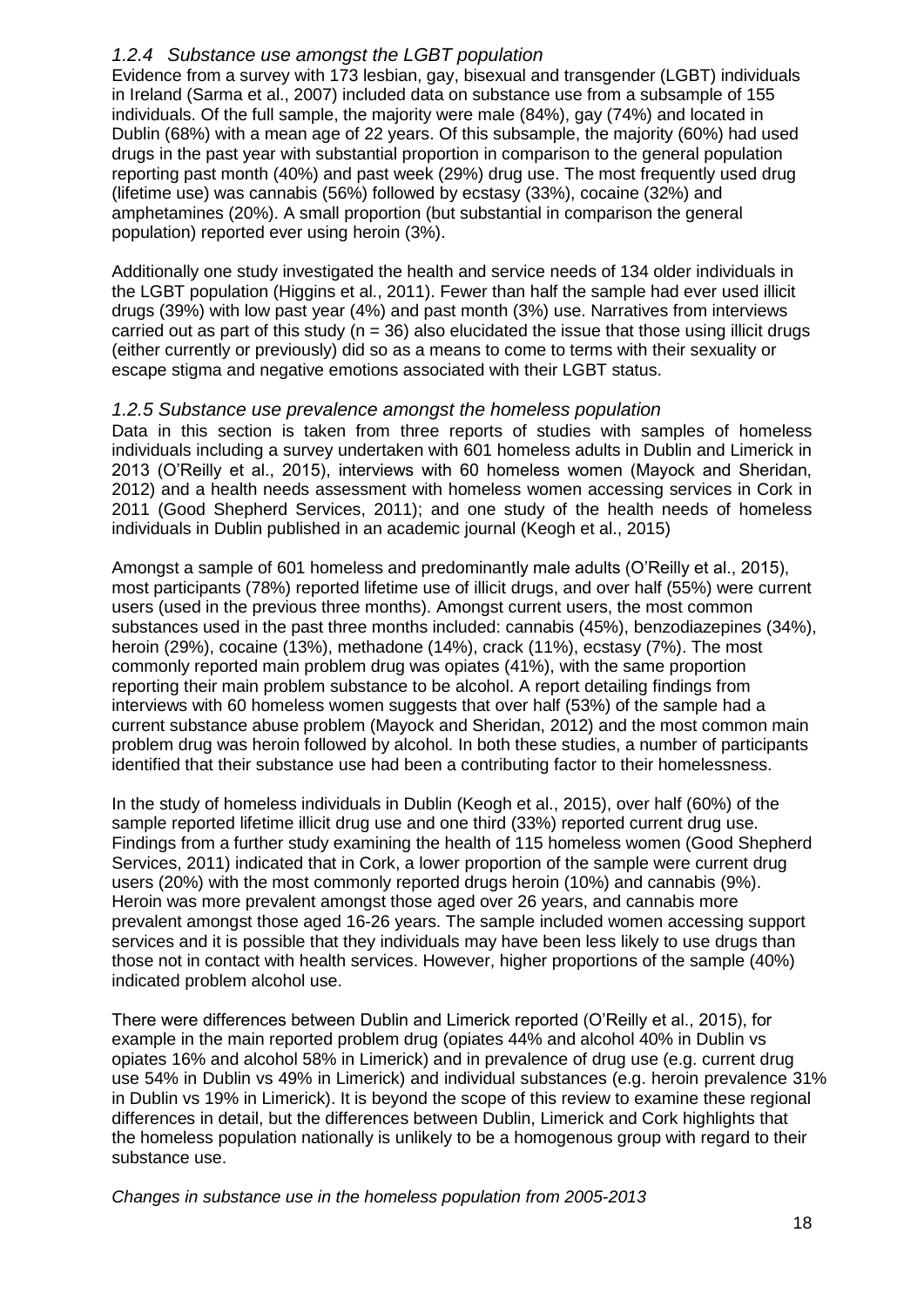Data was available (O'Reilly et al., 2015) on changes in lifetime substance use in Dublin by comparing the 2013 sample with a previous survey amongst the homeless population in 2005<sup>7</sup>. While caution must be used in interpreting the data it was noted that lifetime use of injecting drugs had dropped slightly, increases in having ever used illegal drugs including cocaine, benzodiazepine and methadone were reported in 2013 (all 5-15%) while use of heroin remained constant. Amongst young homeless people in Dublin, it was reported that heroin use decreased between 2005 and 2013, and while the 2005 survey did not examine cannabis use it was reported that the vast majority (79%) of this population reported lifetime use in 2013.

### <span id="page-19-0"></span>*1.3 Prevalence section summary*

Data in this section suggests that rates of past year and current drug use increased between 2007 and 2015. The most recent All Ireland Prevalence Survey in 2015(NACDA, 2016) was notable for increases in past year and current cannabis and ecstasy use (although overall prevalence of ecstasy use was still low). The greatest increases in drug use appear to be amongst younger people, although past year and current use of any illegal drug, cannabis, and ecstasy all increased slightly amongst those aged 35-64 years between 2011 and 2015. Amongst children aged 15-16 years cannabis remains the most commonly used drug, although between 2007 and 2011 current prevalence of cannabis use fell slightly amongst both young males and females (Hibell et al., 2009; 20112). Use of other drugs also fell in this time period amongst this population. Amongst children aged 13-17 years in 2014 only a small proportion (10%) had used cannabis with use increasing with age and amongst males (Perry et al., 2015). Evidence from an EU-wide survey indicates that young people in Ireland in 2014 were more likely than in other countries to have used NPS with 22% reporting this outcome in comparison to the EU average of 8%, and 10% in the UK (TNS Political & Social, 2014). Findings from the most recent All Ireland Prevalence Survey however indicate lower lifetime (5.0%) and past year (1.9%) use amongst this age group, although the reasons for this difference are not clear.

In terms of prevalence of drug use amongst high risk populations, data indicated high risk of substance use amongst sex workers (Cox and Whitaker, 2009) and homeless individuals (O'Reilly et al., 2015; Mayock and Sheridan, 2012). Amongst prisoners (Drummond et al., 2014) with around four in ten male (43.7%) and female (38.6%) prisoners having used cannabis in the past month and over one in ten (11.1%) having used heroin. Lifetime prevalence of cannabis (86.9%), powder cocaine (74.2%), heroin (45.3%) and crack cocaine (35.6%) were reported at a far greater rate than in the general population and notably female prisoners reported higher lifetime and past month use of heroin and both crack and powder cocaine. Evidence relating to Travellers in contact with drug treatment suggests that Travellers have greater risk of problematic opiate drug use compared to the general population, particularly amongst females, and increasing risk of problematic benzodiazepine and cannabis use in comparison the general population (Carew et al., 2013).

-

 $<sup>7</sup>$  The prevalence of substance use in 2005 and 2013 was not reported fully for each drug, so cannot be reproduced here</sup>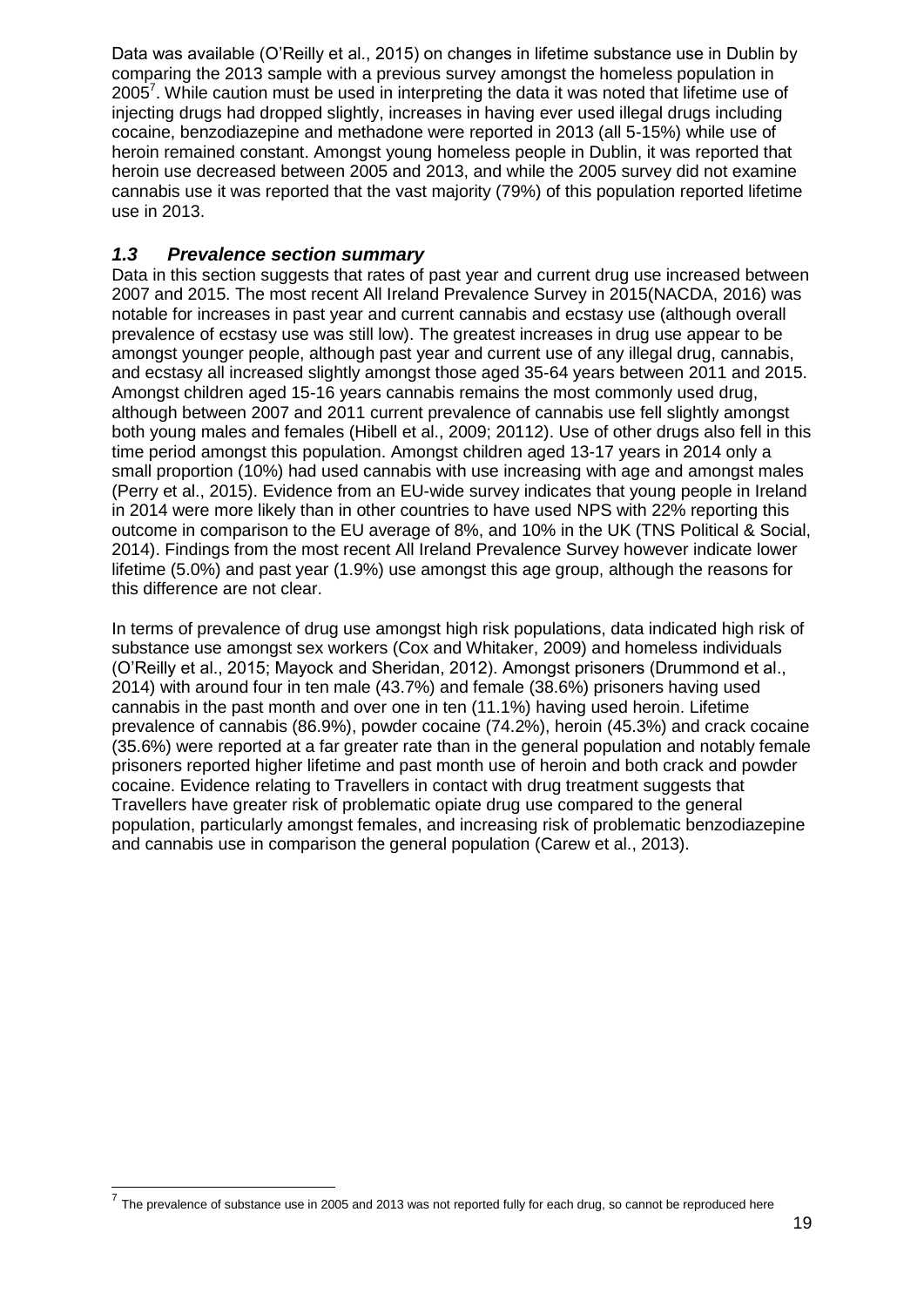# <span id="page-20-0"></span>**2 High risk drug use**

This section refers to substance use that is classed as high risk. This includes long term or regular use of opioids, cocaine and amphetamines and injecting drug use, increasing risk of harms. This section presents specific opioid prevalence studies and data relating to the number of individuals in treatment who inject and rates of polydrug use, as well as case studies of populations whose substance use places them at a higher risk of experiencing harms.

### <span id="page-20-1"></span>*2.1 Overview of high risk drug use behaviours*

#### <span id="page-20-2"></span>2.1.1 Opiate prevalence

The number of opiate users in Ireland in 2006 was estimated using a capture-recapture method (Kelly et al., 2009). In 2006 it was estimated that there were 20,790 opiate users in Ireland including a large 'hidden population' who were not known to services (approximately 43%). This estimate was an increase of 42% from 2001. In 2006 the majority of estimated opiate users were male (71%) and aged between 25 and 34 years (51%), with one fifth (21%) aged 15 to 34 years. The majority of estimated opiate users were in Dublin in 2006 (n=14,904), but in comparison to 2001 the estimate of opiate users outside Dublin, whilst relatively small (n=5,886) had increased at a greater rate.

There were an estimated 18,988 opiate users in Ireland in 2014 (Hay, 2017). This prevalence was measured using a four-sample capture-recapture method. The majority were male (70%) with approximately two thirds in the older 35 to 64 age group. The estimate for Co. Dublin (Dublin City, Dún Laoghaire-Rathdown, Fingal and South Dublin) was 13,458. The prevalence rate for Co. Dublin was higher than the rest of the State at 15.15 per thousand population aged 15 to 64. Estimates were also provide for Cork City, Galway City, Limerick City and Waterford City, with Cork having an estimated prevalence rate of 5.67 per thousand population, Galway having an estimated prevalence of 1.93 per thousand, Limerick with an estimated prevalence of 8.82 per thousand and Waterford with a prevalence of 6.72 per thousand.

#### <span id="page-20-3"></span>2.1.2 Individuals in treatment who inject

Data from the NDTRS show that in 2015, 37% of those treated for problem opiate use reported injecting as their primary route of administration. The proportions fluctuated over the period, from a peak of 48.4% in 2004 to its lowest level of 30.2% in 2010. Since then the proportion injecting increased to 41.1% in 2012, but then decreased slightly year-on-year since then to 37% in 2015 (HRB, 2017). Heroin represents almost 100% of the opiate drugs injected.

### <span id="page-20-4"></span>*2.1.3 Overview of polydrug use*

This section presents data from the 'All Ireland Drug Prevalence Survey' 2006/07, 2010/11 & 2014/15 relating to polydrug use. Polydrug use is considered to be high risk behaviour because it is associated with a range of negative outcomes and is a common trait amongst people seeking drug treatment. The data is presented in Table 10 and refers to current (i.e. within the last month) polydrug use, with the term 'polydrug use' referring to a person using at least two substances within the same time period (NACDA 2017).

*Table 10: Total proportion of people using one substance by proportion using another substance, 2006/07, 2010/11 and 2014/15.*

|                        | Last month<br>prevalence |       |       | Use of Alcohol |      |                 | Use of Tobacco |       |       | <b>Use of Cannabis</b> |       |       |
|------------------------|--------------------------|-------|-------|----------------|------|-----------------|----------------|-------|-------|------------------------|-------|-------|
|                        | 06/07                    | 10/11 | 14/15 | 06/7           |      | $10/11$ $14/15$ | 06/7           | 10/11 | 14/15 | 06/7                   | 10/11 | 14/15 |
| Total<br>weighted<br>N | 4967                     | 5126  | 5937  | 3653           | 3621 | 3856            | 1619           | 1451  | 1629  | 128                    | 143   | 259   |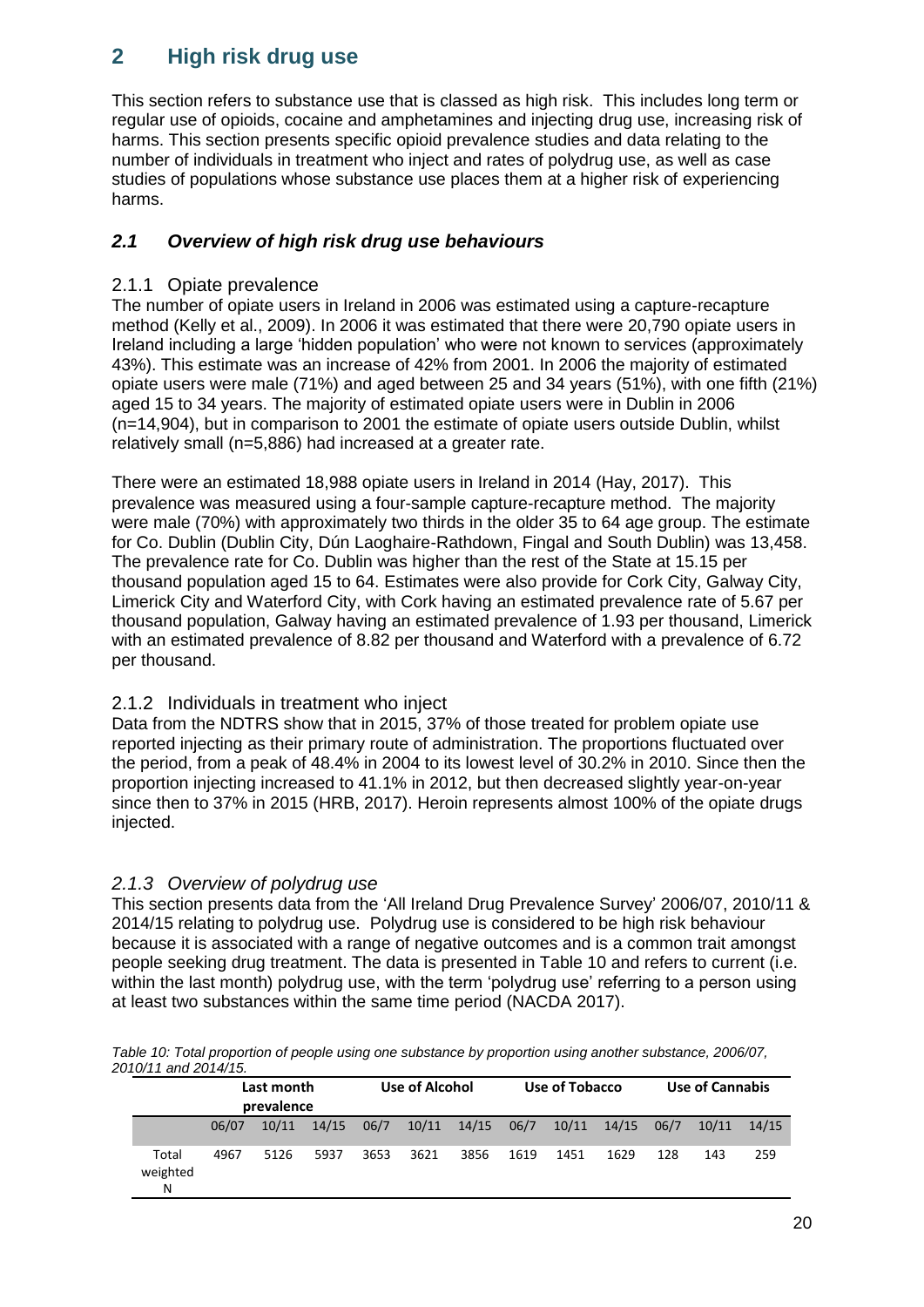|                  |                  | Last month<br>prevalence |            |       | <b>Use of Alcohol</b>   |                  |        | <b>Use of Tobacco</b> |         |      | <b>Use of Cannabis</b> |       |      |               |       |
|------------------|------------------|--------------------------|------------|-------|-------------------------|------------------|--------|-----------------------|---------|------|------------------------|-------|------|---------------|-------|
|                  |                  |                          |            |       |                         |                  |        |                       |         |      |                        |       |      |               |       |
|                  | Alcohol          |                          | 73.4       | 70.6  | 65.0                    | $31.4+$          | 30.2   | 81.2                  | 78.3    |      | 71.5<br>90.6           | 84.5  |      | 87.4          |       |
|                  | Tobacco          |                          | 32.6       | 28.3  | 36.1<br>27.4            |                  |        |                       |         |      | 88.3                   | 76.7  | 82.9 |               |       |
|                  | Cannabis         |                          | 2.6        | 2.8   | 3.2<br>4.4              | 3.3              | $5.9*$ | 7.0                   | 7.6     |      | 13.2                   |       |      |               |       |
|                  | ATS <sup>1</sup> |                          | 0.4<br>0.1 |       | 1.0<br>0.5              | 0.1 <sup>†</sup> | $1.5*$ | 1.0                   | $0.3+$  |      | 3.4<br>11.7            | 2.2   |      | 20.2          |       |
|                  | Cocaine          |                          | 0.5        | 0.5   | 0.5<br>0.7              | 0.7              | 0.8    | 1.2                   | 1.4     |      | 1.5<br>11.7            | 7.4   |      | 8.9           |       |
|                  | $ST^2$           |                          | 3.0        | 2.8   | 3.3<br>2.6              | 2.6              | 2.7    | 4.1                   | 4.5     |      | 4.6<br>5.5             | 9.0   |      | 4.6           |       |
|                  | $AD^3$           |                          | 3.1        | 4.1   | 4.8<br>2.6              | $3.7+$           | 4.2    | 4.8                   | 6.3     | 7.7  | 7.0                    | 8.9   |      | 7.2           |       |
|                  |                  | Last month               |            |       | Use of ATS <sup>1</sup> |                  |        | <b>Use of Cocaine</b> |         |      | Use of $ST^2$          |       |      | Use of $AD^3$ |       |
|                  |                  | prevalence               |            |       |                         |                  |        |                       |         |      |                        |       |      |               |       |
|                  | 06/07            | 10/11                    | 14/15      | 06/7  | 10/11                   | 14/15            | 06/7   | 10/11                 | 14/15   | 06/7 | 10/11                  | 14/15 | 06/7 | 10/11         | 14/15 |
| Total            | 4967             | 5126                     | 5937       | 19    | 5                       | 60               | 25     | 26                    | 30      | 147  | 142                    | 193   | 154  | 209           | 285   |
| weighted<br>N    |                  |                          |            |       |                         |                  |        |                       |         |      |                        |       |      |               |       |
| Alcohol          | 73.4             | 70.6                     | 65.0       | 100.0 | 100.0                   | 97.1             | 100.0  | 100.0                 | 100.0   | 65.3 | 65.2                   | 54.8  | 62.1 | 63.5          | 56.3  |
| Tobacco          | 32.6             | 28.3                     | 27.4       | 84.2  | 88.3                    | 90.9             | 80.0   | 77.2                  | 83.6    | 45.6 | 46.1                   | 38.6  | 50.0 | 43.5          | 44.1  |
| Cannabis         | 2.6              | 2.8                      | 4.4        | 78.9  | 62.4                    | 87.4             | 60.0   | 40.9                  | 76.6*   | 4.7  | 9.0                    | 6.1   | 5.8  | 6.1           | 6.5   |
| ATS <sup>1</sup> | 0.4              | 0.1                      | 1.0        |       |                         |                  | 25.0   | 14.1                  | $50.1*$ | 0.7  | 0.4                    | 1.3   | 0.6  | 1.2           | 2.6   |
| Cocaine          | 0.5              | 0.5                      | 0.5        | 33.3  | 74.1                    | $25.1*$          |        |                       |         | 0.7  | 2.1                    | 1.0   | 0.0  | 1.5           | 1.9   |
| $ST^2$           | 3.0              | 2.8                      | 3.3        | 5.3   | 11.7                    | 4.0              | 4.0    | 11.4                  | 6.7     |      |                        |       | 38.3 | $26.2+$       | 30.8  |
| AD <sup>3</sup>  | 3.1              | 4.1                      | 4.8        | 5.3   | $52.9+$                 | $12.1*$          | 0.0    | 12.4                  | 17.6    | 40.1 | 38.5                   | 45.3  |      |               |       |

**1** ATS – Amphetamine-type stimulants (Ecstasy and Amphetamines)

**2** ST – Sedatives or Tranquillisers

**3** AD – Anti-depressants

### <span id="page-21-0"></span>*2.2 Vulnerable groups and high risk drug use*

#### <span id="page-21-1"></span>*2.2.1 High risk drug use and the prison population*

The data presented in this section shows the prevalence of substance use in the prison population in 2011 (Drummond et al., 2014). This data is based upon questionnaires completed by 824 prisoners across 15 prisons that were randomly selected in proportion to the population of the prisons. The data refers to lifetime injecting drug use and heroin use and recent and current heroin use with injecting as the route of administration. The data is displayed in terms of sex and age differences.

The data shows a higher number of female than male prisoners who reported lifetime, recent and current injecting heroin use, as well as a higher number of female prisoners reporting having injected any drug. In terms of age differences, those aged 25-34 years were more likely to have injected heroin or another drug during their lifetime, and were more likely to have recently used or currently inject heroin (Tables 11-13).

|          |      |      |        |             |             | Table 11: Prevalence (%) of lifetime injecting drug use (%) in prison population by age and gender (n=82 |  |
|----------|------|------|--------|-------------|-------------|----------------------------------------------------------------------------------------------------------|--|
|          | Αll  | Male | Female | 18-24 vears | 25-34 years | 35-64 vears                                                                                              |  |
| Any drug | 25.5 | 24.4 | 44.4   | 18.2        | 34.1        | 22.2                                                                                                     |  |
| Heroin   | 19.1 | 177  | 43.2   | 10.4        | 26.4        | 19.2                                                                                                     |  |

| Table 11: Prevalence (%) of lifetime injecting drug use (%) in prison population by age and gender (n=824) |  |   |  |  |
|------------------------------------------------------------------------------------------------------------|--|---|--|--|
|                                                                                                            |  | . |  |  |

*Table 12: Prevalence (%) of recent injecting heroin use (%) in prison population by age and gender (n=824)* All Male Female 18-24 years 25-34 years 35-64 years

| Heroin use | 6<br>ບ.ອ | 6.1 | חר<br>ZU.Y | Ω<br>v.v | v., | v.v |
|------------|----------|-----|------------|----------|-----|-----|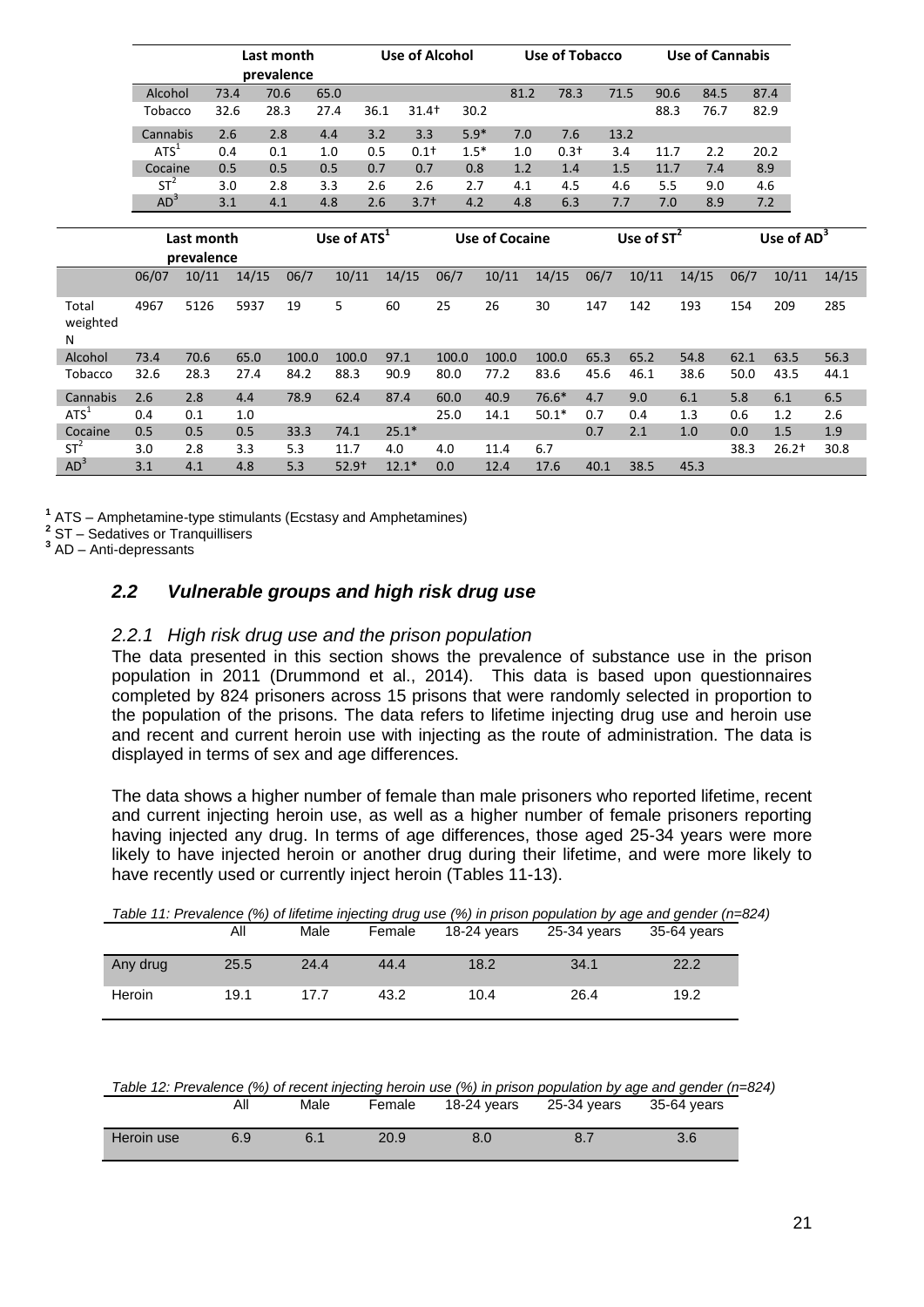|            |     |      |        |             |             | Table 13: Prevalence (%) of current injecting drug use (heroin) in prison population by age and gender (n=824) |  |
|------------|-----|------|--------|-------------|-------------|----------------------------------------------------------------------------------------------------------------|--|
|            | ΑIΙ | Male | Female | 18-24 vears | 25-34 vears | 35-64 vears                                                                                                    |  |
| Heroin use | 0.9 | 0.7  | 4.6    | 0.8         | 1.0         | 0.9                                                                                                            |  |
|            |     |      |        |             |             |                                                                                                                |  |

Overall, 49% of the sample who injected drugs had ever shared needles or syringes, and 52% had shared other injecting equipment. This type of risky behaviour was greatest among females, who were more likely to have had ever shared needles or syringes than males (78% versus 46%) or any other injecting equipment (94% versus 47%, Figure 3).



*Figure 3: Percentage of prisoners who engage in risky behaviour out of all prisoners reporting injecting drug use*

### <span id="page-22-0"></span>*2.2.2 High risk drug use and sex workers*

A National Advisory Committee on Drugs (NACD) report (Cox and Whitaker, 2009) identified that of 35 sex workers in Dublin, all of the participants had a history of injecting drug use and half (53%) reported recently injecting drugs (within the last 90 days). Furthermore, 20% of participants were frequently injecting drugs (daily injecting over the last 90 days) with half of these participants injecting cocaine on a daily basis. The report described that the majority of participants who injected drugs reported having shared injecting equipment although the exact proportion was not provided. In a second survey of 106 sex workers in Dublin (Nelson et al., 2010), 42% of the sample were injecting drug users and all injected heroin.

In addition to the risks associated with injecting drug use, other potential harms were identified (Cox and Whitaker, 2009). For example, drugs were often used to enable the participants in their work through lowering inhibitions and increasing energy and stamina, however working whilst under the influence of substances also increased the risk of the participant engaging in unprotected sex or being more likely to put themselves in situations where they could come to harm.

### <span id="page-22-1"></span>*2.2.3 High risk drug use and the Traveller population*

Carew and colleagues (2014) in their research into substance use within the Traveller population found that compared to the general population, Travellers entering drug treatment were less likely to have lifetime prevalence of injecting drug use (15% of the Traveller population compared to 18% in the general population). However, there were differences between sexes; Traveller males entering drug treatment reported lower rates of injecting drug use compared to the general population of treatment clients (13% of Traveller males compared to 19% general population males) while females reported higher rates of lifetime injecting drug use (24% Traveller females compared to 16% general population females). Additionally, Travellers entering drug treatment were more likely to report polydrug use (53%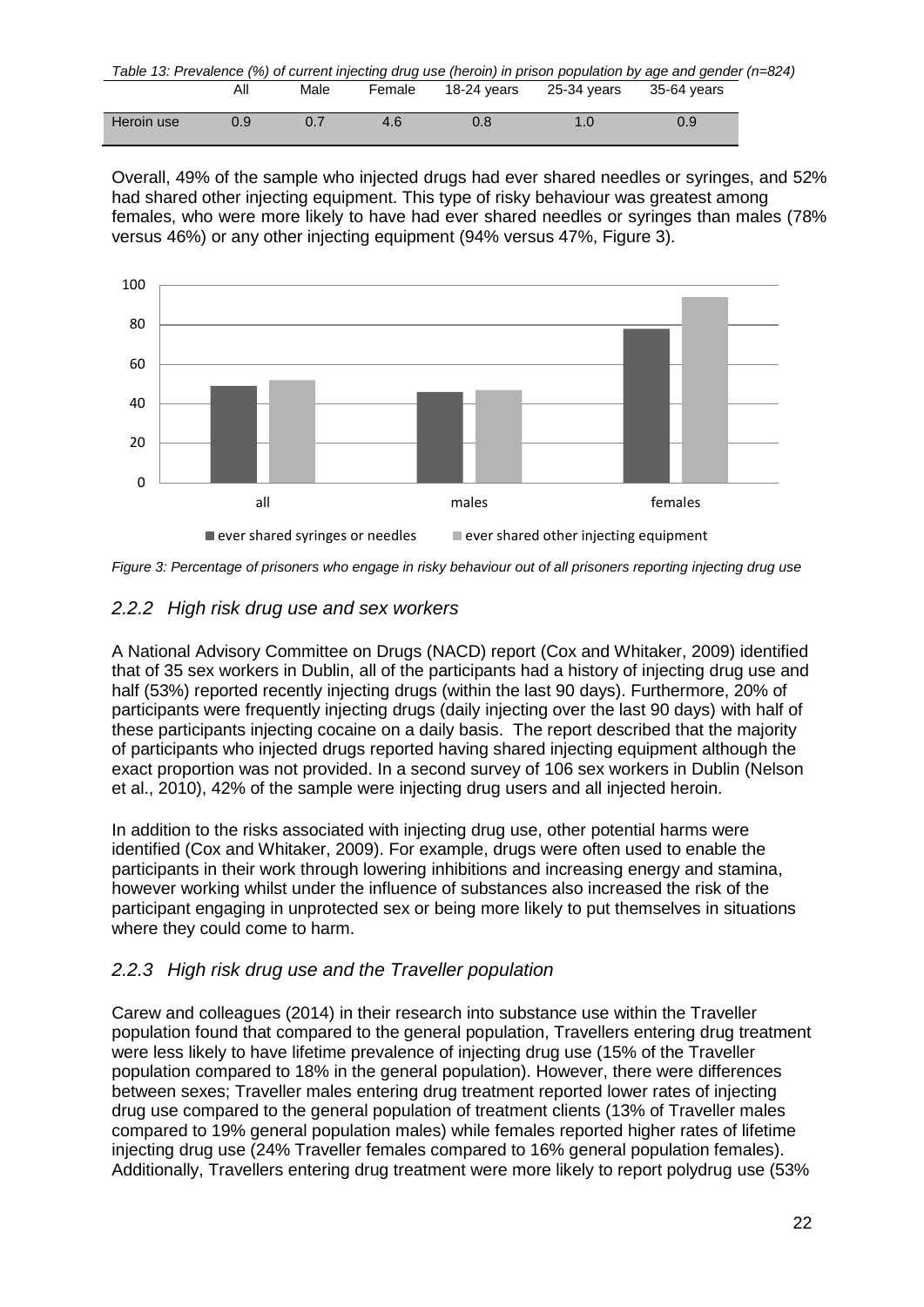of Travellers compared to 42% of the general population), particularly males, with cannabis the most frequently reported second problem substance.

#### <span id="page-23-0"></span>*2.2.4 High risk drug use and the homeless population*

Data in this section is taken from a report of findings from surveys with 601 predominantly male homeless individuals in Dublin and Limerick in 2013 (O'Reilly et al., 2015) and a study published in an academic journal into health and use of services with 105 homeless individuals in Dublin (Keogh et al., 2015).

#### *Injecting drug use*

Findings from a survey with 601 homeless individuals in Dublin and Limerick (O'Reilly et al., 2015) indicate that one quarter (24%) of the sample had injected drugs, primarily heroin, within the previous year with some injecting drug users reporting injecting cocaine and a range of other drugs. In a further survey with 105 homeless individuals in Dublin (Keogh et al., 2015) a similar proportion (22%) reported injecting drugs within the last 3 months.

#### *Needle sharing and re-use*

In the study with 105 homeless individuals in Dublin (Keogh et al., 2015), of those who had ever injected drugs over half of participants (56%) reported re-using their own needles or syringes, or had injected using a needle or syringe used previously by another person.

#### *Polydrug use*

In the survey of homeless individuals in Dublin and Limerick (O'Reilly et al., 2015) of 323 individuals for whom there was information on the number of illicit drugs used in the past three months, the majority reported polydrug use (71%) and a sizeable proportion (28%) reported using four or more illegal drugs in that time period. Amongst those reporting use of illegal drugs, nearly half reported current use of prescribed methadone (46%) and other prescribed drugs were commonly reported including sedatives (40%) and anti-psychotics (19%). Data indicated that amongst those using illicit benzodiazepines half of participants (49%) also received them through a prescription. In the study by Keogh and colleagues (2015), the majority (81%) of the sample reported receiving prescribed medications.

#### <span id="page-23-1"></span>*2.3 High risk drug use section summary*

Data in this section suggests that the number of opiate users in Ireland were similar in 2014 as they were in 2006. The headline figure for the State is that there are an estimated 18,891 opiate users in 2014, with an estimate 13,458 in Co. Dublin and 5,530 in the rest of the State (Hay, 2017).

The rates of injecting, predominantly amongst individuals using heroin, were similar in 2013 as they were in 2007 (approximately 45%), but in that time period the rate of injecting decreased to 33% in 2010 before climbing again. Data for polydrug use was available in 2007 and 2011 and suggested high rates of polydrug use amongst cannabis, amphetamine and cocaine users. Amongst individuals who primarily used these substances, rates of simultaneous alcohol use was very high. In terms of high risk populations, data featured here highlighted very high rates of recent injecting and risk of frequent injecting, cocaine injecting and sharing of injection equipment amongst a sample of sex workers; higher risk of injecting drug use amongst female prisoners and Travellers; and greater risk of polydrug use amongst male Travellers.

### <span id="page-23-2"></span>**3 Treatment demand**

In this section, data is provided relating to numbers of clients receiving treatment for their substance use. Firstly, data over the past decade for all individuals initiating treatment is presented, broken down by different substances on a national basis. Further detail is then provided using data from 2015 (the most recent data available) on the characteristics of those receiving treatment for different substances. Finally, an overview of available evidence for vulnerable population groups is provided.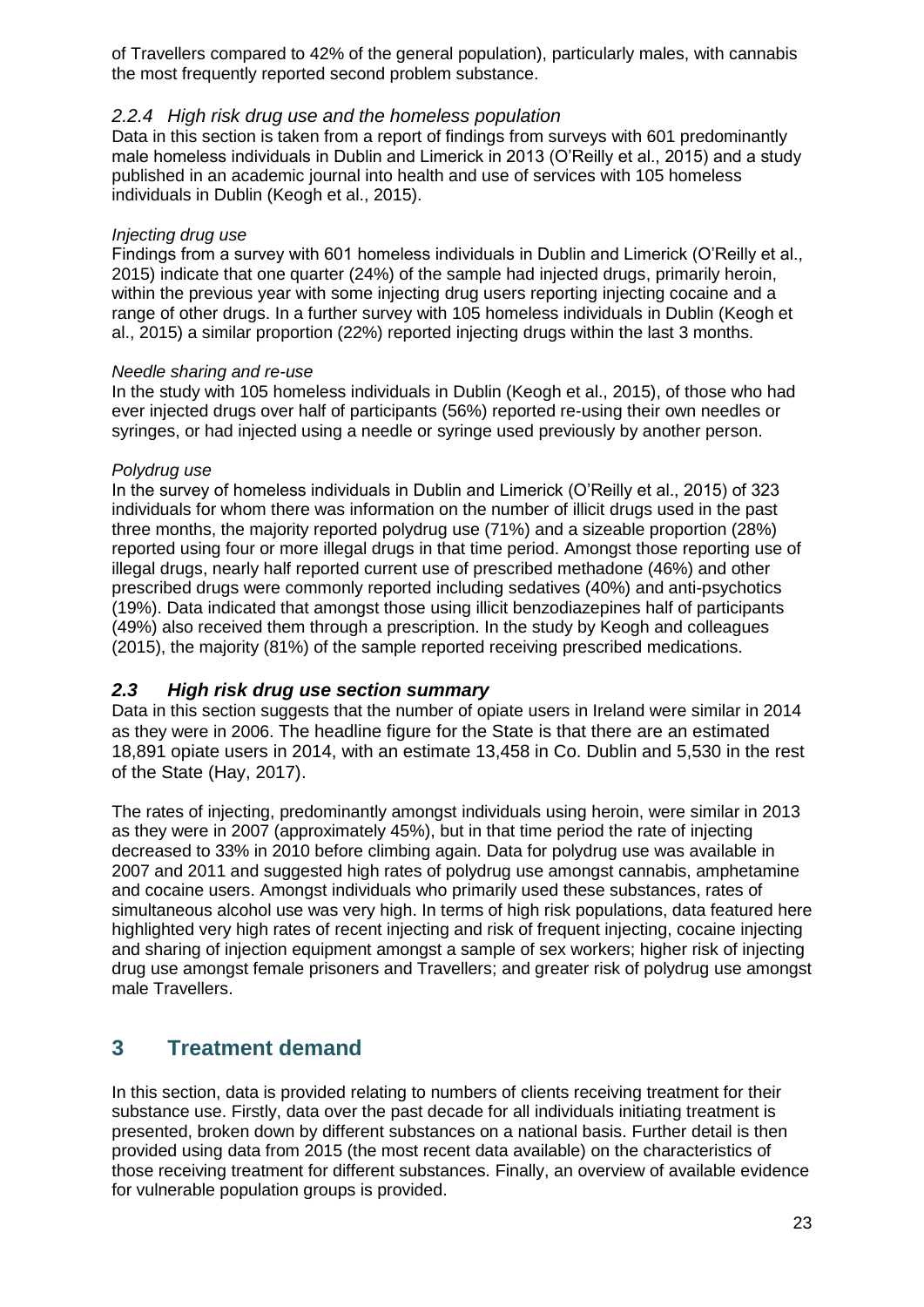#### <span id="page-24-0"></span>*3.1 Overview of numbers of substance use treatment cases*

#### <span id="page-24-1"></span>*3.1.1 Treatment cases by drug type*

The National Drug Treatment Reporting System is an epidemiological surveillance system which collects national data on treated problem drug and alcohol use. This data is available from 2006-2015 and is presented here by drug (Figure 4, Tables 14-15). Overall numbers of cases treated for problem opiate use (mainly heroin) have increased between 2006 to 2015, but with fluctuations in numbers depending on the year. Numbers of cannabis treatment cases use more than doubled during the time period and the number of cases treated for problem benzodiazepines use increased from 98 in 2006 to 873 in 2015. For cocaine, the number of cases treated fluctuated slightly between 2007 and 2014. However there was a notable increase in cases in 2015 (HRB, 2017).

Although numbers of treatment cases for stimulant use were low and remained relatively stable during the time period. The number of cases who were treated for MDMA decreased by over 50%. Novel Psychoactive Substances (NPS) were first recorded by the NDTRS in 2009. The proportion of cases reporting problem use of NPS peaked in 2010, at 2.5% of all cases treated, and dropped to 0.4% of all cases treated in 2012. Since then it has increased slightly to 0.9% of all cases treated in 2015.

#### <span id="page-24-2"></span>*3.1.2 New treatment cases*

The numbers of new cases treated increased between 2006-2015 (Figure 5). The most notable changes were in the numbers of new cases treated for problem cannabis use, which rose rapidly in the time period, and for benzodiazepines, which rose steadily between 2008 and 2015, with a small decrease recorded in 2015.

The NDTRS collects data about individuals receiving drug treatment from a range of sources including general practitioners, outpatient centre, inpatient centres and services providing methadone or drop-in treatment facilities.



*Figure 4: Changes in total number of drug treatment cases by drug type 2006 to 2015*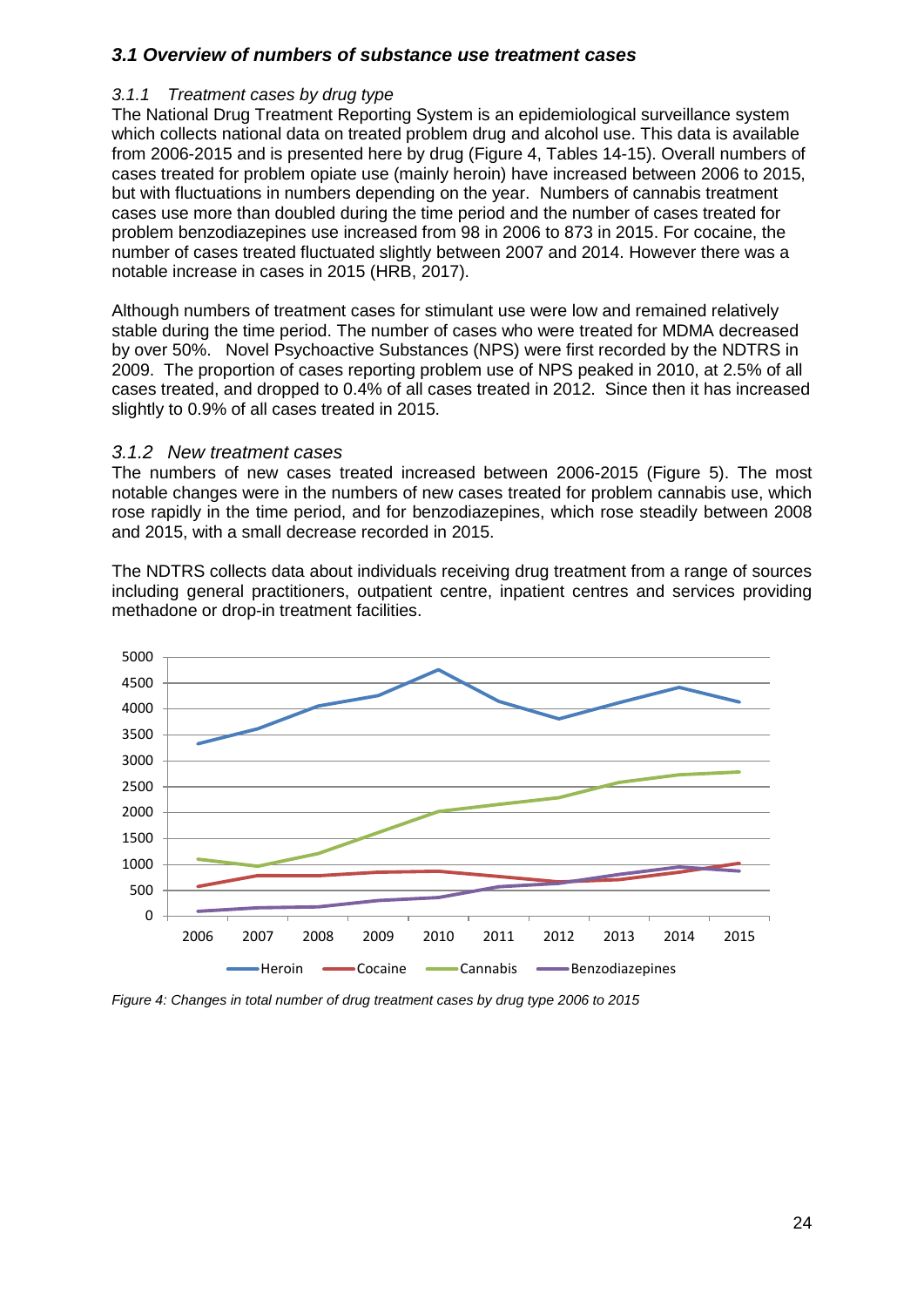

*Figure 5: Changes in total number of new entrants to drug treatment by drug type 2006-2015*

### <span id="page-25-0"></span>*3.1.3 Opiate substitution treatment (OST)*

The number of clients in receipt of OST as of 31<sup>st</sup> December each year has increased steadily between from 7,620 in 2006 to 9,917 in 2015. (Table 14).

| Table 14: Numbers of clients in OST as of $31st$ December each year, 2005-2015 |       |      |  |  |  |                                                       |  |  |  |  |  |
|--------------------------------------------------------------------------------|-------|------|--|--|--|-------------------------------------------------------|--|--|--|--|--|
|                                                                                | 2006  | 2007 |  |  |  | 2008 2009 2010 2011 2012 2013 2014 2015               |  |  |  |  |  |
|                                                                                |       |      |  |  |  |                                                       |  |  |  |  |  |
| All OST                                                                        | 7.620 |      |  |  |  | 7,942 8,266 8,551 8,727 8,729 8,923 9,640 9,764 9,917 |  |  |  |  |  |
|                                                                                |       |      |  |  |  |                                                       |  |  |  |  |  |

Source: Central Treatment List

#### <span id="page-25-1"></span>*3.2 Characteristics of individuals receiving drug treatment in Ireland in 2015*

The latest available national data in 2015 includes a range of demographic and social characteristics of the drug treatment population. A summary of data is provided in Table 15, broken down by drug type.

| Lable 15: Characteristics of treated cases 2015 in Ireland, NDTRS |                                          |                               |             |                               |                        |                          |                      |
|-------------------------------------------------------------------|------------------------------------------|-------------------------------|-------------|-------------------------------|------------------------|--------------------------|----------------------|
|                                                                   | Total<br>number<br>entering<br>treatment | Median<br>age at<br>treatment | Male $(\%)$ | Number<br>aged $<$ 18<br>(% ) | <b>Homeless</b><br>(%) | In.<br>detention<br>(% ) | Unemployed<br>$(\%)$ |
| All drugs                                                         | 9,892                                    | 30                            | 7,146 (72)  | 691(7)                        | 910(9)                 | 827(8)                   | 6368 (64)            |
| Opioids                                                           | 4,732                                    | 33                            | 3,190(67)   | $5$                           | 669(14)                | 489 (10)                 | 3,475(73)            |
| Cocaine                                                           | 1026                                     | 30                            | 822 (80)    | 21(2)                         | 40(4)                  | 121 (12)                 | 539 (52)             |
| Cannabis                                                          | 2786                                     | 22                            | 2,218 (80)  | 584 (21)                      | 120(4)                 | 113(4)                   | 1,480 (53)           |
| Benzodiazepines                                                   | 873                                      | 27                            | 608 (70)    | 41(5)                         | 41(5)                  | 80(9)                    | 587 (67)             |

*Table 15: Characteristics of treated cases 2015 in Ireland, NDTRS*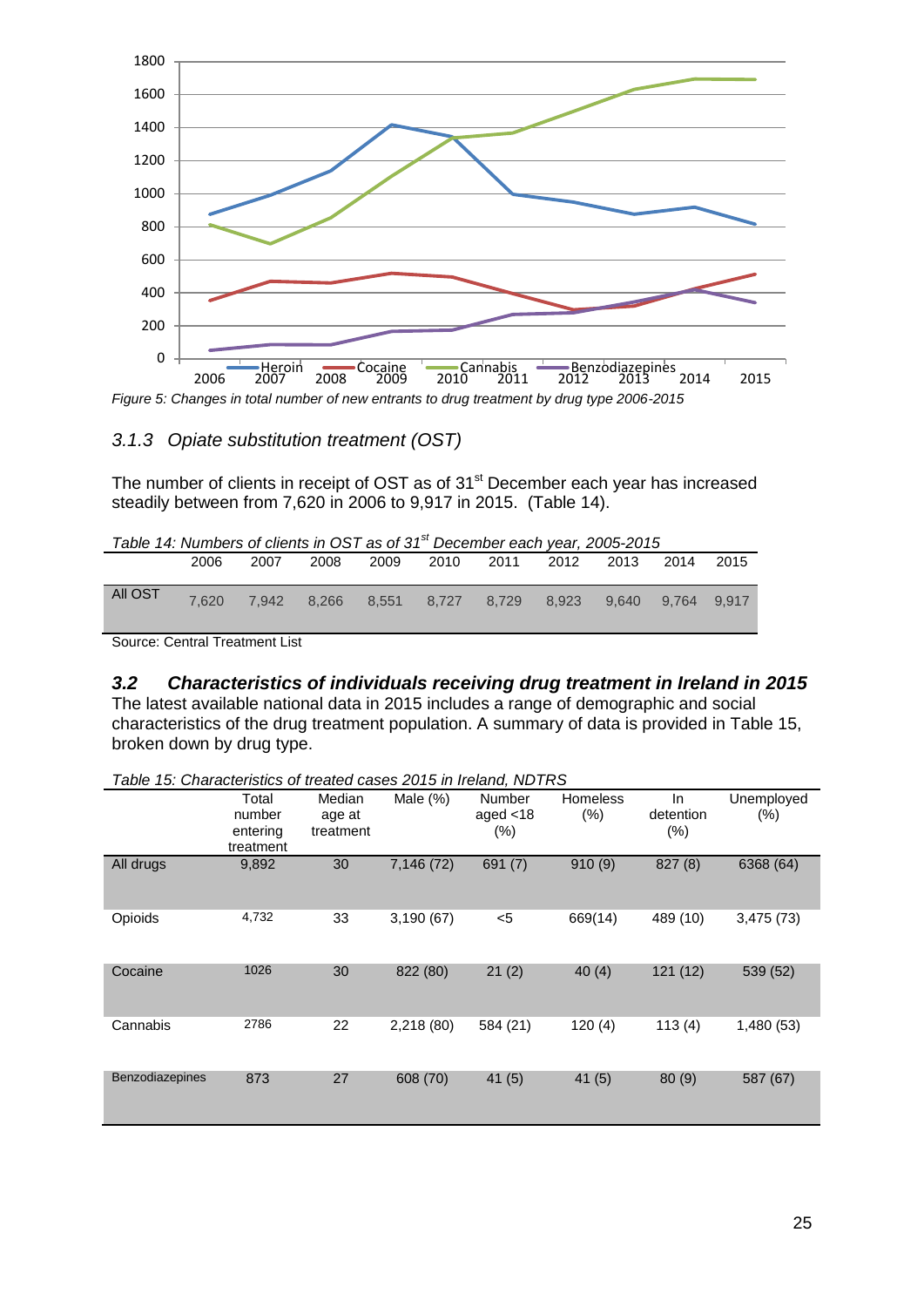### <span id="page-26-0"></span>*3.3 Vulnerable groups and drug treatment*

#### <span id="page-26-1"></span>*3.3.1 Drug treatment in the prison population*

Data presented here is based upon evidence from unpublished national data from 2009- 2015 submitted to the EMCDDA. These data exclude those who attended for additional treatment in the calendar year. Other data was obtained from a study using a crosssectional random sample of 824 prisoners in Ireland in 2011 (Drummond et al, 2014).

#### *Trends in drug treatment in the prison population*

As reported in submissions to the EMCDDA under the Treatment Demand Indicator (TDI), between 2009 and 2015, 5,450 cases received treatment in prison (Table 16). The treatment, mainly counselling, was provided by in-reach voluntary services or the prison medical service. Between 2009 and 2015, 9.2% of all cases reported to TDI received treatment in prison. Of those cases treated in prison, 42.8% were new to treatment (Figure 9).

|                          | 2009 | 2010 | 2011 | 2012 | 2013 | 2014 | 2015 |  |  |  |  |  |
|--------------------------|------|------|------|------|------|------|------|--|--|--|--|--|
| Total                    | 793  | 916  | 753  | 636  | 743  | 835  | 774  |  |  |  |  |  |
| New treatment entrants   | 461  | 471  | 337  | 264  | 270  | 285  | 244  |  |  |  |  |  |
| Previously treated       | 307  | 406  | 393  | 324  | 446  | 505  | 517  |  |  |  |  |  |
| Treatment status unknown | 25   | 39   | 23   | 48   | 27   | 45   | 13   |  |  |  |  |  |

#### *Table 16: Prison treatment cases 2009-2015*

The primary problem drug (excluding alcohol) for all cases entering treatment in prison annually since 2009 is detailed in Figure 6. For between approximately 50-60% of all cases annually, the main problem drug was an opiate and primarily heroin. All other drugs were individually the main problem drug in under 20% of cases annually. The proportion of cases where cocaine was the primary drug decreased slightly, while treatment for cannabis and benzodiazepines increased slightly. Amongst new treatment entrants (Figure 7), opiates (primarily heroin) were also the main problem drug in the majority of cases, but the proportion decreased greatly from 2009 (59%) to 2014 (32%). By 2014 benzodiazepines were the second most common problem drug (25%) after opiates, a large increase since 2009 (6%).



*Figure 6: Proportion (%) of all treatment entries in prison 2009-2015 by main problem drug*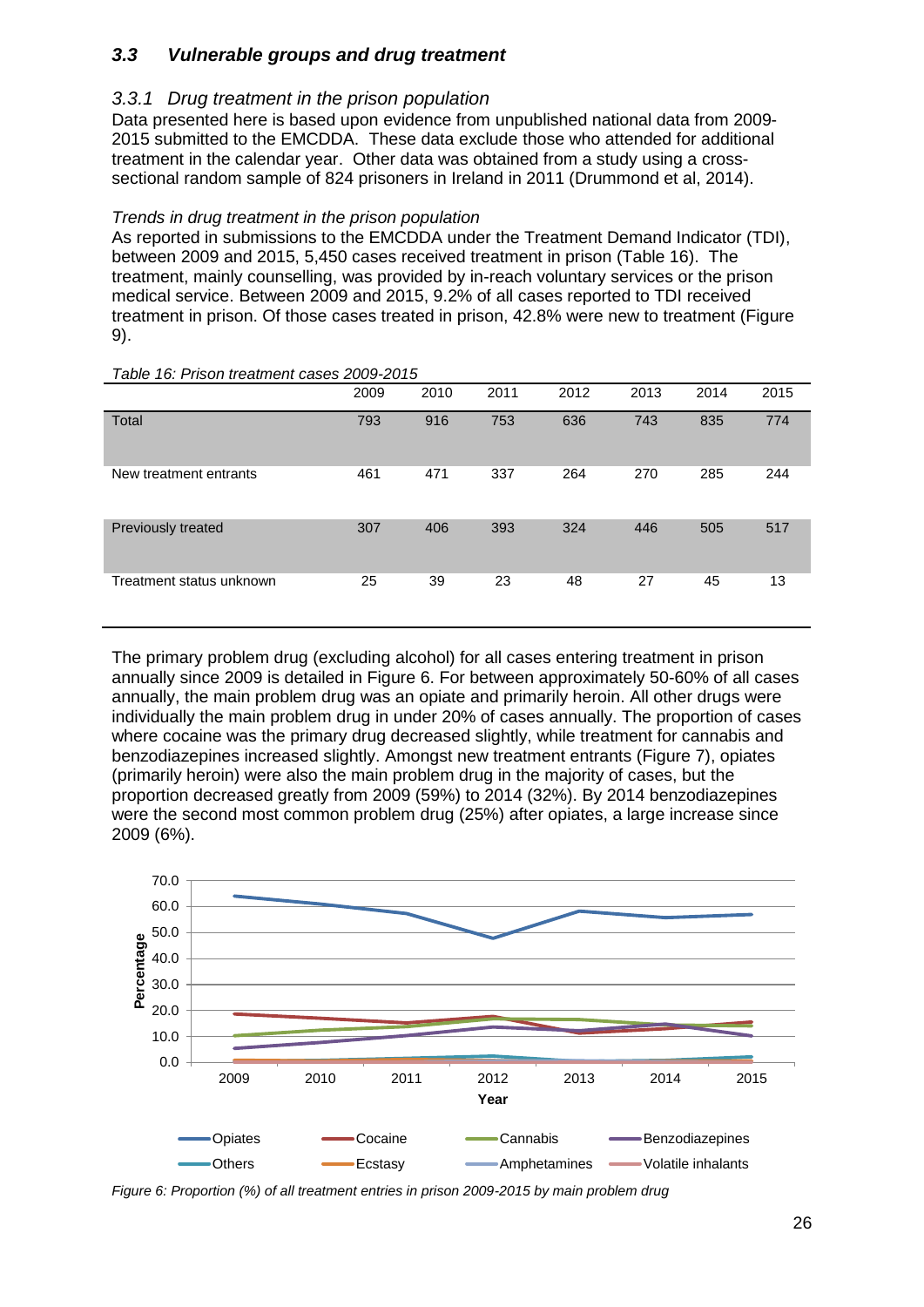

*Figure 7: Proportion (%) of new treatment entries in prison 2009-2015 by main problem drug*

#### *Need, availability and uptake of services in prisons*

Data relating to drug treatment need, availability and uptake amongst a sample of prisoners is adapted from Drummond and colleagues (2014) and presented in Table 17. Need for a range of treatment services was reported by between 19-44% of prisoners, the most common need reported being for an addiction counsellor and a drug free wing. The data indicates that where services were available, a high proportion of prisoners needing services used them. However, service availability ranged greatly. Methadone maintenance, counselling and detox from opiates were available more than half the time when needed. Other services were available less than half the time when needed.

|                                      | $\frac{1}{2}$<br>Reported need of<br>this service in<br>prison | Availability of the<br>service when<br>needed in prison | Use of service whilst in<br>prison (amongst those<br>reporting needing it<br>only) |
|--------------------------------------|----------------------------------------------------------------|---------------------------------------------------------|------------------------------------------------------------------------------------|
| Detox from<br>benzodiazepines        | 19                                                             | 22                                                      | 84                                                                                 |
| Detox from opiates<br>(prison detox) | 19                                                             | 54                                                      | 85                                                                                 |
| Detox from opiates (slow<br>detox)   | 15                                                             | 33                                                      | 94                                                                                 |
| Methadone maintenance                | 25                                                             | 73                                                      | 95                                                                                 |
| Drug free wing or landing            | 41                                                             | 43                                                      | 91                                                                                 |
| Drug free treatment<br>programme     | 33                                                             | 33                                                      | 92                                                                                 |
| Addiction psychiatrist               | 27                                                             | 49                                                      | 87                                                                                 |
| Addiction nurses                     | 25                                                             | 37                                                      | 88                                                                                 |
| <b>Addiction GP</b>                  | 33                                                             | 42                                                      | 93                                                                                 |
| Addiction counsellor                 | 44                                                             | 63                                                      | 94                                                                                 |

*Table 17: Need (%), availability (%) and uptake (%) of treatment services in prisons in 2011 (n=824)*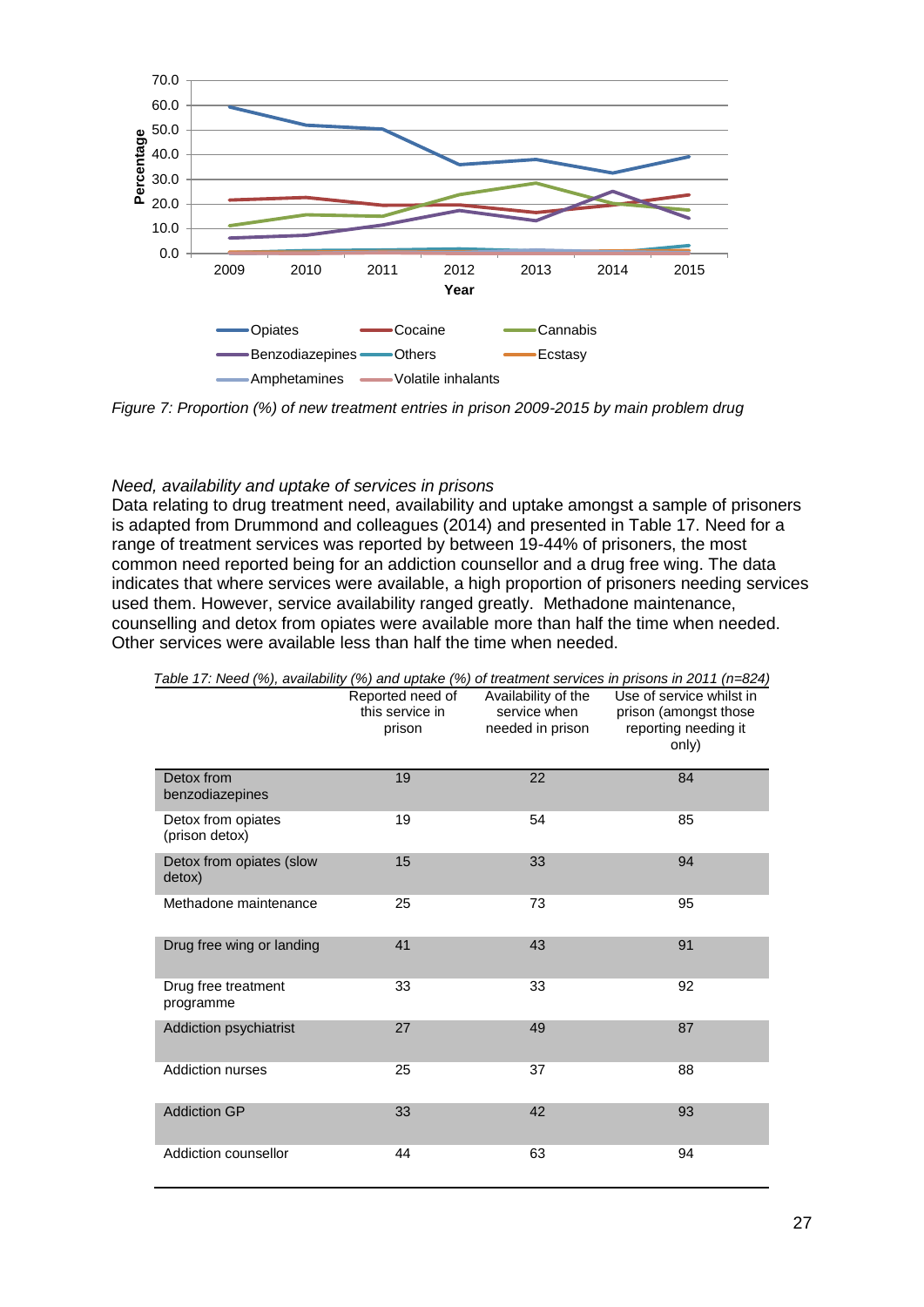#### <span id="page-28-0"></span>*3.3.2 Drug treatment and the Travelling community*

Data presented here is based upon unpublished analysis of NDTRS data by the HRB and an analysis of NDTRS data from 2007-2010 (Carew et al. 2014).

#### *Trends in cases of Travellers accessing drug and alcohol treatment services*

The number of cases of Travellers accessing treatment services for drug or alcohol use from 2007 to 2013 is reported in unpublished NDTRS data, and presented in Figure 8. In total there were 2,381 cases of Travellers accessing treatment in this time period, the majority of which were males (75%). The total number of cases increased steadily after 2007, but levelled off from 2010. The proportion of female cases in this time period increased overall from 21% in 2007 to 29% in 2013, but fluctuated annually.



*Figure 8: Number of Traveller drug and alcohol treatment cases from 2007 to 2013*

#### *Characteristics of Travellers seeking Substance Misuse Treatment*

Of 68,329 cases recorded for people seeking substance use treatment from 2007-2010 (Carew et al., 2013), 1,098 were Irish Travellers (2%). The most frequent problem substance use reported was alcohol (42%) followed by opiates (36%), cannabis (10%) and cocaine (7%). The number of Travellers seeking substance use treatment (including alcohol and drugs) increased by 163% between 2007 (162 cases) to 2010 (427 cases).

Compared to the general drug using population of treatment clients, Travellers seeking treatment were more likely to be unemployed (69% vs 55%) and less likely to be in regular employment (3% vs 20%). Rates of stable accommodation and completing education were considerably lower amongst Travellers. A slightly higher proportion of the travelling community seeking treatment were males (78% vs 71%). Travellers were more likely to be younger with higher proportions aged under 18 years (9% vs 6%) and aged 18-24 years (29% vs 20%) and, amongst men, median age of first drug use was younger (14 years vs 16 years) than the general population.

The unpublished NDTRS data includes characteristics of accommodation and source of referral into treatment from 2007-2013. Traveller males accessing treatment services for drug or alcohol use were less likely than males in the general population to be in stable accommodation (57% cases vs 80% cases) and more likely to be in an institution (25% vs 9%) or homeless (10% vs 7%). There were differences in source of referral to treatment too, with Traveller males less likely than males in the general population to self-refer (30% compared to 37%) or be referred to treatment by family (6% vs 10%) and more likely to be referred by the criminal justice system (16% vs 8%), prison (14% vs 5%) or social services (9% vs 6%).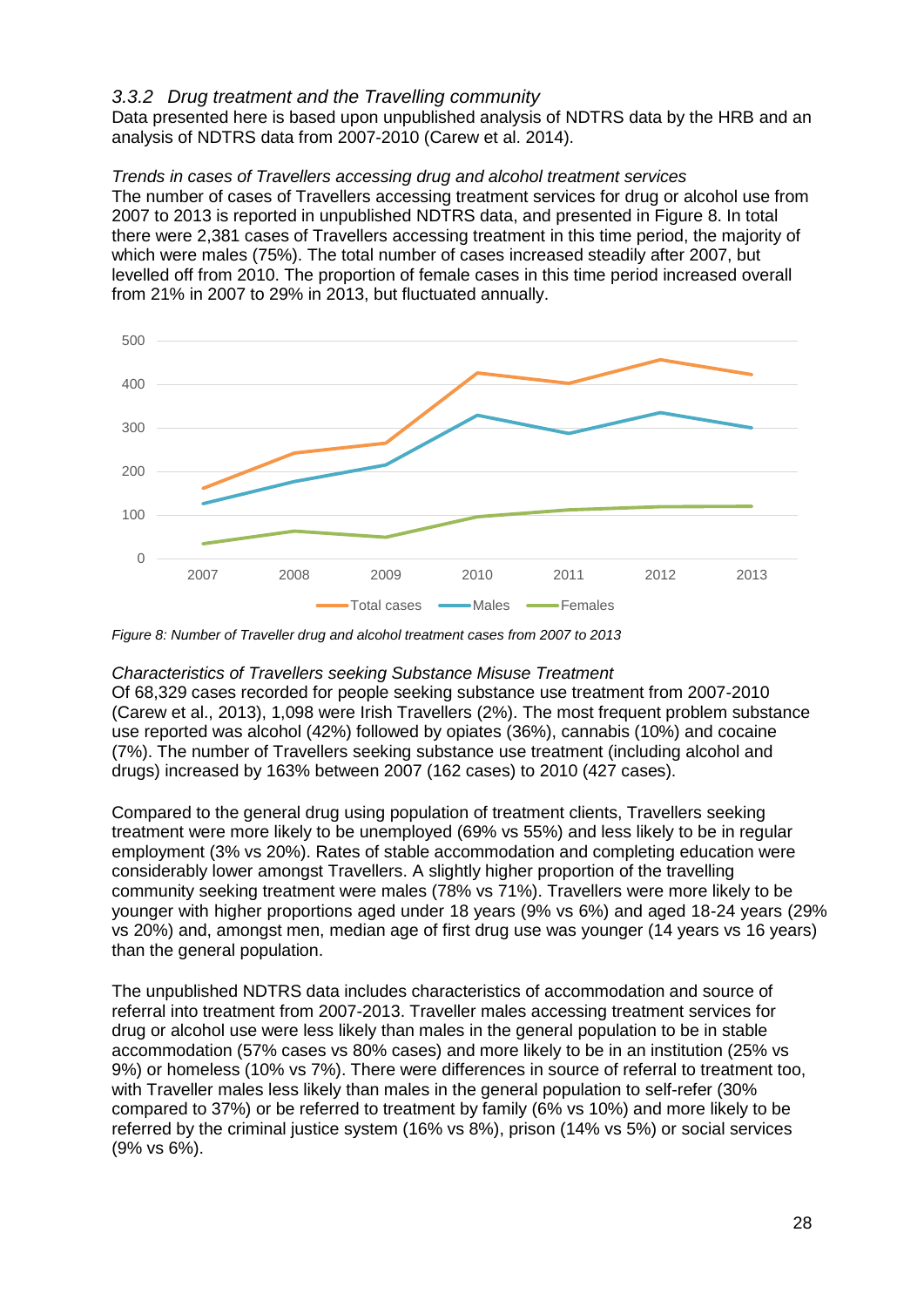Similar patterns were identified for female Travellers. In comparison with treatment cases for females in the general population, a lower proportion of female Travellers were in stable accommodation (68% vs 89%) and higher proportions of female Travellers were in an institution (7% vs 3%) or homeless (17% vs 4%). Similarly to males, higher proportions of treatment cases for female Travellers in comparison with females in the general population were referred through the criminal justice system (7% vs 3%), prison (6% vs 1%) or social services (19% vs 9%), and lower proportions of cases self-referred (28% vs 37%) or referred to treatment by family (4% vs 9%) or GP (6% vs 10%).

Key points include that in terms of accommodation, the proportion of male Traveller treatment cases in stable accommodation decreased from 70% in 2007 to 55% in 2013 while the proportion of Traveller males in an institution increased from 5% to 27% in that time period. For female Travellers, the proportion of cases in an institution increased from under 5% in 2007 to 9% in 2013 and the proportion homeless decreased from 20% to 12% in that time period. For both male and female Travellers, the proportion of cases self-referred to treatment increased and the proportion referred through the criminal justice system decreased between 2007 and 2013.

#### <span id="page-29-0"></span>*3.3.3 Drug treatment and the homeless population*

Data presented here is taken from the report examining findings from a survey of 601 homeless individuals in Dublin and Limerick in 2013 (O'Reilly et al., 2015). Findings are limited, but provide a snapshot regarding treatment uptake amongst this population.

#### *Use of addiction services*

Of all participants in Dublin and Limerick who self-identified as having a drug or alcohol problem, the majority (78%) had used a drug service in the previous year with the most common service accessed being drug counselling (45%, O'Reilly et al., 2015). The majority (89%) of individuals with an opiate addiction had used an addiction service within the previous six months and, of injecting drug users, approximately three quarters had used a needle exchange.

#### *Methadone maintenance treatment*

Of all current or lifetime heroin users in the sample surveyed in Dublin and Limerick (n=309 O'Reilly et al., 2015), over two thirds (lifetime users 68%, current users 69%) were currently prescribed methadone with a small proportion previously but no longer prescribed methadone (11%). Amongst those receiving methadone maintenance treatment, use of a range of legally and illegally obtained substances was reported including cannabis, street and prescribed benzodiazepines and heroin (all approximately 60%); and street methadone, crack and cocaine (all approximately 25%). The majority of former heroin users were currently prescribed methadone. The authors report that findings in 2013 compared to the 2007 Dublin survey suggested an increase in methadone maintenance coverage amongst the heroin using homeless population in Dublin.

#### <span id="page-29-1"></span>*3.4 Treatment section summary*

Data in this section was presented for numbers of individuals entering treatment for different drug use between 2006 and 2015. Key findings were that in the time period numbers of treatment cases per year for heroin increased overall from 3,328 to 4,131 with a notable increase in numbers of females entering treatment for heroin use. Additionally, new treatment cases for cannabis increased from 1,105 to 2,786 while numbers for cocaine remained similar until 2015 when there was a sharp increase. There was a large increase in the number of treatment cases for benzodiazepines, with 953 individuals entering treatment in 2014, dropping slightly in 2015, compared to 96 in 2006. In 2015, data indicated some differences between individuals entering treatment for different drugs. In particular, those entering treatment for cannabis use were younger (mean age: 24 years, under 25 years: 65%) than all drugs together (mean age: 30 years, under 25 years: 35%). Those receiving treatment for opioid use were most likely to be unemployed (73%) and homeless (14%).

There was data identified relating to drug treatment amongst three vulnerable groups: prisoners, Travellers and the homeless population. Data from a sample of prisoners in 2011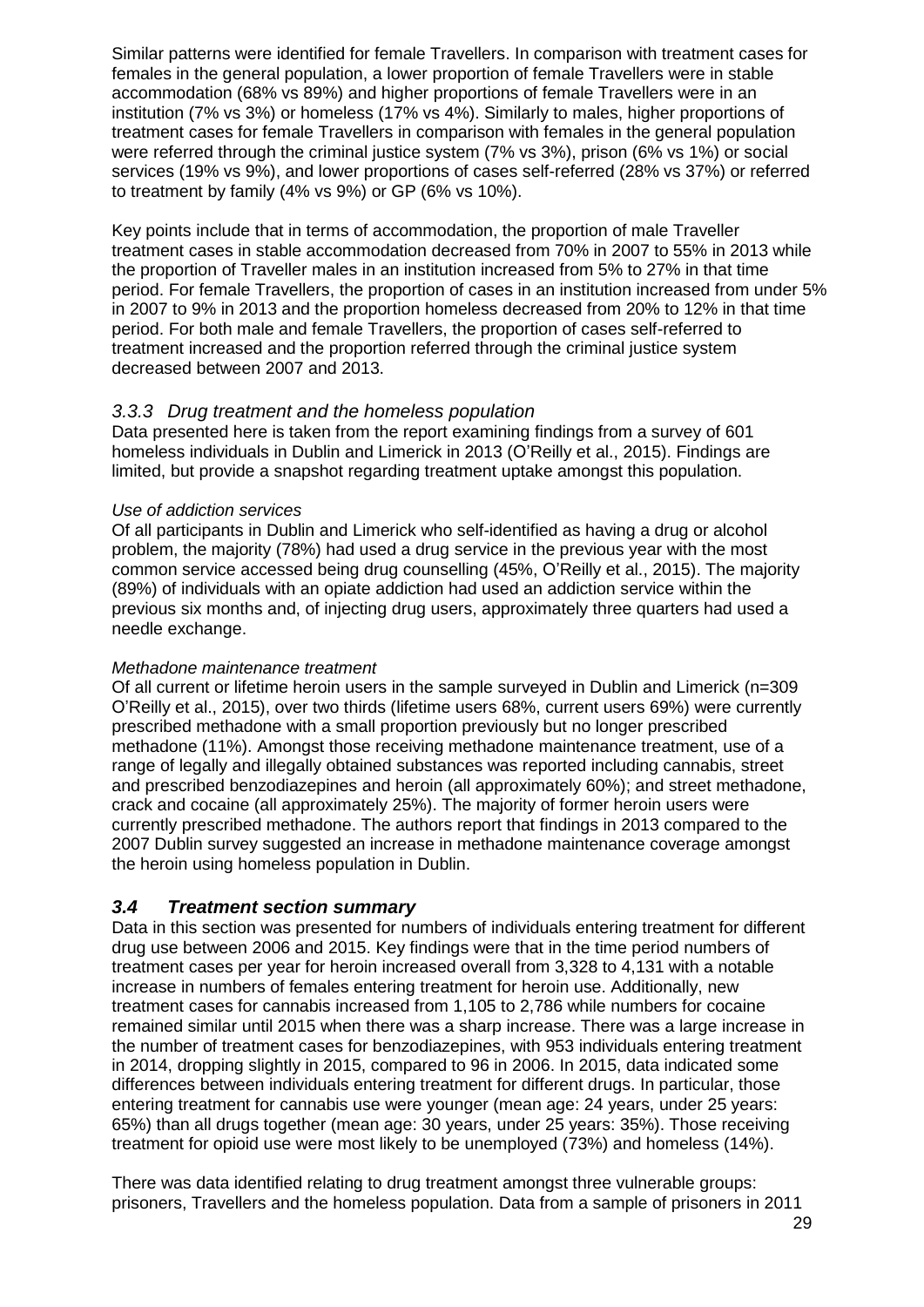(Drummond et al. 2014) indicated that availability of treatment services was often limited in prisons, but that where available services were used by high proportions of prisoners who needed them. Using unpublished data it is demonstrated that the total number of prisoners receiving treatment fluctuated in recent years but was similar in 2009 as to in 2014. The number of new treatment entrants decreased in this period. Between 2009 and 2014 the most frequently reported primary problem drug in each year amongst prisoners entering drug treatment was reported to be heroin although the proportion decreased over time. The proportions of cases where cannabis or benzodiazepines were the primary problem drug increased in this period and each represented 15% of the prison population who entered treatment by 2014.

Unpublished NDTRS data indicates that numbers of cases of treatment amongst Travellers more than doubled between 2007 and 2010, but then levelled off up to 2013 (the most recently available data). Additionally from 2007-2010, 1.6% of individuals seeking treatment were from the Travelling community, where numbers of individuals increased from 162 in 2007 to 427 in 2010 (Carew et al., 2013). In comparison to the general population, Travellers seeking treatment were less likely to be employed, in stable accommodation or completed education, and more likely to be male and younger (Carew et al., 2013). Findings from a survey of 601 homeless individuals in Dublin and Limerick suggested that in 2013, treatment uptake was high amongst participants with a drug or alcohol problem. The majority of these individuals were prescribed methadone with the majority reporting use of other substances acquired either legally or illegally (O'Reilly et al., 2015).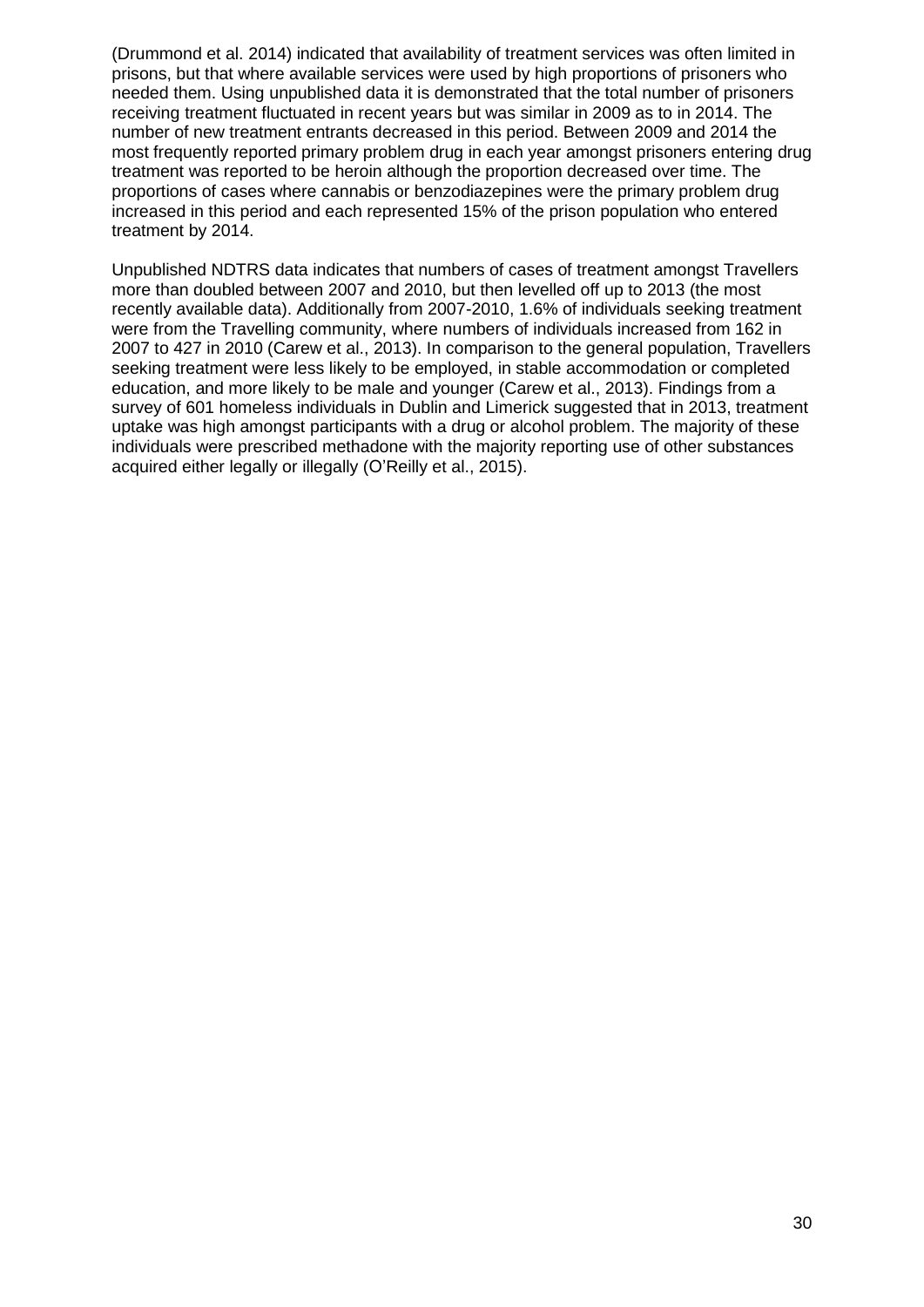## <span id="page-31-0"></span>**4 Drug related deaths**

In this section, data is provided relating to numbers of drug related deaths including poisonings and non-poisonings<sup>8</sup>. Firstly, drug related deaths data over the past decade is presented. Further detail is then provided on poisonings followed by non-poisonings<sup>9</sup>. Data in this section is taken from the Health Research Board (HRB) 2015 report*: National Drug-Related Deaths Index 2004 to 2014 data*, which includes data up to 2014.

### <span id="page-31-1"></span>*4.1 Overview of numbers of drug related deaths*

#### <span id="page-31-2"></span>*4.1.1 Total numbers of deaths by year*

Between 2005 and 2014, 6,266 drug-related deaths in Ireland including poisonings and other causes were recorded (HRB, 2016). There was an annual increase in deaths after 2005 particularly until 2009, with number of deaths continuing to increase slightly after this date (Figure 9, Table 18). In comparison to the rest of Europe, drug-related deaths are high in Ireland with figures for 2013 indicating mortality rate amongst adults in Ireland at 71.1 deaths per million people compared to the European average of 19.2 deaths per million people (EMCDDA, 2016).



*Figure 9: Changes in number of drug related deaths 2005-2014*

### <span id="page-31-3"></span>*4.1.2 Poisoning deaths*

The proportion of poisonings that were male increased slightly from 2005 to 2014 (Table 19) (HRB, 2016). There were differences between the age of females and males involved in poisoning deaths throughout the time period, with the median age for females approximately 10 years older in each year. The evidence suggests that deaths owing to poisoning affected all age groups.

<sup>————————————————————&</sup>lt;br><sup>8</sup> Poisoning deaths refer to deaths directly related to the toxic effects of one or more drugs; non-poison deaths refer to deaths where the individual has a history of drug dependency or non-dependant abuse of drugs whether or not the use of drugs was directly implicated in the death (HRB, 2016).

 $9$  Throughout this section, overall data regarding deaths by poisoning includes illegal and prescription drugs and alcohol. Non-poisoning deaths however do not include deaths amongst individuals who were not drug users (i.e. alcohol only). This reflects the nature of the data reported by the Health Research Board.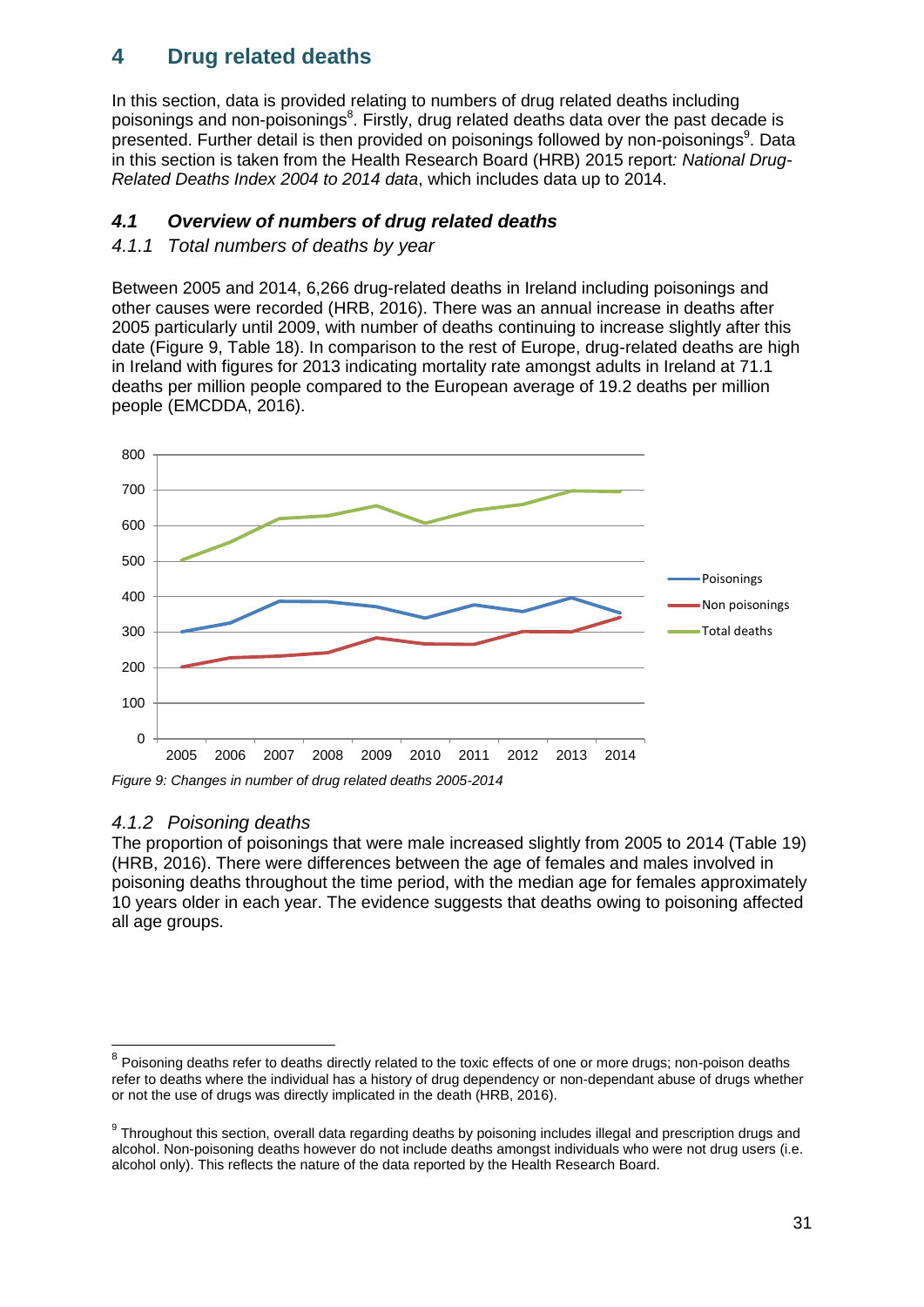| Table 18: Changes in numbers of drug related deaths 2005-2014 |      |      |      |      |      |      |      |      |      |      |
|---------------------------------------------------------------|------|------|------|------|------|------|------|------|------|------|
|                                                               | 2005 | 2006 | 2007 | 2008 | 2009 | 2010 | 2011 | 2012 | 2013 | 2014 |
|                                                               |      |      |      |      |      |      |      |      |      |      |
| Poisonings                                                    | 301  | 326  | 387  | 386  | 372  | 340  | 377  | 358  | 397  | 354  |
|                                                               |      |      |      |      |      |      |      |      |      |      |
| Non poisonings                                                | 202  | 228  | 233  | 242  | 284  | 267  | 266  | 302  | 301  | 342  |
|                                                               |      |      |      |      |      |      |      |      |      |      |
| Total deaths                                                  | 503  | 554  | 620  | 628  | 656  | 607  | 643  | 660  | 698  | 696  |
|                                                               |      |      |      |      |      |      |      |      |      |      |

*Table 19: Characteristics of individuals involved in poisoning deaths in Ireland by year from 2005-2014*

|                                  | 2005 | 2006 | 2007 | 2008 | 2009 | 2010 | 2011 | 2012 | 2013 | 2014 |
|----------------------------------|------|------|------|------|------|------|------|------|------|------|
| All deaths (total)               | 503  | 554  | 620  | 628  | 656  | 607  | 643  | 660  | 698  | 697  |
| <b>Poisonings</b><br>(3,864)     | 301  | 326  | 387  | 386  | 372  | 340  | 377  | 358  | 397  | 354  |
| <b>Poisonings male</b>           | 199  | 228  | 270  | 274  | 254  | 252  | 274  | 266  | 270  | 254  |
| <b>Poisonings</b><br>female      | 102  | 98   | 117  | 112  | 118  | 88   | 103  | 92   | 127  | 100  |
| <b>Median age</b>                | 39   | 36   | 36   | 38   | 38   | 40   | 39   | 40   | 40   | 39   |
| <b>Non-poisonings</b><br>(2,833) | 202  | 228  | 233  | 242  | 284  | 267  | 266  | 302  | 301  | 343  |
| <b>Non-poisonings</b><br>male    | 176  | 192  | 177  | 196  | 212  | 206  | 217  | 231  | 233  | 269  |
| <b>Non-poisoning</b><br>females  | 26   | 36   | 56   | 46   | 72   | 61   | 49   | 71   | 68   | 74   |
| <b>Median age</b><br>trauma      | 27   | 27   | 28   | 27.5 | 30   | 31.5 | 30   | 31   | 33.5 | 33   |
| Median age<br>medical            | 38   | 42   | 41   | 42   | 40   | 43   | 44   | 46   | 47   | 47   |

The HRB (2016) report provided data on polydrug poisoning deaths. In 2005, 45% or 118 deaths were due to a cocktail of drugs, with an average of two drugs taken. In 2014, this had risen to 66% or 235 deaths, with an average of four different drugs taken, whilst number of single drug poisoning deaths increased slightly overall between 2005 and 2007, but decreased after this time point (Figure 10). Deaths owing to single substance poisoning were most likely to involve alcohol followed by opiates. In 2014, of all 354 deaths due to poisoning 249 involved opiates and 228 involved benzodiazepines. Poisoning deaths involving opiates and benzodiazepines increased in the time period, with both peaking in 2011 before dropping in 2012. Poisoning deaths involving NPS were low (under 10) up until 2012, but increased to 30 in 2013, decreasing a little to 23 in 2014.

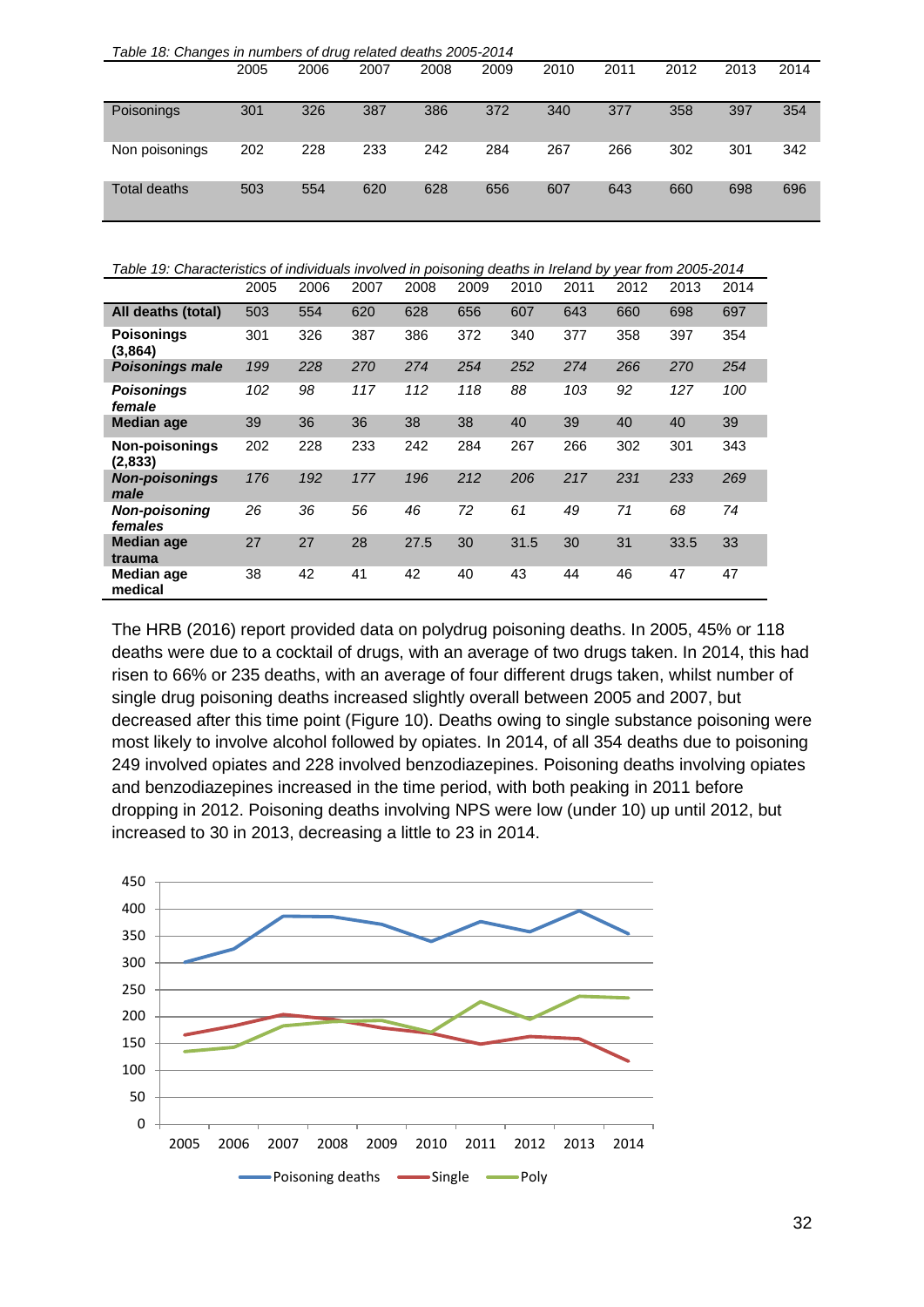#### <span id="page-33-0"></span>*4.1.3 Non-poisoning deaths*

Non-poisoning deaths are deaths among people with a history of drug dependency or nondependent abuse of drugs (ascertained from toxicology results and from Central Treatment List, medical or coronial records) whether or not the use of the drug had a direct impact on the cause of death.

The number of non-poisoning deaths increased from 202 in 2005 in 2014 to 343 in 2014 Drug related hanging deaths were the greatest traumatic cause of drug related death with this number increasing from 37 in 2005- to 93 in 2014. For medical causes, cardiac factors were the greatest cause of deaths in each year and number of cardiac drug related deaths increased from 20 in 2005 to 51 2014. Overall, numbers of respiratory caused drug related deaths increased slightly in the time period, but decreased after 2007 and numbers of liver disease drug related deaths increased from 11 in 2010 to 21 in 2014. When age of death is compared in the case of medical and traumatic causes in 2014, data indicates that risk of death by traumatic cause is greatest amongst younger drug users, but in those over 40 years non-poisoning deaths are more likely to have a medical cause (Figure 11 and 12).

|                                              | 2005                     | 2006 | 2007 | 2008 | 2009 | 2010 | 2011 | 2012 | 2013 | 2014 |
|----------------------------------------------|--------------------------|------|------|------|------|------|------|------|------|------|
| <b>Opiates</b>                               | 159                      | 183  | 190  | 219  | 236  | 190  | 260  | 224  | 251  | 249  |
| <b>Benzodiazepines</b>                       | 79                       | 116  | 124  | 123  | 134  | 132  | 254  | 175  | 234  | 228  |
| <b>Antidepressants</b>                       | 53                       | 43   | 48   | 87   | 67   | 67   | 100  | 90   | 120  | 120  |
| <b>Other prescription</b><br>medications     | 41                       | 41   | 63   | 62   | 60   | 77   | 94   | 103  | 139  | 190  |
| Stimulants <sup>+</sup>                      | 46                       | 62   | 85   | 68   | 56   | 22   | 35   | 38   | 43   | 55   |
| <b>New Psychoactive</b><br><b>Substances</b> | $\overline{\phantom{a}}$ |      |      |      | 5    | 6    | 8    | 8    | 28   | 23   |
| Other drugs*                                 | 23                       | 21   | 24   | 31   | 44   | 31   | 31   | 29   | 34   | 35   |

+ Stimulants include cocaine, MDMA and New Psychoactive Substances;

\*Other drugs includes solvents, insecticides, herbicides, amphetamines, hallucinogens, cannabis and other chemicals excluding prescription drugs



*Figure 11: Changes in numbers of traumatic and medical caused non-poisoning drug related deaths, 2005-2014*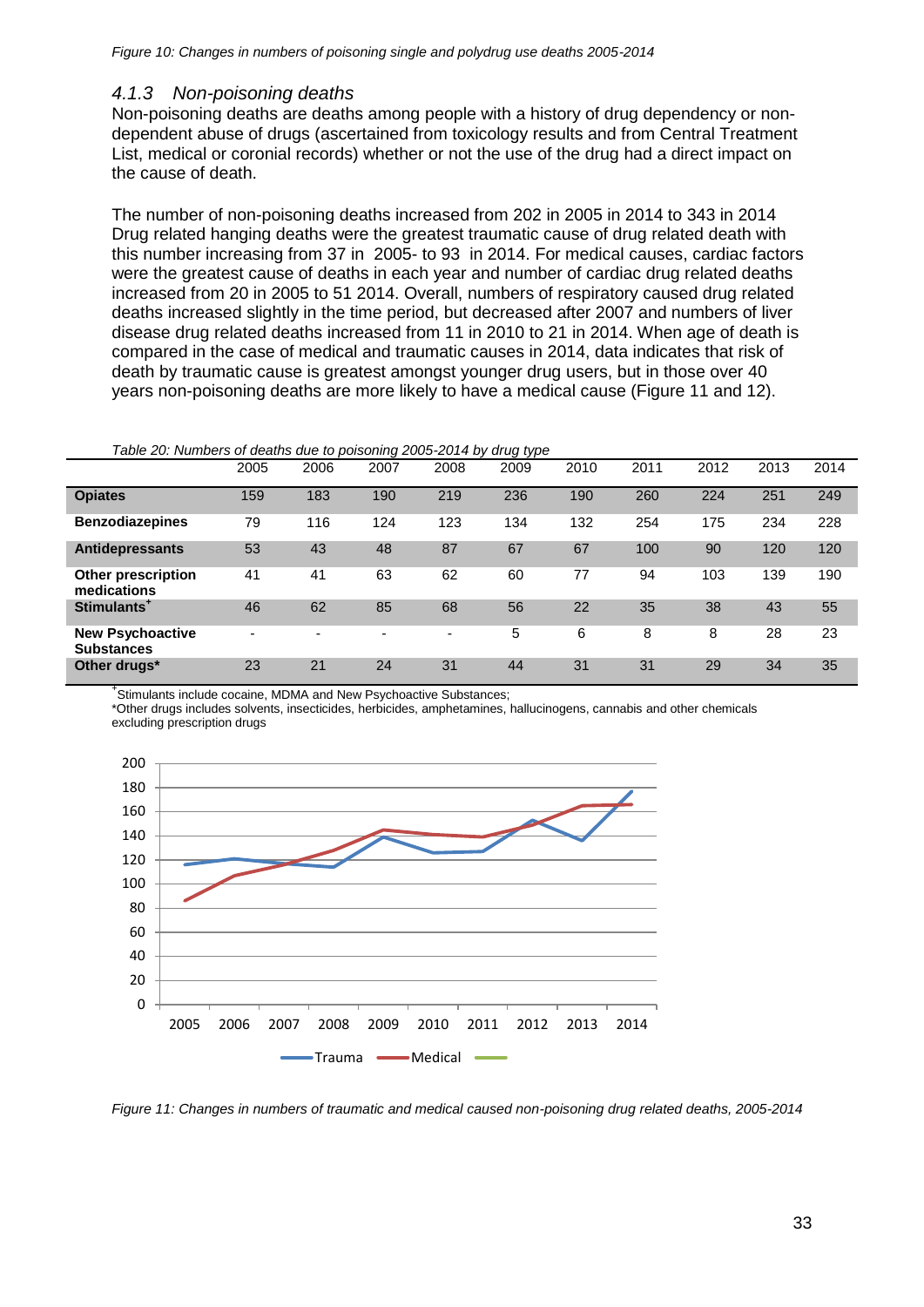

*Figure 12: Numbers of non-poisoning deaths in 2014 including traumatic causes (n=138) and medical causes (n=143) by age group*

#### <span id="page-34-0"></span>*4.2 Drug related deaths section summary*

Data in this section indicate that the number of drug related deaths, is higher in Ireland in comparison to the European average, rose overall between 2005 (503) and 2014 2014 (697), although this number levelled off from 2009 onwards. Deaths due to non-poisoning increased at a greater rate than poisoning deaths, which remained a higher proportion of all deaths. Key statistics relating to poisoning deaths included i) female median age at time of death was approximately ten years older than males; ii) rate of poisoning deaths involving polydrug use increased between 2005 and 2014; and iii) opiates were the drug most likely to have been taken (249/354 in 2014), followed by benzodiazepines (228/354 in 2014). Numbers of deaths that involved benzodiazepines or prescription medicines increased rapidly between 2005 and 2014. Deaths involving NPS were recorded separately from other stimulants from 2009 and increased to 28 in 2013 from eight the previous year.

Key statistics relating to deaths from non-poisonings included i) the proportion of deaths that were caused by medical rather than traumatic factors increased; ii) hanging deaths were the most common traumatic cause of death with cases more than doubling from 37 in 2005 to 93 in 2014; iii) for medical causes cardiac factors were the most frequent cause of death; and iv) there were differences between age groups for cause of non-poisoning drug related death with younger individuals at greater risk of traumatic cause of death, and older individuals at greater risk of medical cause of death.

### <span id="page-34-1"></span>**5 Drug related infectious diseases**

In this section, data is provided on the numbers and characteristics of the injecting drug using population in Ireland with infectious diseases. Firstly, we refer to data that has been recurrently recorded by the Health Protection Surveillance Centre (HPSC) from 2005 to 2014 in relation to the numbers and characteristics of PWID across Ireland. Data is then presented from two reports also relevant to PWID including prisoners (Drummond et al., 2014) and sex workers (Cox and Whitaker, 2009).

#### <span id="page-34-2"></span>*5.1 New cases of HIV infection among PWID in Ireland from 2005-2014*

Data was available on rates of HIV infection attributable to injecting drug use from 2005- 2014 through a series of reports (HPSC 2008-2014) from the HPSC (Figure 13). Key data from these reports is presented here.

Data is compared here with the overall number of new cases of HIV in the same time period. Data showed a gradual decline from 2005 of new cases of HIV amongst PWID from 2005 (n  $= 67$ ) to 2012 (n=16), with a slight increase from 2012 to 2014 (n=27). In comparison the overall number of new cases of HIV increased in the same time period. Similarly, although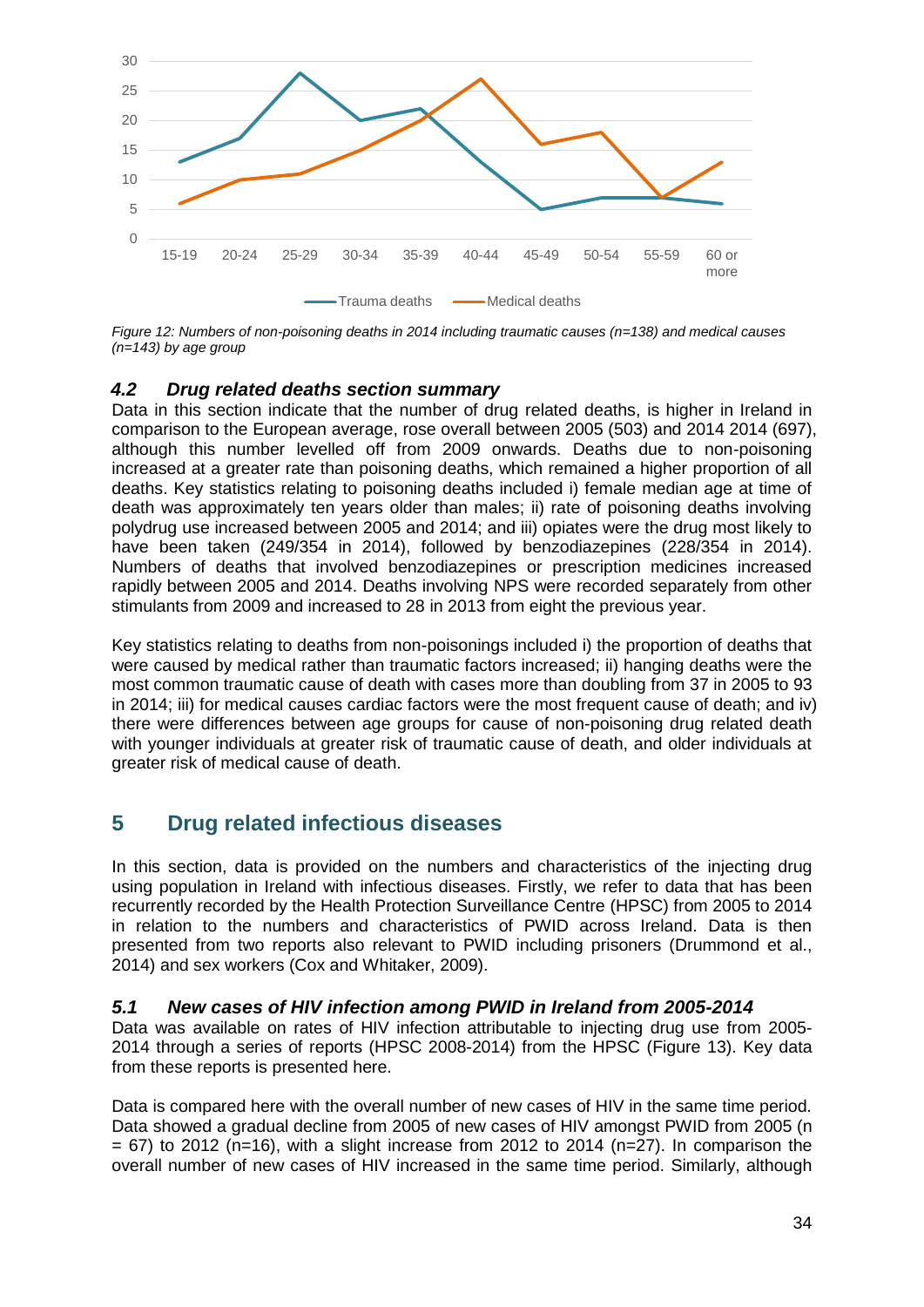the proportion of PWID out of the total sample gradually declined from 2005 ( $n = 67$ ; 21%) to 2012 (n = 13; 5%), it slightly increased to 7% (n = 27) by 2014 (Figure 14).

Data is available for new cases of HIV for the first two quarters of 2015 (HPSC, 2015)<sup>10</sup>, with a total of 203 cases recorded (the same as in the first two quarters of 2014). In this time period, 25 new cases of HIV amongst PWID were recorded however, compared to 27 in the whole of 2014. This increase was noted to relate to an outbreak amongst PWID in Dublin.

There was a greater proportion of PWID with HIV who were male than female in each year from 2007 to 2014. However, although the proportion of males amongst those with HIV rose from 66% in 2005 to 82% in 2010, it reduced from 81% in 2011 to just 52% in 2015 (Figure 17).





*Figure 13: Changes in number of new cases of HIV in Ireland, 2005-2014*



Figure 14: The proportion (%) of new HIV diagnoses related to injecting drug use out of all new diagnoses, 2005- 2014

<sup>10</sup> Data available at:<http://www.hpsc.ie/A-Z/HIVSTIs/HIVandAIDS/SurveillanceReports/File,14947,en.pptx>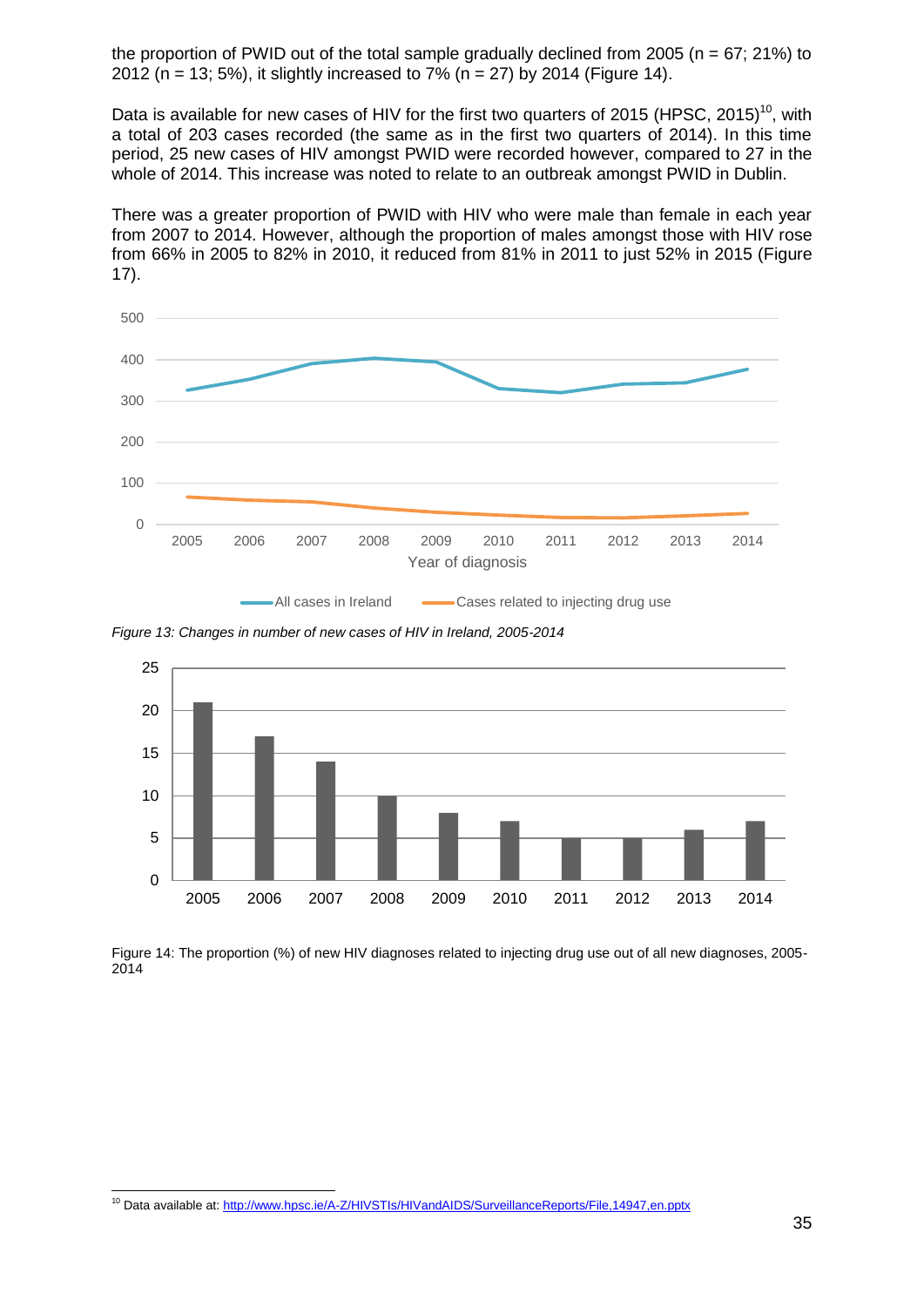

*Figure 15: The proportion (%) of male to female injecting drug users with new diagnoses of HIV, 2005-2014*

At the time of HIV diagnosis in 2011, 85% of PWID were classified as late presenters, whereby their CD4 count was <350 cells/mm<sup>311</sup>. This percentage declined to 63% in 2012, 56% in 2013, and 44% in 2014 suggesting earlier diagnosis of new HIV cases (Figure 15).

### <span id="page-36-0"></span>*5.2 Hepatitis B and C*

Evidence regarding the change in overall numbers of diagnosis for hepatitis B and C, and an estimate of prevalence amongst the injecting drug user population, was reported in the HPSC epidemiological report (HPSC, 2013). Between 2005 and 2013, numbers diagnosed with hepatitis C in the overall population fell from 1400 to 786 cases, with a rapid decline since 2011. The majority of cases were male (68%) and between 25 and 54 years (86%). The most likely risk factor was estimated to be injecting drug use amongst the majority (79%, 351/445) of individuals for whom this information was available in 2013. The decline in number of hepatitis C cases where the most likely risk factor was injecting drug use between 2011 and 2013 was consistent with the pattern for all cases.

Amongst the overall population, numbers of hepatitis B diagnoses declined from 849 cases in 2005 to 429 cases in 2013. The most likely risk factor for transmission of hepatitis B in 2013 was estimated to be injecting drug use amongst a small proportion (9%, 7/78) of chronic cases and in none of the 32 acute cases for whom this information was available.

### <span id="page-36-1"></span>*5.3 Vulnerable populations and infectious diseases*

### <span id="page-36-2"></span>*5.3.1 Blood-borne viruses amongst sex workers*

Characteristics of a sample of 35 sex workers (Cox and Whitaker, 2009) are presented in Table 21. Almost all of this sample, had a history of injecting drug use and over half were current or recent drug users, had been tested for HIV (97%) and one fifth (21%) self-reported being HIV positive. The majority (79%) reported having a positive test for Hepatitis C, but only a small proportion (13%) reported ever having received treatment. This study did not report on any infectious diseases diagnosed by serological testing.

#### <span id="page-36-3"></span>*5.3.2 Blood-borne viruses in the prison population*

In a sample of 824 prisoners in 2011 (Drummond et al., 2014), prevalence of BBVs based upon serological testing was reported as 0.3% for hepatitis B, 12.9% for hepatitis C and 1.9% for HIV. Female prisoners were particularly at risk of transmission of hepatitis C (22.2%) and HIV (8.9%). The authors concluded that the most important factors associated with a positive test for hepatitis C (n=100) and a positive test for HIV (n=15) were ever having injected drugs and ever having shared injecting equipment.

<sup>-</sup><sup>11</sup> A CD4 count is a laboratory test that measures the number of CD4 lymphocytes (CD4 cells) in a sample of blood. CD4 count of an adult/ adolescent without HIV who is generally in good health ranges from 500 cells/mm3 to 1200 cells/mm<sup>3</sup>. A cell count of less than 350 cells/mm<sup>3</sup> within 91 days of diagnosis is a proxy indicator of a late diagnosis.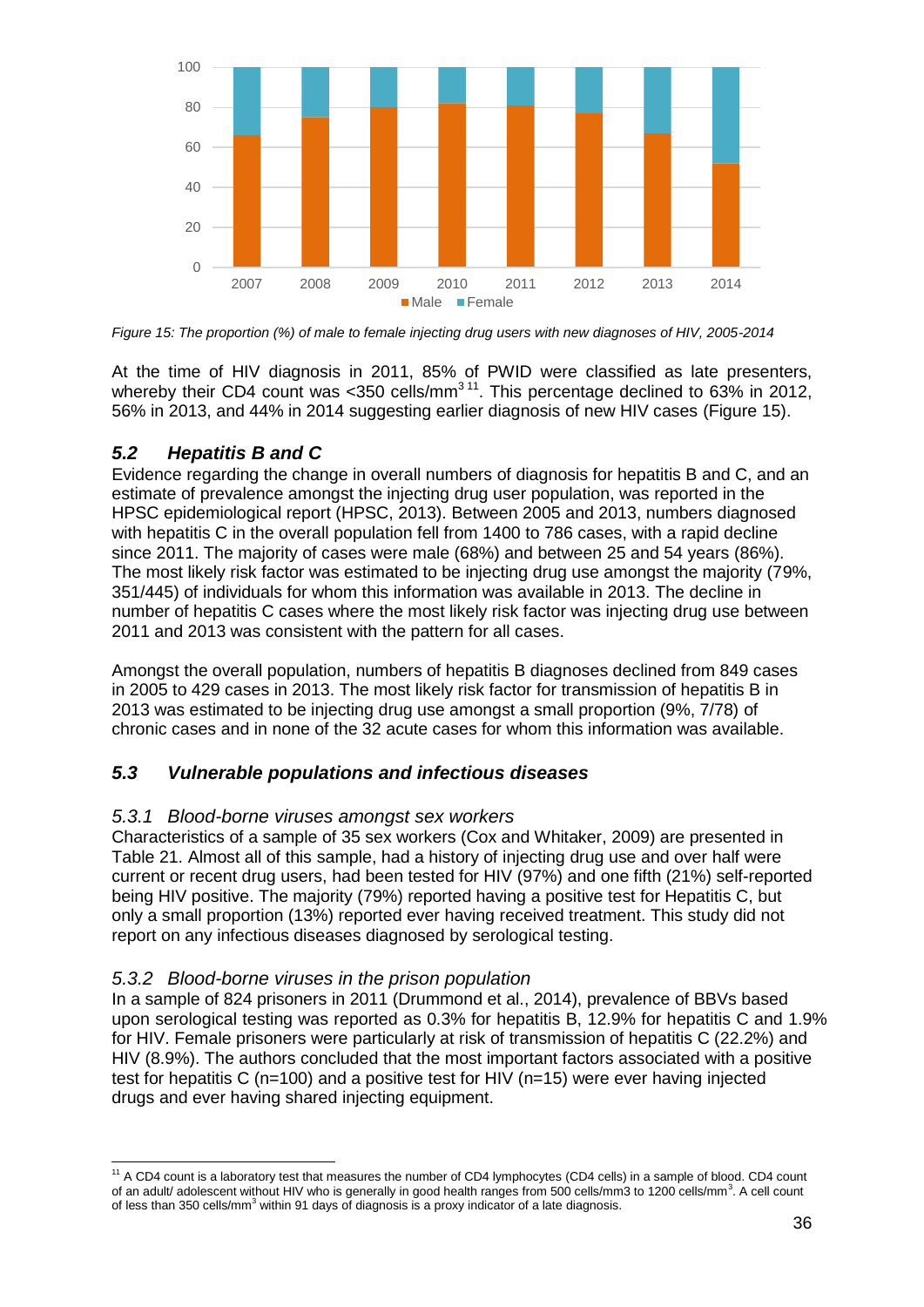$O_{\alpha}$ 

| Currently receiving methadone maintenance           | 88 |
|-----------------------------------------------------|----|
| Injected 90 days preceding interview                | 53 |
| Daily injecting                                     | 20 |
| Contact with health care 90 days prior to interview | 65 |
| Tested for HIV                                      | 97 |
| Self-reported HIV positive                          | 21 |
| Self-reported Hepatitis C                           | 79 |
| Received Hepatitis B vaccine                        | 44 |

### <span id="page-37-0"></span>*5.3.3 Drug related infectious diseases in the homeless population*

Data in this section is taken from the survey with 601 homeless individuals in Dublin and Limerick in 2013 (O'Reilly et al., 2015). Over one quarter of the sample (27%) had been diagnosed with a blood borne virus including HIV (4%), hepatitis B (5%) and hepatitis C (29%). The authors do not provide a breakdown of data by drug use status, but one quarter of the sample had injected drugs in the previous year and the authors state that BBV diagnosis was more common amongst those who reported current or lifetime drug use. Rates of treatment uptake were highest amongst those diagnosed with HIV (100%) compared to around half of those diagnosed with hepatitis B and C.

### <span id="page-37-1"></span>*5.4 Drug related infectious diseases section summary*

Findings suggested that the rate of infectious diseases is declining amongst people who inject drugs (PWID). In comparison to an overall increase in number of new cases in HIV between 2005 and 2014, the number amongst PWID declined in this time from 67 to 27 new cases, although there was a small increase since 2012 and data from quarter 1 and 2 in 2015 (HSPC, 2015) points towards an outbreak amongst PWID in the Dublin area. Evidence suggests that the rate of hepatitis C amongst injecting drug users is declining, although this population makes up the majority of all cases of hepatitis C. In terms of vulnerable populations, amongst a sample of sex workers in 2009, evidence suggested high risk of HIV and hepatitis C, and high uptake of testing for blood borne viruses (BBVs).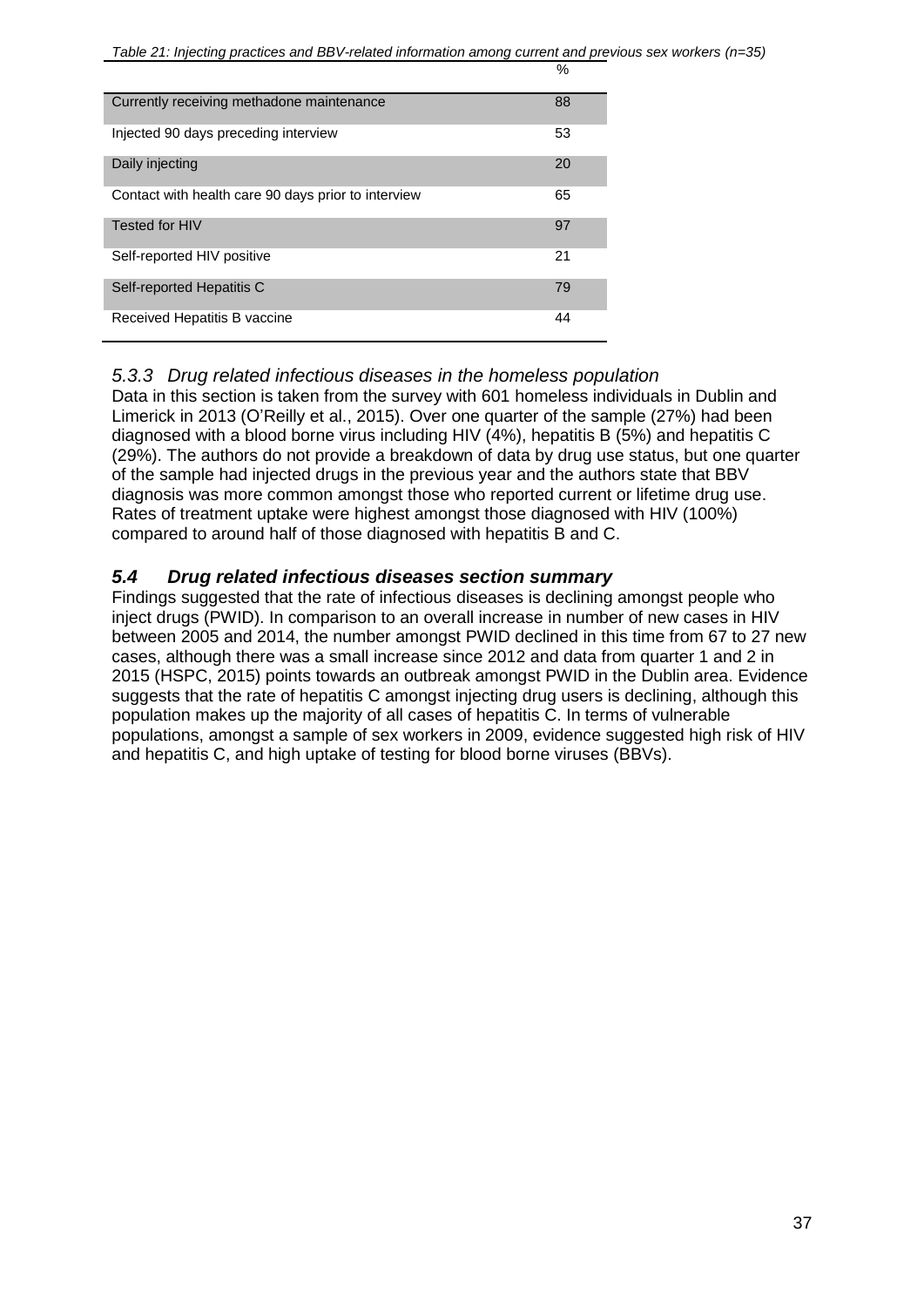## <span id="page-38-0"></span>**6 Drug supply and crime**

There are clear links between drugs and criminal behaviour. The 2014 National Report to the EMCDDA states that "The link between drugs and crime in Ireland exists simply by virtue of prevailing legislation which defines as criminal offences the importation, manufacture, trade in and possession, other than by prescription, of most psychoactive substances". In this section data relating to seizures of drugs, perceptions of drug availability and drug offending in Ireland is presented. Compared to health and drug consumption outcomes, the recording and availability of data in this area is limited and caution is required when interpreting published statistics in this area. Concerns have been raised recently regarding published official crime statistics, with a review of Garda crime data by the Central Statistics Office identifying errors in data accuracy (Central Statistics Office, 2015a)<sup>12</sup>.

#### <span id="page-38-1"></span>*6.1 Drug seizures*

The Irish Focal Point submits data annually on drug seizures in Ireland to the EMCDDA (EMCDDA, 2015). The number of seizures of cannabis (Figure 16) and other drugs (Figure 17) are reported here. The large reduction in number of cannabis resin seizures and increase in herbal cannabis seizures may reflect transition towards greater prevalence of higher potency forms of cannabis (NACD, 2013). A report by the EMCDDA and Europol (2013) suggests that the large size of resin seizures and relatively low use of resin in Ireland indicates that Ireland may be part of the route of resin supply to the UK and mainland Europe. In addition, evidence suggests that increased cultivation in Ireland of cannabis in recent years may be linked to organised crime groups from Vietnam and China (EMCDDA & Europol, 2013).

The number of cocaine and ecstasy seizures decreased in the past decade, particularly since peaking in 2007, although numbers of ecstasy seizures have increased again since 2010. The number of heroin seizures increased greatly between 2005 and 2007, but fell gradually to 2005 levels by 2013.



*Figure 16: Number of cannabis seizures 2005-2013*

-

<sup>12</sup> Following this review, the Central Statistics Office resumed publication of crime data. They advise that those using the data should consider the identified inaccuracies when interpreting the data and note that they will continue to monitor data accuracy in future, and support the improvement of reporting of Garda crime statistics.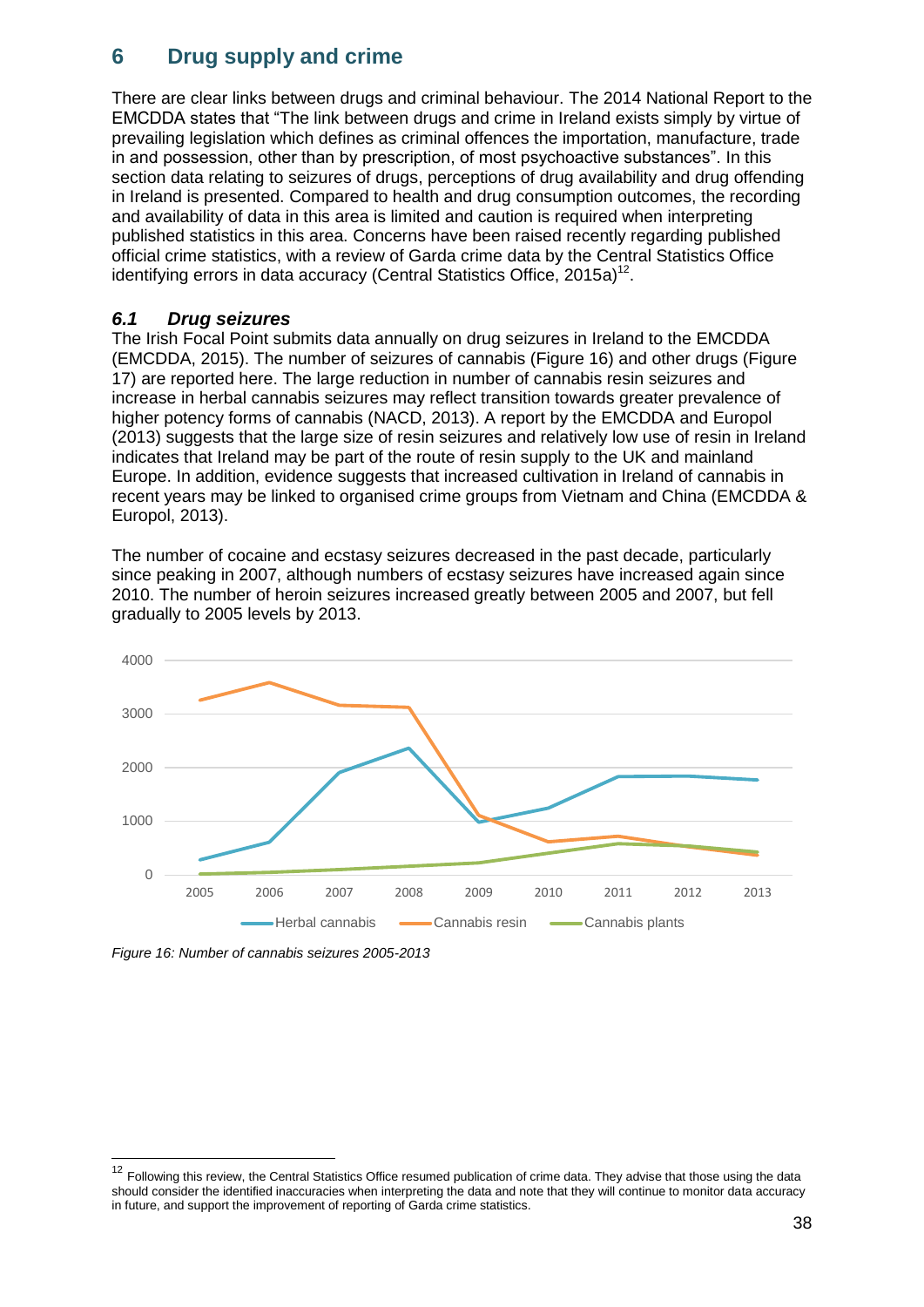

*Figure 17: Number of seizures of other substances 2005-2013*

### <span id="page-39-0"></span>*6.2 Drug availability*

The availability of illicit substances to the general public is difficult to measure and not well evidenced. As part of the 2014 survey of young people in EU member states (TNS Political and Social, 2014), participants were asked how easy or difficult it would be for them to obtain within 24 hours a range of drugs. Although not a robust measure, this provides some indication of the relative availability of different substances to young people in Ireland and data are reported here. As displayed in Figure 18, cannabis was the illicit substance young people found easiest to obtain. Nearly three quarters (72%) reported that they would find it fairly or very easy to obtain this drug and almost half (48%) reported these outcomes for ecstasy. A sizeable minority reported it easy to access cocaine (36%), heroin (17%) and NPS (34%). One quarter or less reported that they would find it impossible to obtain each of any of these substances. When compared with the averages across the EU, young people in Ireland reported finding it easier to obtain all substances, with the most sizeable distinctions regarding ecstasy.



*Figure18: Perceived ease of obtaining drugs within 24 hours: Ireland compared to average across EU (source: TNS Political and Social, 2014)*

#### <span id="page-39-1"></span>*6.3 Drug related offending*

As presented in Table 22, the majority of drug offences in 2014 were for possession of drugs for personal use (72%) or to a lesser extent possession for sale or supply (23%; Central Statistics Office, 2015b). The number of cases of possession of drugs for personal use increased rapidly between 2005 and 2008, but have declined since to a similar number to 2005 by 2014; while number of possession for sale or supply has fluctuated slightly but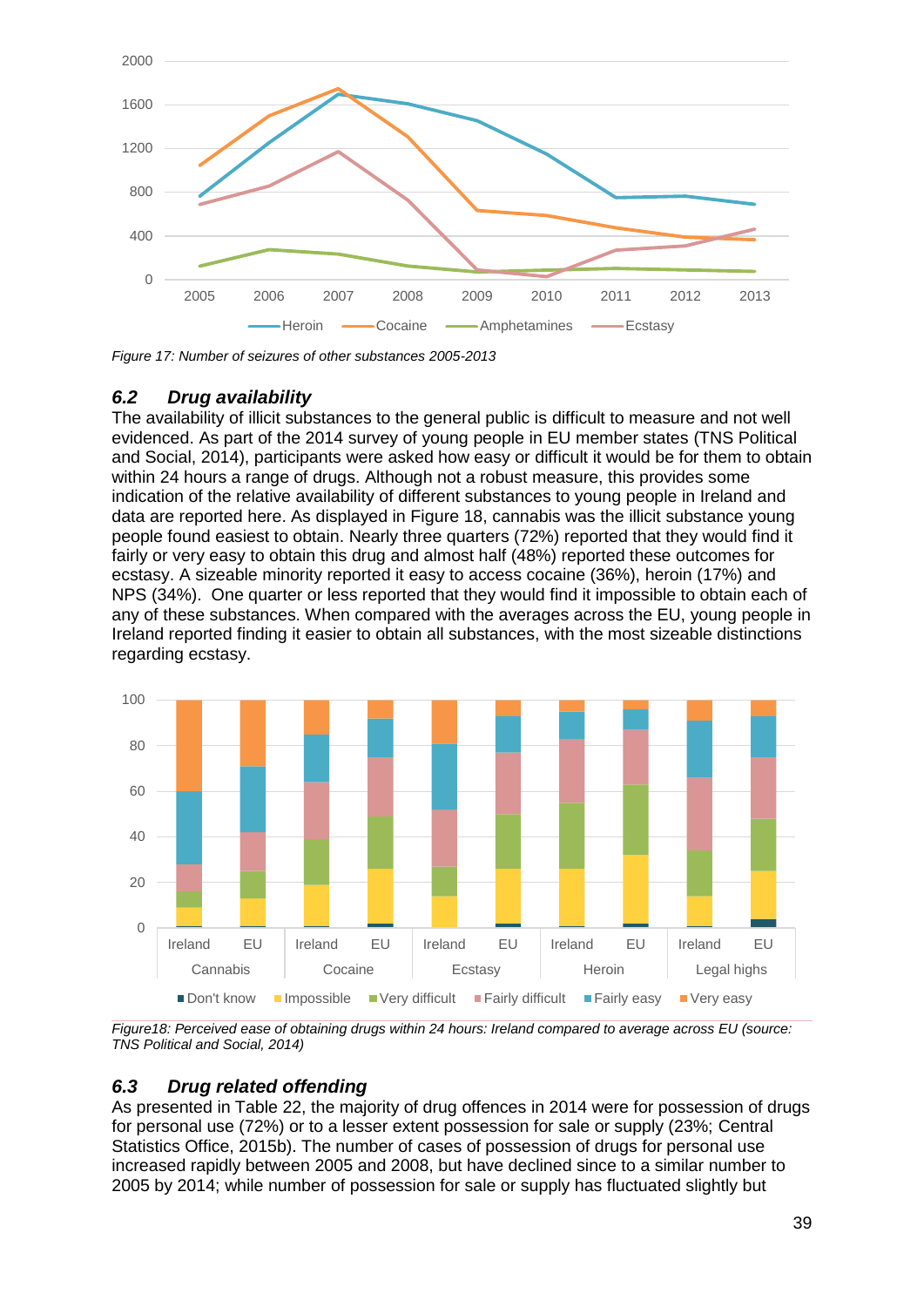remained fairly consistent over the past decade (Figure 19). Although numbers of cultivation or manufacture of drugs offences are lower than possession offences, the number of these offences increased by over 1000% between 2005 and 2011, although they have reduced gradually since to 346 offences in 2014.

| Table 22: Numbers of different drug related offences 2005-2014 (taken from Central Statistics Office, 2015). |        |        |        |        |        |        |        |        |        |        |
|--------------------------------------------------------------------------------------------------------------|--------|--------|--------|--------|--------|--------|--------|--------|--------|--------|
|                                                                                                              | 2005   | 2006   | 2007   | 2008   | 2009   | 2010   | 2011   | 2012   | 2013   | 2014   |
|                                                                                                              |        |        |        |        |        |        |        |        |        |        |
| Possession of<br>drugs for<br>personal use                                                                   | 10.032 | 10.461 | 14,007 | 18.093 | 16.817 | 14,522 | 12.674 | 11.821 | 11.188 | 11.273 |
| Possession of<br>drugs for sale or<br>supply                                                                 | 2.658  | 3,015  | 3.602  | 4.301  | 4.029  | 4,159  | 3.874  | 3.503  | 3.261  | 3,586  |
| <b>Cultivation or</b><br>manufacture of<br>drugs                                                             | 50     | 92     | 161    | 218    | 273    | 538    | 580    | 517    | 390    | 346    |
| Importation of<br>drugs                                                                                      | 36     | 43     | 54     | 67     | 46     | 29     | 41     | 30     | 44     | 29     |
| Other offences                                                                                               | 540    | 609    | 729    | 725    | 817    | 756    | 526    | 579    | 489    | 681    |



*Figure 19: number of offences 2005-2014: possession of drugs for personal use or supply*

The outcomes are available from trials heard in the District Court of 11,390 indictable drugs offences involving 10,842 defendants in 2014 (Courts Service, 2015). The most common outcomes were that cases were struck out (24%), resulted in a fine (20%) or the offender being put on probation (14%; Figure 20). Imprisonment was an infrequent outcome (n=358, 3%) compared to trials of all offences in district court in 2014 (10%; Courts Service, 2015). In addition, 1,878 offences involving 533 defendants were heard in the Circuit Criminal Court in 2014 and led to a further 311 imprisonments (Courts Service, 2015). In 2013, 589 (17%) of the total prison population of  $3,474^{13}$  had been convicted of a drug offence (Irish Prison Service, 2013), the majority of whom had sentences of between either three and five years (29%) or five and ten years (35%).

-

 $13$  This figure represented the total population in prison on one day in 2013.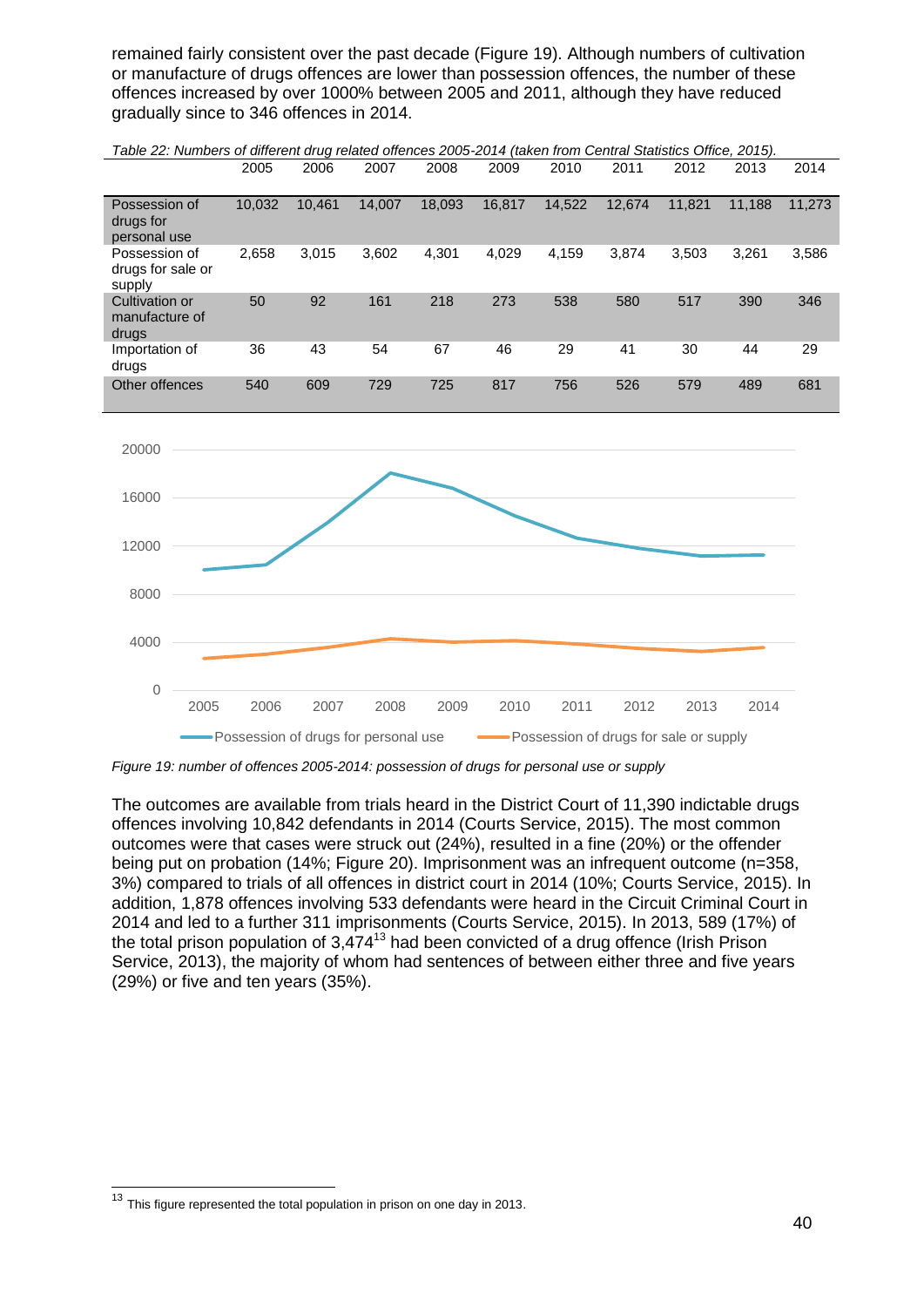

*Figure 20: Outcomes in trials of indictable drugs offences in 2014 (n=11,390)*

### <span id="page-41-0"></span>*6.4 Drug supply and crime summary*

Increased numbers of seizures of herbal cannabis and plants compared with greatly reduced seizures of cannabis resin between 2005 and 2013 may be linked with increased use of higher potency cannabis in Ireland, the UK and throughout Europe and increased cultivation of cannabis in Ireland linked to organised crime. Numbers of seizures for other substances generally increased in the time period 2005 to 2007, before decreasing again up to 2013. Seizures of ecstasy have increased however in recent years, but remain lower in comparison to 2005 levels. Evidence suggests that the majority of young people find it easy to obtain cannabis and around half find it easy to obtain ecstasy, with a sizable minority reporting that they believe other substances including cocaine, heroin and NPS to be easily accessible. Notably, young people in Ireland report finding substance easier to obtain in comparison to EU averages.

Key findings relating to drug related offending were that i) the majority of offences throughout the past decade were possession of drugs for personal use, ii) a minority of offences in each year from 2005 to 2014 were for cultivation or manufacture of drugs, but the number of these offences each year has increased sevenfold in this time period, iii) the most common outcomes of cases heard in District Courts in the most recent year that data is available (2014) were that cases were struck out with imprisonment the outcome in just 3% of cases.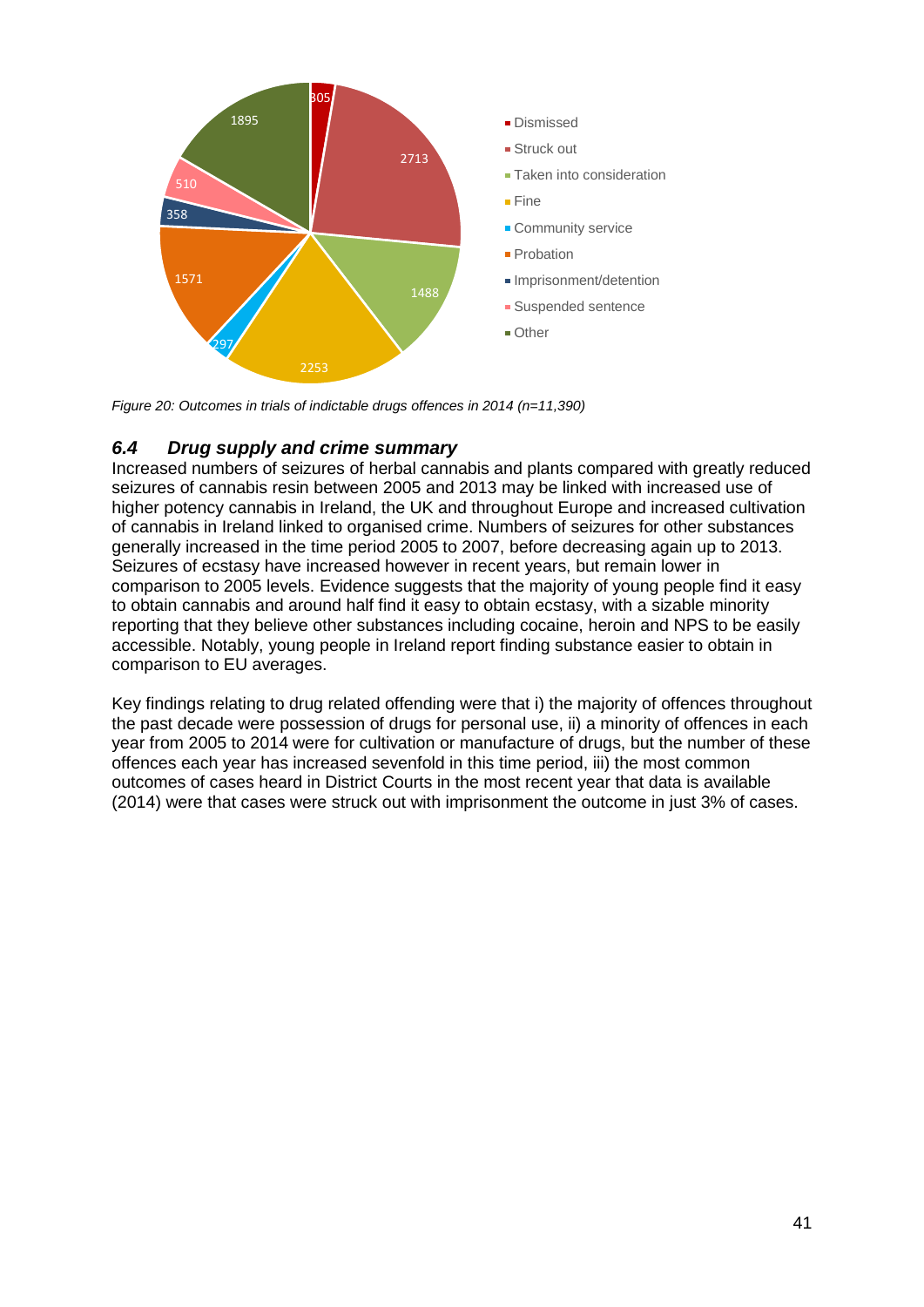### <span id="page-42-0"></span>**Discussion**

This report provides an overview of the drug situation in Ireland in reference to six indicators (prevalence, high risk drug use, drug treatment, drug related infectious diseases, drug related deaths and crime/ supply). In general, data showed that in Ireland past year use of any illicit drugs has increased over the past decade, with particular increases in ecstasy and cannabis use amongst young people aged 16-34 years between 2011 and 2015. Amongst both adults and young people, cannabis is the most commonly used illicit drug. The number of people seeking treatment for both heroin and cannabis increased between 2006 and 2013, with particular increases in cannabis treatment amongst younger people. This reflects trends elsewhere in Europe for increased treatment demands for cannabis use and is important in the context of increasing availability and risk to health from high-potency cannabis (EMCDDA, 2015). For example, cannabis with high concentration of tetrahydrocannabinol (THC) is associated with increased risk of harms including psychosis (e.g. Di Forti et al., 2009). Increased number of seizures of herbal cannabis and plants over the past decade also points towards increased use of higher potency cannabis. Although prevalence is low, use of ecstasy has increased in recent years and, as with cannabis, use is greatest amongst young people. In comparison to EU averages, young people in Ireland report finding substances including cannabis and ecstasy easy to obtain and young people in Ireland appear more likely to use NPS than other EU countries.

With regards to high risk drug use, data shows evidence of high levels of poly drug use with alcohol being most commonly used alongside other drugs. Polydrug use has been an increasing factor in drug related deaths between 2005 and 2012. There are higher levels of injecting amongst vulnerable groups such as prisoners and Travellers in comparison with the general population, and in these populations females may be particularly at risk from injecting. Rate of drug related deaths in Ireland is high in comparison to European averages and there has been an increase in the number of drug related deaths between 2005 and 2014(although the rates have remained similar between 2009 and 2012), and an increase in the rate of non-poising deaths, particularly due to hanging, compared to poisoning deaths. Responses to reduce the harms of injecting drug use such as drug consumption rooms and the provision of naloxone to PWID and their associates may be considered by policy makers to reduce the risk of overdose and mortality amongst the drug using population. Data suggests that rate of blood-borne virus transmission has declined amongst the drug user population since 2005, however rate of hepatitis C remains high amongst the drug using population in Ireland and throughout Europe (EMCDDA, 2015). While there has been a decline in the number of new cases of HIV in Ireland (compared to an increase in HIV amongst the general population), data for the first half of 2015 indicates an outbreak of HIV amongst PWID in the Dublin area. Work is being undertaken to understand the reasons for this recent increase, and it is important to monitor closely trends in HIV amongst PWID to ensure that the decline in HIV amongst this population continues.

This report includes examples of research examining the indicators explored here with vulnerable populations and highlights the increased risk of drug related harms that members of populations such as Travellers, prisoners and homeless face. This report also highlights the need for repeated and high quality research relating to these populations. While evidence on many sub populations was available it was frequently based upon small samples in one location at one point in time and as a consequence it is difficult to generalise findings and make comparisons between studies. For example, when identifying possible data to include in this report the NACD report 'Drug Use among the Homeless Population in Ireland' (Lawless and Corr, 2005) was identified, but no follow up data was available so it is not possible to identify how patterns of drug use have changed in this population over the past decade, or to draw conclusions about the impact of relevant drug policy and strategy. As reflected in the general population data, there may be frequent changes to patterns of substance use and therefore it is likely that changes will also exist within the vulnerable subpopulations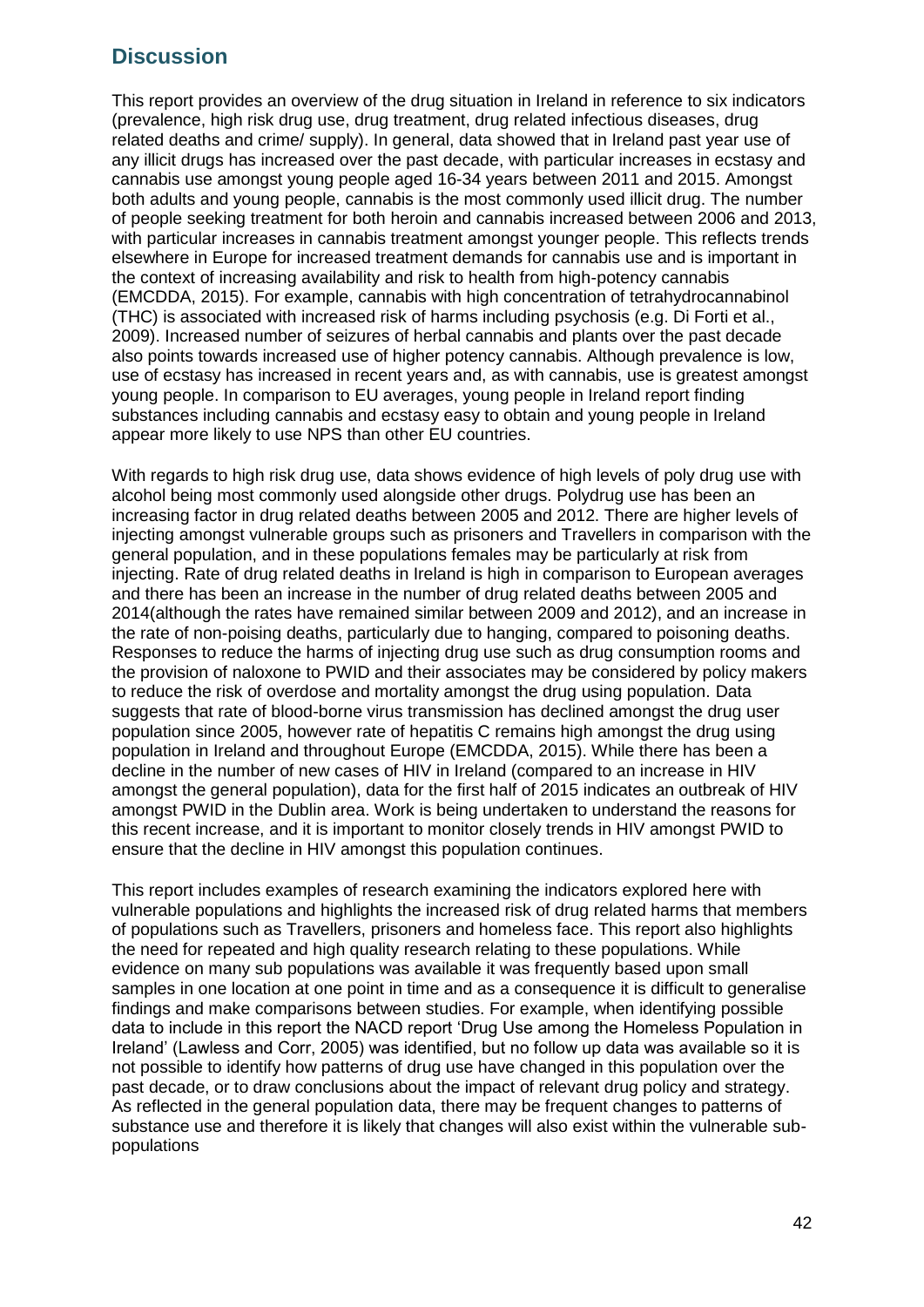Further, only a small amount of evidence was identified relating to some vulnerable groups in Ireland. For example there is a lack of evidence relating to the LGBT population in Ireland. This is an important population to consider as research has shown that this population may be more likely to use certain illicit substances compared to the general population (Green and Feinstein, 2012). In the UK and amongst large cities in Europe recent research indicates an increase in injecting drug use amongst men who have sex with men who are using substances as part of sexual practices ('chemsex', Bourne et al 2015; EMCDDA, 2015, Mitchell et al 2016), and amongst larger cities in Europe (EMCDDA, 2015). It is therefore important for research to be carried out in Ireland to monitor trends in drug use relating to LGBT populations and other groups such as sex workers, homeless individuals and Travellers to inform the direction of drug policy.

### <span id="page-43-0"></span>**Conclusion**

This review was undertaken to identify trends relating to the drug situation in Ireland to inform the development of drug policy and strategy. Evidence presented in this review indicates that patterns of drug use and harms have changed in Ireland over the past decade in several ways and highlights key issues that should be considered including recent increases in use of cannabis and ecstasy, particularly amongst younger people, and increased risk of cannabis related problems that may be associated with increased use of high potency cannabis. Additionally, increase in treatment demand relating to benzodiazepines, as well as rapid increase in related deaths, and higher prevalence of NPS use amongst young people in Ireland in comparison to other European countries provide indications of new issues of concern. More positively, rate of new entrants for heroin treatment has declined in recent years as has prevalence of cocaine use. Rate of new cases of HIV and hepatitis C amongst PWID has declined, although a recent outbreak of HIV in Dublin is a reminder that trends can quickly change. The review highlights examples of research undertaken with subgroups who frequently appear at increased risk of drug use and related harms in comparison to the general population. However, due to the lack of consistent research with these populations it is difficult to draw any conclusion on trends in this data and suggests the need to monitor trends amongst subgroups through increasing the amount of high quality research with vulnerable populations and following up these studies over time.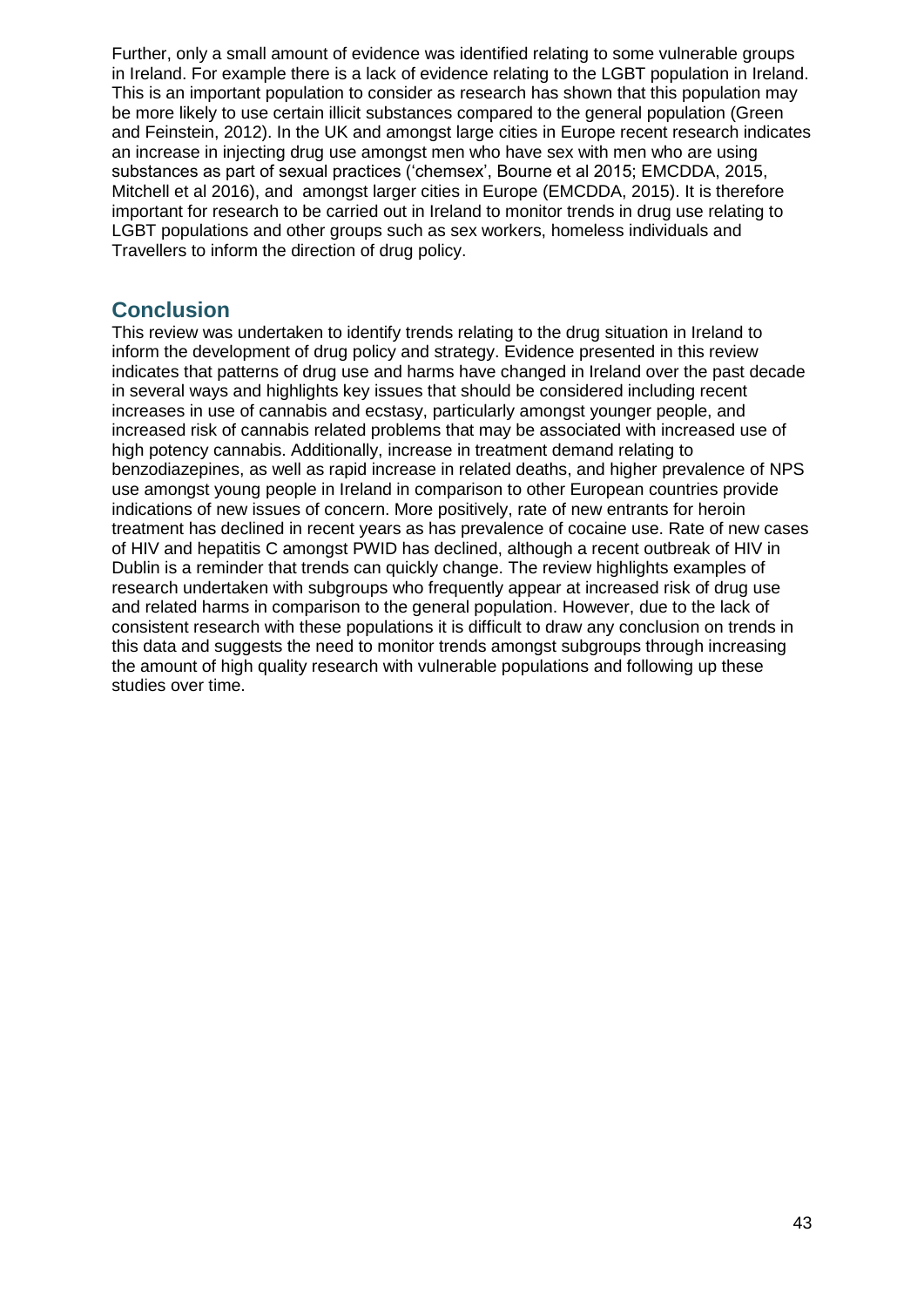### <span id="page-44-0"></span>**References**

- Bourne A, Reid D, Ford H, Torres-Rueda S, Steinberg P and Weatherburn P. (2015) '"Chemsex" and harm reduction need among gay men in South London'. International Journal of Drug Policy; 26: 1171-1176.
- Carew AM. (2014) Travellers accessing addiction services in Ireland. Drugnet Ireland; 48: 9-10. Available at: [http://www.drugsandalcohol.ie/21209/.](http://www.drugsandalcohol.ie/21209/)
- Carew, Anne Marie and Cafferty, Siobhan and Long, Jean and Bellerose, Delphine and Lyons, Suzi (2013) Travellers accessing addiction services in Ireland (2007 to 2010): analysis of routine surveillance data. Journal of Ethnicity in Substance Abuse, 12, (4), pp. 339-335. Available at:<http://www.drugsandalcohol.ie/20892/>
- Central Statistics Office. (2015a) Review of the quality of crime statistics. Cork: Central Statistics Office. Available at: [http://www.drugsandalcohol.ie/24887/.](http://www.drugsandalcohol.ie/24887/)
- Central Statistics Office. (2015b) Controlled drug offences. Retrieved from: [http://cso.ie/Quicktables/GetQuickTables.aspx?FileName=cja01c17.asp&TableNa](http://cso.ie/Quicktables/GetQuickTables.aspx?FileName=cja01c17.asp&TableName=Controlled+drug+offences&StatisticalProduct=DB_CJ) [me=Controlled+drug+offences&StatisticalProduct=DB\\_CJ](http://cso.ie/Quicktables/GetQuickTables.aspx?FileName=cja01c17.asp&TableName=Controlled+drug+offences&StatisticalProduct=DB_CJ) (accessed March 2016).
- Courts Service. (2015) Annual Report 2014. Dublin: Courts Service. Available at: <http://www.drugsandalcohol.ie/24283/>
- Cox G. & Whitaker T. (2009) Drug use, sex work and the risk environment in Dublin. Dublin: National Advisory Committee on Drugs. Available at: [http://www.drugsandalcohol.ie/11907/.](http://www.drugsandalcohol.ie/11907/)
- Drummond A, Codd M, Donnelly N, McCausland N, Mehegan J, Daly L, & Kelleher C. (2014) Study on the prevalence of drug use, including intravenous drug use, and blood-borne viruses among the Irish prisoner population. Dublin: National Advisory Committee on Drugs and Alcohol. Available at: [http://www.drugsandalcohol.ie/21750/.](http://www.drugsandalcohol.ie/21750/)
- European Monitoring Centre for Drugs and Drug Addiction (EMCDDA). Data and statistics. Retrieved from: [www.emcdda.europa.eu/data/stats2015](http://www.emcdda.europa.eu/data/stats2015) (accessed December 2015).
- European Monitoring Centre for Drugs and Drug Addiction (EMCDDA). (2015) European drug report. Trends and developments. Luxembourg: Publications Office of the European Union. Available at:<http://www.drugsandalcohol.ie/24029/>
- European Monitoring Centre for Drugs and Drug Addiction (EMCDDA). (2016) European drug report. Trends and developments. Luxembourg: Publications Office of the European Union. Available at:<http://www.drugsandalcohol.ie/25579/>
- European Monitoring Centre for Drugs and Drug Addiction and Europol. (2013) EU drug markets report: a strategic analysis. Luxembourg: Publications Office of the European Union. Available at:<http://www.drugsandalcohol.ie/19227/>
- Evans-Brown M, Gallegos A, Francis W, Christie R, Cunningham A, Sekula J, Almeida A, Sedefov R. (2015) New psychoactive substances in Europe. An update from the EU early warning system. European Monitoring Centre for Drugs and Drug Addiction; Luxembourg: Publications Office of the European Union. Available at: <http://www.drugsandalcohol.ie/23567/>
- Di Forti M, Morgan C, Dazzan P, Pariante C, Mondelli V, Marques TR, Handley R, Luzi S, Russo M, Paparelli A, Butt A, Stilo SA, Wiffen B, Powell J & Murray RM. (2009) High potency cannabis and the risk of psychosis. The British Journal of Psychiatry; 195(6): 488-491.
- Good Shepherd Services Cork Simon Community (2011) Women's health and homelessness in Cork: a joint snapshot study of the health related needs of women who are homeless in cork 04-10 July 2011. Available at: [http://www.drugsandalcohol.ie/16071/.](http://www.drugsandalcohol.ie/16071/)
- Green KE, Feinstein BA. (2012) Substance use in lesbian, gay and bisexual populations: an update on empirical research and implications for treatment. Psychology of Addictive Behaviours; 26 (2): 265-278.
- Hay G, Jaddoa A, Oyston J, Webster J, Van Hout, MC and Rael dos Santos, A (2017) (Forthcoming) Estimating the prevalence of problematic opiate use in Ireland using indirect statistical methods. Dublin: National Advisory Committee on Drugs and Alcohol. Available at: [www.drugsandalcohol.ie/27233](http://www.drugsandalcohol.ie/27233)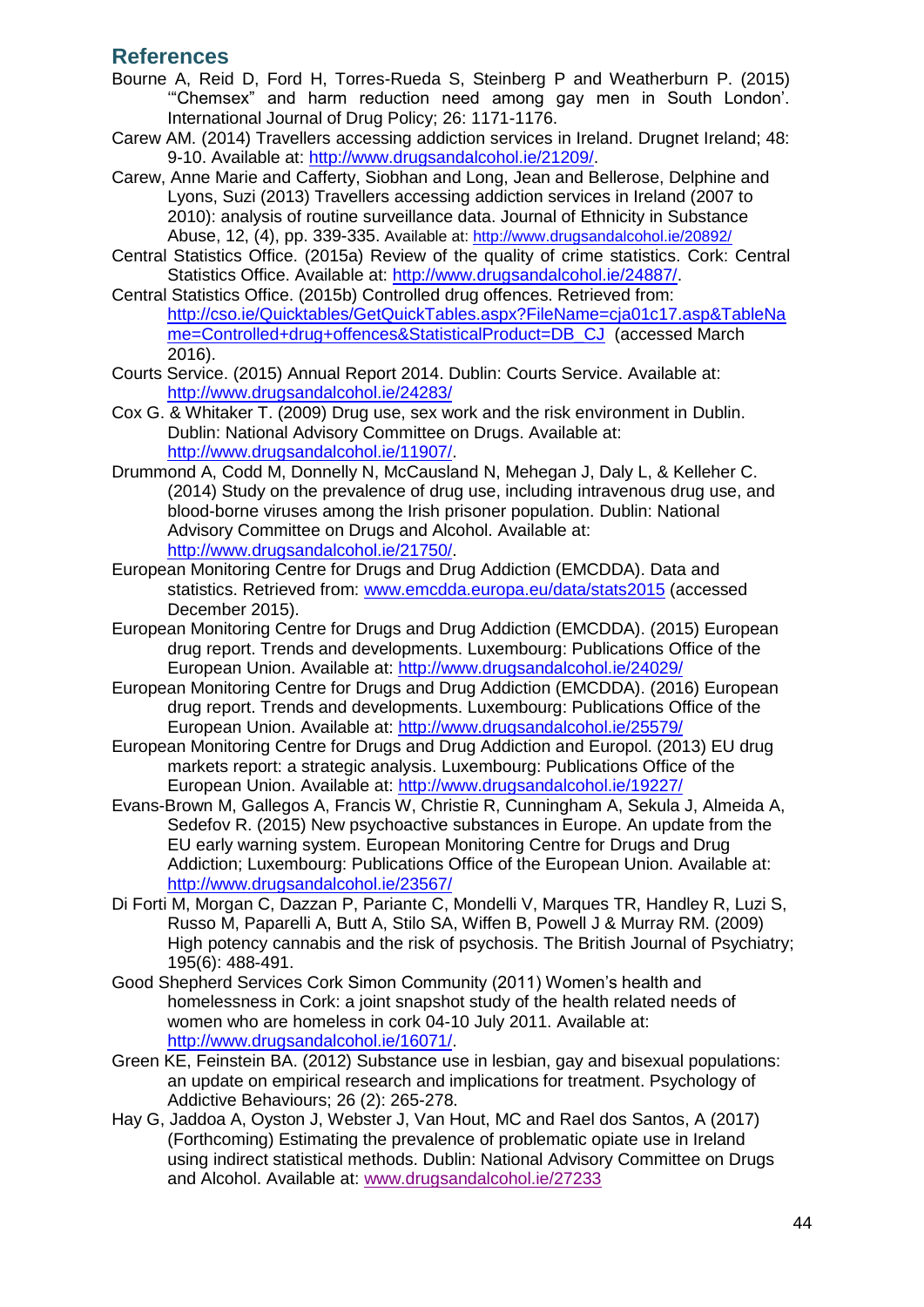- Health Protection Surveillance Centre. (2008) HIV in Ireland 2007 report. Dublin: Health Service Executive. Available at: [http://www.drugsandalcohol.ie/12918/.](http://www.drugsandalcohol.ie/12918/)
- Health Protection Surveillance Centre. (2009) HIV & AIDS Ireland 2008 Report. Dublin: Health Service Executive. Available at: [http://www.drugsandalcohol.ie/12481/.](http://www.drugsandalcohol.ie/12481/)
- Health Protection Surveillance Centre. (2010) HIV & AIDS in Ireland 2009 report. Dublin: Health Service Executive. Available at: [http://www.drugsandalcohol.ie/13208/.](http://www.drugsandalcohol.ie/13208/)
- Health Protection Surveillance Centre. (2011) HIV & AIDS in Ireland 2010 report. Dublin: Health Service Executive. Available at: [http://www.drugsandalcohol.ie/15223/.](http://www.drugsandalcohol.ie/15223/)
- Health Protection Surveillance Centre. (2012) HIV in Ireland 2011 report. Dublin: Health Service Executive. Available at:<http://www.drugsandalcohol.ie/27036/>
- Health Protection Surveillance Centre. (2013) HIV in Ireland 2012 report. Dublin: Health Service Executive. Available at: [http://www.drugsandalcohol.ie/20010/.](http://www.drugsandalcohol.ie/20010/)
- Health Protection Surveillance Centre. (2013) Annual epidemiological report. Dublin: Health ServiceExecutive. Available at:

[http://www.hpsc.ie/AboutHPSC/AnnualReports/File,15139,en.pdf.](http://www.hpsc.ie/AboutHPSC/AnnualReports/File,15139,en.pdf)

Health Protection Surveillance Centre. (2014) HIV in Ireland 2013 report. Dublin. Health Protection Surveillance Centre. Available at: [http://www.drugsandalcohol.ie/22099/.](http://www.drugsandalcohol.ie/22099/)

Health Protection Surveillance Centre. (2015) HIV in Ireland. Quarter 1&2 2015. Retrieved from: [www.hpsc.ie/A-](http://www.hpsc.ie/A-Z/HIVSTIs/HIVandAIDS/SurveillanceReports/File,14947,en.pptx)[Z/HIVSTIs/HIVandAIDS/SurveillanceReports/File,14947,en.pptx](http://www.hpsc.ie/A-Z/HIVSTIs/HIVandAIDS/SurveillanceReports/File,14947,en.pptx) (accessed December 2015).

- Health Research Board (2017) National Drug Treatment Reporting System 2009 to 2015 data. Dublin: Health Research Board. Available at: [www.drugsandalcohol.ie/27023](http://www.drugsandalcohol.ie/27023)
- Health Research Board. (2016) National Drug-Related Deaths Index 2004 to 2014 data. Dublin: Health Research Board. Available at: <http://www.drugsandalcohol.ie/26299/>
- Health Research Board. (2015) Drug-related deaths and deaths among drug users in Ireland: 2012 figures from the National Drug-Related Death Index. Health Research Board. Available at:<http://www.drugsandalcohol.ie/23003/>
- Hibell B, Guttormsson U, Ahlstrom S, Balakireva O, Bjarnason T, Kokkevi A & Kraus L. (2009) The 2007 ESPAD report: substance use among students in 35 European countries. Stockholm: The Swedish Council for Information on Alcohol and other Drugs (CAN). Available at:<http://www.drugsandalcohol.ie/11930/>
- Hibell B, Guttormsson U, Ahlstrom S, Balakireva O, Thoroddur B, Kokkevi S & Kraus L. (2012) The 2011 ESPAD report: substance use among students in 36 European countries. Stockholm: The Swedish Council for Information on Alcohol and other Drugs (CAN). Available at:<http://www.drugsandalcohol.ie/17644/>
- Higgins A, Sharek D, McCann E, Sheerin F, Glacken M, Breen M, & McCarron M. (2011). Visible lives: identifying the experiences and needs of older lesbian, gay, bisexual and transgender (LGBT) people in Ireland. Dublin: Gay and Lesbian Equality Network. Available at: [http://www.drugsandalcohol.ie/20499/.](http://www.drugsandalcohol.ie/20499/)
- Hodgins M, Fox F (2012). Causes of causes: ethnicity and social position as determinants of health inequality in Irish traveller men. Health Promotion International, doi: 10.1093/heapro/das066. Available at:<http://www.drugsandalcohol.ie/23272/>
- HRB National Drugs Library. Drug data interactive tables. Retrieved from: [www.drugsandalcohol.ie/tables/](http://www.drugsandalcohol.ie/tables/) (accessed December 2016).
- Ipsos MORI. (2012) General population survey on drug prevalence 2010/2011. Technical report. Dublin: National Advisory Committee on Drugs. Available at: [http://www.drugsandalcohol.ie/16970/.](http://www.drugsandalcohol.ie/16970/)
- Kelly A, Teljeur C & Carvalho M. (2009) Prevalence of opiate use in Ireland 2006 a 3 source capture recapture study: a report to the National Advisory Committee on Drugs. Dublin: National Advisory Committee on Drugs. Available at: [http://www.drugsandalcohol.ie/12695/.](http://www.drugsandalcohol.ie/12695/)
- Keogh C, O' Brien K, Hoban A, O'Carroll A, & Fahey T. (2015) Health and use of health services of people who are homeless and at risk of homelessness who receive free primary health care in Dublin. BMC Health Services Research, 15:58. doi: 10/1186/s12913-015-0716-4. Available at:<http://www.drugsandalcohol.ie/23533/>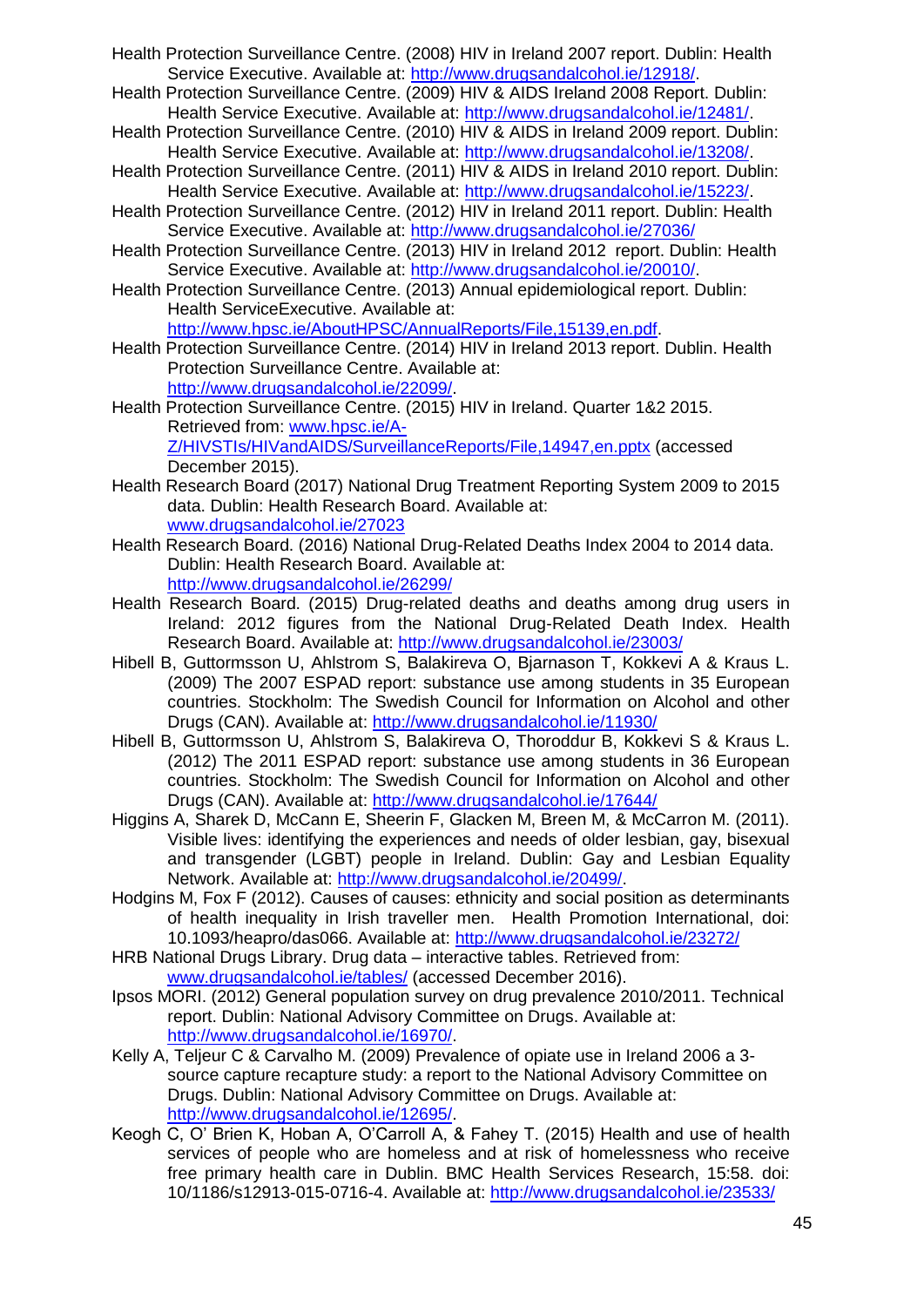- Kraus, Ludwig and Guttormsson, Ulf and Leifman, Håkan and Arpa, Sharon and Molinaro, Sabrina and Monshouwer, Karin and Trapencieris, Marcis and Vicente, Julian and Már Arnarsson, Ársæll and Balakireva, Olga and Bye, Elin K and Chileva, Anina and Ciocanu, Mihai and Clancy, Luke and Csémy, Ladislav and Djurisic, Tatijana and Elekes, Zsuzsanna and Feijão, Fernanda and Florescu, Silvia and Franelic, Iva Pejnovic (2016) ESPAD report 2015 results from the European School Survey Project on Alcohol and Other Drugs. Luxembourg: Office for Official Publications of the European Communities. Available at: <http://www.drugsandalcohol.ie/26114/>
- Lawless M & Corr C. (2005) Drug use among the homeless population in Ireland. A report for the National Advisory Committee on Drugs. National Advisory Committee on Drugs. Available at: [http://www.drugsandalcohol.ie/5950/.](http://www.drugsandalcohol.ie/5950/)
- Mayock P & Sheridan S. (2012) Women's journeys to homelessness: key findings from a biographical study of homeless women in Ireland. Women and Homelessness in Ireland, Research Paper 1. Dublin: School of Social Work and Social Policy and Children's Research Centre, Trinity College Dublin. Available at: [http://www.drugsandalcohol.ie/17047/.](http://www.drugsandalcohol.ie/17047/)
- Mitchell KR, Prah P, Mercer CH, Datta J, Tanton C, Macdowall W, Copas AJ, Clifton S, Sonnenberg P, Field N, Johnson AM and Wellings K. (2016) 'Medicated sex in Britain: evidence from the third National Survey of Sexual Attitudes and Lifestyles'. British Medical Journal; DOI:10.1136/SEXTRANS-2015-052094.
- National Advisory Committee on Drugs. (2008) Drug Use in Ireland and Northern Ireland: First results from the 2006/2007 drug prevalence survey. Dublin: National Advisory Committee on Drugs. Available at: [http://www.drugsandalcohol.ie/11529/.](http://www.drugsandalcohol.ie/11529/)
- National Advisory Committee on Drugs and Alcohol. (2013) Drug use in Ireland and Northern Ireland. 2010/2011 drug prevalence survey: Cannabis results. Dublin: National Advisory Committee on Drugs. Available at: [http://www.drugsandalcohol.ie/20139/.](http://www.drugsandalcohol.ie/20139/)
- National Advisory Committee on Drugs and Alcohol. (2014) Drug use in Ireland and Northern Ireland. 2010/2011 drug prevalence survey: Polydrug use results. Dublin: National Advisory Committee on Drugs. Available at: [http://www.drugsandalcohol.ie/22171/.](http://www.drugsandalcohol.ie/22171/)
- National Advisory Committee on Drugs and Alcohol. (2016) Prevalence of drug use and gambling in Ireland & drug use in Northern Ireland. Bulletin 1. Dublin: National Advisory Committee on Drugs and Alcohol. Available at: <http://www.drugsandalcohol.ie/26364/>
- National Advisory Committee on Drugs and Public Health Information and Research Branch. (2012) Drug use in Ireland and Northern Ireland 2010/11 drug prevalence survey: Regional Drug Task Force (Ireland) and Health & Social Care Trust (Northern Ireland) Results. Dublin: National Advisory Committee on Drugs. Available at:<http://www.drugsandalcohol.ie/17753/>
- National Advisory Committee on Drugs and Alcohol. (2016) Prevalence of drug use and gambling in Ireland and drug use in Northern Ireland 2014/15: regional drug and alcohol task force (Ireland) and health and social care trust (Northern Ireland) results. Bulletin 2. Dublin: National Advisory Committee on Drugs. Available at: <http://www.drugsandalcohol.ie/26901/>
- National Advisory Committee on Drugs and Alcohol. (2017) Prevalence of drug use and gambling in Ireland and drug use in Northern Ireland 2014/15. Bulletin 4. Dublin: National Advisory Committee on Drugs.
- Nelson W, McGrath N. & Giaquinto F. (2010) Review of service provision for women involved in prostitution in Dublin 24. Available from: [http://www.drugsandalcohol.ie/14546/.](http://www.drugsandalcohol.ie/14546/)
- O'Reilly F, Barror S, Hannigan A, Scriver S, Ruane L, MacFarlane A & O' Carrol A. (2015) Homelessness: An unhealthy state. Health status, risk behaviours and service utilisation among homeless people in two Irish cities. Dublin: The partnership for Health Equity. Available at: [http://www.drugsandalcohol.ie/24541/.](http://www.drugsandalcohol.ie/24541/)
- Perry C, Keane E & Gabhainn SN. (2015) Short report HBSC Ireland 2014: alcohol and cannabis use in school-children in Ireland. Galway, National University of Ireland. Available at: [http://www.drugsandalcohol.ie/17680/.](http://www.drugsandalcohol.ie/17680/)